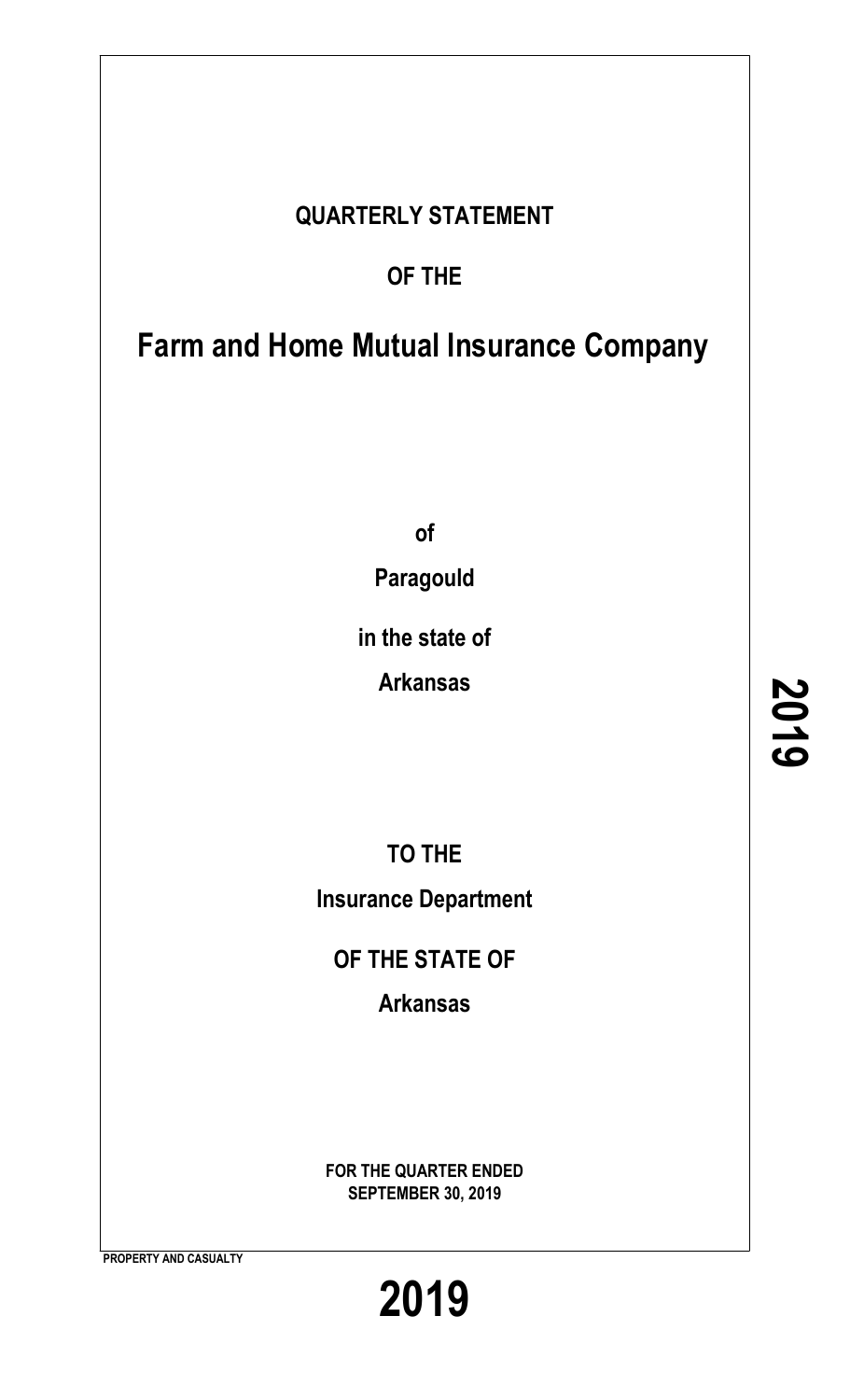

# **QUARTERLY STATEMENT**

**AS OF SEPTEMBER 30, 2019**

OF THE CONDITION AND AFFAIRS OF THE

# **Farm and Home Mutual Insurance Company**

| <b>NAIC Group Code</b>                                                                                                                                                                                                                                                                                                                                                                                                                                                                                                                                                                                                                                                                                                                                                                                                                                                                                                                                                                                                                                                                                                                                                                                                                                                                                                                                                                                                                                                                                                                                     | 0000<br>(Current Period)                                               | 0000<br>(Prior Period)                                                  | NAIC Company Code                                            | 14250                                       | Employer's ID Number                                          | 71-0392332 |
|------------------------------------------------------------------------------------------------------------------------------------------------------------------------------------------------------------------------------------------------------------------------------------------------------------------------------------------------------------------------------------------------------------------------------------------------------------------------------------------------------------------------------------------------------------------------------------------------------------------------------------------------------------------------------------------------------------------------------------------------------------------------------------------------------------------------------------------------------------------------------------------------------------------------------------------------------------------------------------------------------------------------------------------------------------------------------------------------------------------------------------------------------------------------------------------------------------------------------------------------------------------------------------------------------------------------------------------------------------------------------------------------------------------------------------------------------------------------------------------------------------------------------------------------------------|------------------------------------------------------------------------|-------------------------------------------------------------------------|--------------------------------------------------------------|---------------------------------------------|---------------------------------------------------------------|------------|
| Organized under the Laws of                                                                                                                                                                                                                                                                                                                                                                                                                                                                                                                                                                                                                                                                                                                                                                                                                                                                                                                                                                                                                                                                                                                                                                                                                                                                                                                                                                                                                                                                                                                                | Arkansas                                                               |                                                                         |                                                              | State of Domicile or Port of Entry          |                                                               | AR         |
| Country of Domicile                                                                                                                                                                                                                                                                                                                                                                                                                                                                                                                                                                                                                                                                                                                                                                                                                                                                                                                                                                                                                                                                                                                                                                                                                                                                                                                                                                                                                                                                                                                                        | United States of America                                               |                                                                         |                                                              |                                             |                                                               |            |
| Incorporated/Organized                                                                                                                                                                                                                                                                                                                                                                                                                                                                                                                                                                                                                                                                                                                                                                                                                                                                                                                                                                                                                                                                                                                                                                                                                                                                                                                                                                                                                                                                                                                                     |                                                                        | 01/01/1949                                                              |                                                              | <b>Commenced Business</b>                   | 01/01/1966                                                    |            |
| <b>Statutory Home Office</b>                                                                                                                                                                                                                                                                                                                                                                                                                                                                                                                                                                                                                                                                                                                                                                                                                                                                                                                                                                                                                                                                                                                                                                                                                                                                                                                                                                                                                                                                                                                               |                                                                        | 1201 West Court Street                                                  |                                                              |                                             | Paragould, AR, US 72450                                       |            |
| Main Administrative Office                                                                                                                                                                                                                                                                                                                                                                                                                                                                                                                                                                                                                                                                                                                                                                                                                                                                                                                                                                                                                                                                                                                                                                                                                                                                                                                                                                                                                                                                                                                                 |                                                                        | (Street and Number)                                                     |                                                              | 1201 West Court Street                      | (City or Town, State, Country and Zip Code)                   |            |
|                                                                                                                                                                                                                                                                                                                                                                                                                                                                                                                                                                                                                                                                                                                                                                                                                                                                                                                                                                                                                                                                                                                                                                                                                                                                                                                                                                                                                                                                                                                                                            |                                                                        |                                                                         |                                                              | (Street and Number)                         |                                                               |            |
|                                                                                                                                                                                                                                                                                                                                                                                                                                                                                                                                                                                                                                                                                                                                                                                                                                                                                                                                                                                                                                                                                                                                                                                                                                                                                                                                                                                                                                                                                                                                                            | Paragould, AR, US 72450<br>(City or Town, State, Country and Zip Code) |                                                                         |                                                              |                                             | (870)236-2208<br>(Area Code) (Telephone Number)               |            |
| <b>Mail Address</b>                                                                                                                                                                                                                                                                                                                                                                                                                                                                                                                                                                                                                                                                                                                                                                                                                                                                                                                                                                                                                                                                                                                                                                                                                                                                                                                                                                                                                                                                                                                                        |                                                                        | P.O. Box 1546                                                           |                                                              |                                             | Paragould, AR, US 72451                                       |            |
|                                                                                                                                                                                                                                                                                                                                                                                                                                                                                                                                                                                                                                                                                                                                                                                                                                                                                                                                                                                                                                                                                                                                                                                                                                                                                                                                                                                                                                                                                                                                                            |                                                                        | (Street and Number or P.O. Box)                                         |                                                              |                                             | (City or Town, State, Country and Zip Code)                   |            |
| Primary Location of Books and Records                                                                                                                                                                                                                                                                                                                                                                                                                                                                                                                                                                                                                                                                                                                                                                                                                                                                                                                                                                                                                                                                                                                                                                                                                                                                                                                                                                                                                                                                                                                      |                                                                        |                                                                         |                                                              | 1201 West Court Street                      |                                                               |            |
|                                                                                                                                                                                                                                                                                                                                                                                                                                                                                                                                                                                                                                                                                                                                                                                                                                                                                                                                                                                                                                                                                                                                                                                                                                                                                                                                                                                                                                                                                                                                                            |                                                                        |                                                                         |                                                              | (Street and Number)                         |                                                               |            |
|                                                                                                                                                                                                                                                                                                                                                                                                                                                                                                                                                                                                                                                                                                                                                                                                                                                                                                                                                                                                                                                                                                                                                                                                                                                                                                                                                                                                                                                                                                                                                            | Paragould, AR, US 72450                                                |                                                                         |                                                              |                                             | (870)236-2208                                                 |            |
| Internet Web Site Address                                                                                                                                                                                                                                                                                                                                                                                                                                                                                                                                                                                                                                                                                                                                                                                                                                                                                                                                                                                                                                                                                                                                                                                                                                                                                                                                                                                                                                                                                                                                  | (City or Town, State, Country and Zip Code)                            | www.unitedhomeins.com                                                   |                                                              |                                             | (Area Code) (Telephone Number)                                |            |
|                                                                                                                                                                                                                                                                                                                                                                                                                                                                                                                                                                                                                                                                                                                                                                                                                                                                                                                                                                                                                                                                                                                                                                                                                                                                                                                                                                                                                                                                                                                                                            |                                                                        |                                                                         |                                                              |                                             |                                                               |            |
| <b>Statutory Statement Contact</b>                                                                                                                                                                                                                                                                                                                                                                                                                                                                                                                                                                                                                                                                                                                                                                                                                                                                                                                                                                                                                                                                                                                                                                                                                                                                                                                                                                                                                                                                                                                         |                                                                        | Chandra L McGowan<br>(Name)                                             |                                                              |                                             | (870)236-2208-305<br>(Area Code)(Telephone Number)(Extension) |            |
|                                                                                                                                                                                                                                                                                                                                                                                                                                                                                                                                                                                                                                                                                                                                                                                                                                                                                                                                                                                                                                                                                                                                                                                                                                                                                                                                                                                                                                                                                                                                                            | cmcgowan@unitedhomeins.com                                             |                                                                         |                                                              |                                             | (870) 236-5717                                                |            |
|                                                                                                                                                                                                                                                                                                                                                                                                                                                                                                                                                                                                                                                                                                                                                                                                                                                                                                                                                                                                                                                                                                                                                                                                                                                                                                                                                                                                                                                                                                                                                            | (E-Mail Address)                                                       |                                                                         |                                                              |                                             | (Fax Number)                                                  |            |
|                                                                                                                                                                                                                                                                                                                                                                                                                                                                                                                                                                                                                                                                                                                                                                                                                                                                                                                                                                                                                                                                                                                                                                                                                                                                                                                                                                                                                                                                                                                                                            |                                                                        | William Kyle Harris<br>Matthew Stephen Miller<br>Matthew Stephen Miller | Name<br>President<br>Secretary<br>Treasurer<br><b>OTHERS</b> | Title                                       |                                                               |            |
|                                                                                                                                                                                                                                                                                                                                                                                                                                                                                                                                                                                                                                                                                                                                                                                                                                                                                                                                                                                                                                                                                                                                                                                                                                                                                                                                                                                                                                                                                                                                                            |                                                                        |                                                                         | <b>DIRECTORS OR TRUSTEES</b>                                 |                                             |                                                               |            |
|                                                                                                                                                                                                                                                                                                                                                                                                                                                                                                                                                                                                                                                                                                                                                                                                                                                                                                                                                                                                                                                                                                                                                                                                                                                                                                                                                                                                                                                                                                                                                            | William Kyle Harris<br>Michael Thomas Harris<br>Michael P Ford         |                                                                         |                                                              | Matthew Stephen Miller<br>Michael Ray Cline |                                                               |            |
| State of<br>Arkansas                                                                                                                                                                                                                                                                                                                                                                                                                                                                                                                                                                                                                                                                                                                                                                                                                                                                                                                                                                                                                                                                                                                                                                                                                                                                                                                                                                                                                                                                                                                                       |                                                                        |                                                                         |                                                              |                                             |                                                               |            |
| County of<br>Greene                                                                                                                                                                                                                                                                                                                                                                                                                                                                                                                                                                                                                                                                                                                                                                                                                                                                                                                                                                                                                                                                                                                                                                                                                                                                                                                                                                                                                                                                                                                                        | SS                                                                     |                                                                         |                                                              |                                             |                                                               |            |
| The officers of this reporting entity being duly sworn, each depose and say that they are the described officers of said reporting entity, and that on the reporting period stated above, all of the<br>herein described assets were the absolute property of the said reporting entity, free and clear from any liens or claims thereon, except as herein stated, and that this statement, together with<br>related exhibits, schedules and explanations therein contained, annexed or referred to, is a full and true statement of all the assets and liabilities and of the condition and affairs of the said<br>reporting entity as of the reporting period stated above, and of its income and deductions therefrom for the period ended, and have been completed in accordance with the NAIC Annual<br>Statement Instructions and Accounting Practices and Procedures manual except to the extent that: (1) state law may differ; or, (2) that state rules or regulations require differences in<br>reporting not related to accounting practices and procedures, according to the best of their information, knowledge and belief, respectively. Furthermore, the scope of this attestation by the<br>described officers also includes the related corresponding electronic filing with the NAIC, when required, that is an exact copy (except for formatting differences due to electronic filing) of the<br>enclosed statement. The electronic filing may be requested by various regulators in lieu of or in addition to the enclosed statement. |                                                                        |                                                                         |                                                              |                                             |                                                               |            |
|                                                                                                                                                                                                                                                                                                                                                                                                                                                                                                                                                                                                                                                                                                                                                                                                                                                                                                                                                                                                                                                                                                                                                                                                                                                                                                                                                                                                                                                                                                                                                            | (Signature)                                                            |                                                                         | (Signature)                                                  |                                             | (Signature)                                                   |            |
|                                                                                                                                                                                                                                                                                                                                                                                                                                                                                                                                                                                                                                                                                                                                                                                                                                                                                                                                                                                                                                                                                                                                                                                                                                                                                                                                                                                                                                                                                                                                                            | William Kyle Harris                                                    |                                                                         | Matthew Stephen Miller                                       |                                             | Matthew Stephen Miller                                        |            |
|                                                                                                                                                                                                                                                                                                                                                                                                                                                                                                                                                                                                                                                                                                                                                                                                                                                                                                                                                                                                                                                                                                                                                                                                                                                                                                                                                                                                                                                                                                                                                            | (Printed Name)                                                         |                                                                         | (Printed Name)                                               |                                             | (Printed Name)                                                |            |

1.  $2.$  3. President Secretary Secretary Secretary Secretary Secretary Secretary Secretary Secretary Secretary Secretary Secretary Secretary Secretary Secretary Secretary Secretary Secretary Secretary Secretary Secretary Secretary Se

|                                        |      |           | -------                        |         | .           |
|----------------------------------------|------|-----------|--------------------------------|---------|-------------|
| (Title)                                |      |           | Title)                         | (Title) |             |
| Subscribed and sworn to before me this |      |           | a. Is this an original filing? |         | Yes[X] No[] |
| day of                                 | 2019 | b. If no. | 1. State the amendment number  |         |             |
|                                        |      |           | . Date filed                   |         |             |

3. Number of pages attached

(Notary Public Signature)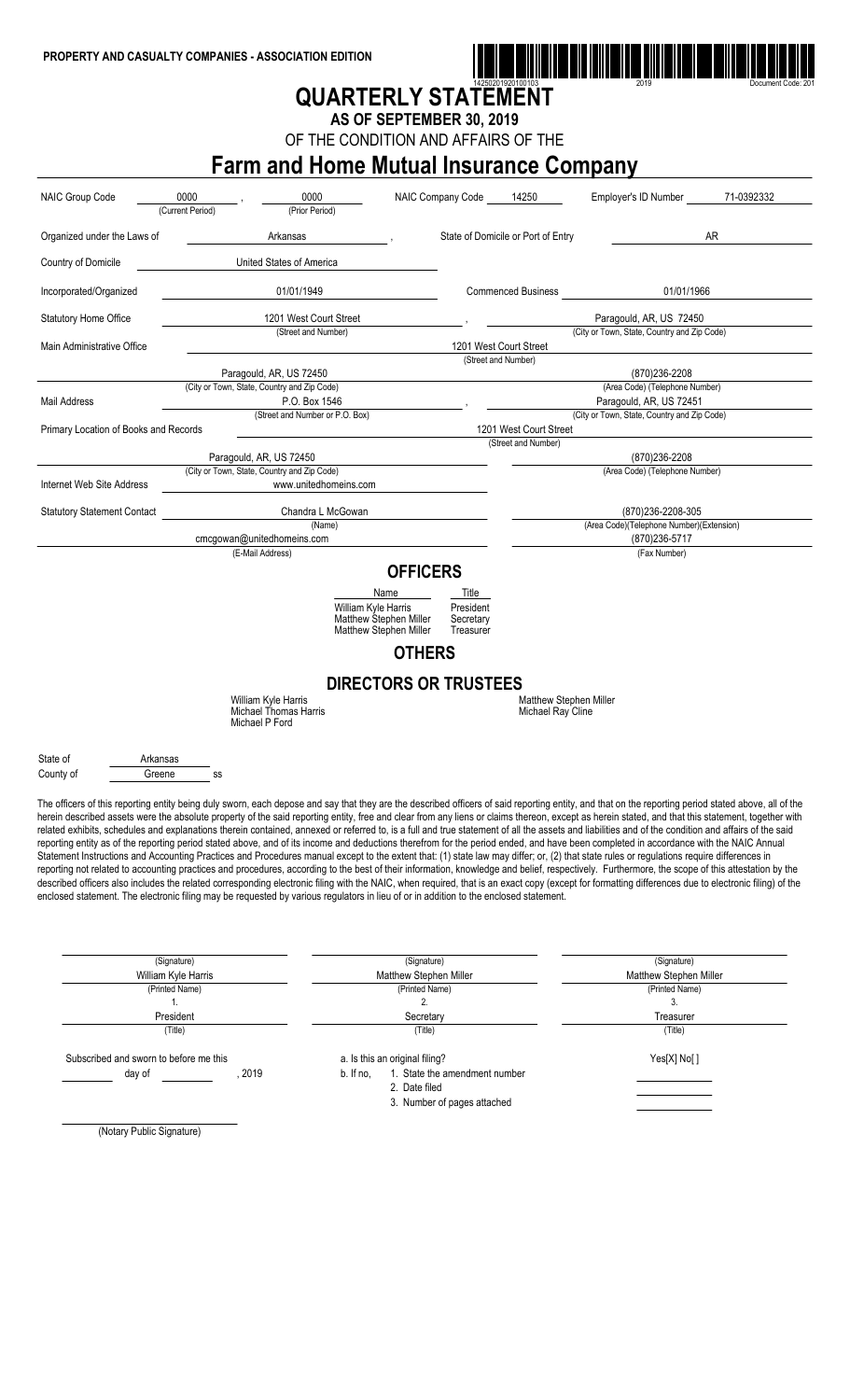#### **ASSETS Current Statement Date**  $\overline{\mathbf{A}}$  $\overline{3}$  $\mathfrak{p}$ Net Admitted December 31 Nonadmitted Prior Year Net Assets **Admitted Assets** (Cols. 1 - 2) Assets Assets 5.858.497  $\ldots 5.633.109$  $\mathbf{1}$ Bonds. 5,858,497  $\overline{2}$ . Stocks:  $2.1$ Preferred stocks  $2.2$ Common stocks  $\overline{3}$ Mortgage loans on real estate:  $3.1$ First liens ............. 32 4. Real estate:  $4.1$ Properties occupied by the company (less \$.................0 Properties held for the production of income (less \$................0  $4.2$ Properties held for sale (less \$................0 encumbrances) ..  $4.3$ 5 Cash (\$.......2,996,266), cash equivalents (\$................0) and short-term 2.996.266 2.996.266 2.308,080 Contract loans (including \$................0 premium notes)... 6. **Derivatives**  $\overline{7}$ . 8. Other invested assets 9. Receivables for securities...  $10.$ Securities lending reinvested collateral assets . 11. Aggregate write-ins for invested assets ...  $12.$ Subtotals, cash and invested assets (Lines 1 to 11) 8,854,763 8,854,763 7,941,190 13. Title plants less \$................0 charged off (for Title insurers only)  $14$ 48.421 48.421  $46.053$  $15<sub>1</sub>$ Premiums and considerations: 15.1 Uncollected premiums and agents' balances in the course of  $\ldots \ldots \ldots$  752,732 collection ....................  $\ldots$  760.372  $...760,372$ 15.2 Deferred premiums, agents' balances and installments booked but deferred and not yet due (including \$................0 earned but unbilled premiums)... 15.3 Accrued retrospective premiums (\$................0) and contracts subject to redetermination (\$.................0) .................. 16. Reinsurance: 16.1 Amounts recoverable from reinsurers ................. 139.304 139.304 29.024 16.2 Funds held by or deposited with reinsured companies 16.3 Other amounts receivable under reinsurance contracts  $17.$ Amounts receivable relating to uninsured plans .... 18.1 Current federal and foreign income tax recoverable and interest thereon 68,239 18.2 Net deferred tax asset ..... 108 781 111 770 111 770  $19$ Guaranty funds receivable or on deposit ..  $20<sub>1</sub>$ Electronic data processing equipment and software .........  $21<sub>1</sub>$ Furniture and equipment, including health care delivery assets  $(\$............0)$ 22. Net adjustments in assets and liabilities due to foreign exchange rates ... 23. Receivables from parent, subsidiaries and affiliates. 24. Health care (\$................0) and other amounts receivable 25. Aggregate write-ins for other-than-invested assets. TOTAL assets excluding Separate Accounts, Segregated Accounts and 26. 9,914,629 9,914,629 8,946,019 27. From Separate Accounts, Segregated Accounts and Protected Cell Accounts 28 TOTAL (Lines 26 and 27) 9,914,629 9,914,629 8.946.019 **DETAILS OF WRITE-INS**  $1101$ 1102. 1103. 1198. Summary of remaining write-ins for Line 11 from overflow page 1199. TOTALS (Lines 1101 through 1103 plus 1198) (Line 11 above) 2501 2502. 2503 2598. Summary of remaining write-ins for Line 25 from overflow page 2599. TOTALS (Lines 2501 through 2503 plus 2598) (Line 25 above)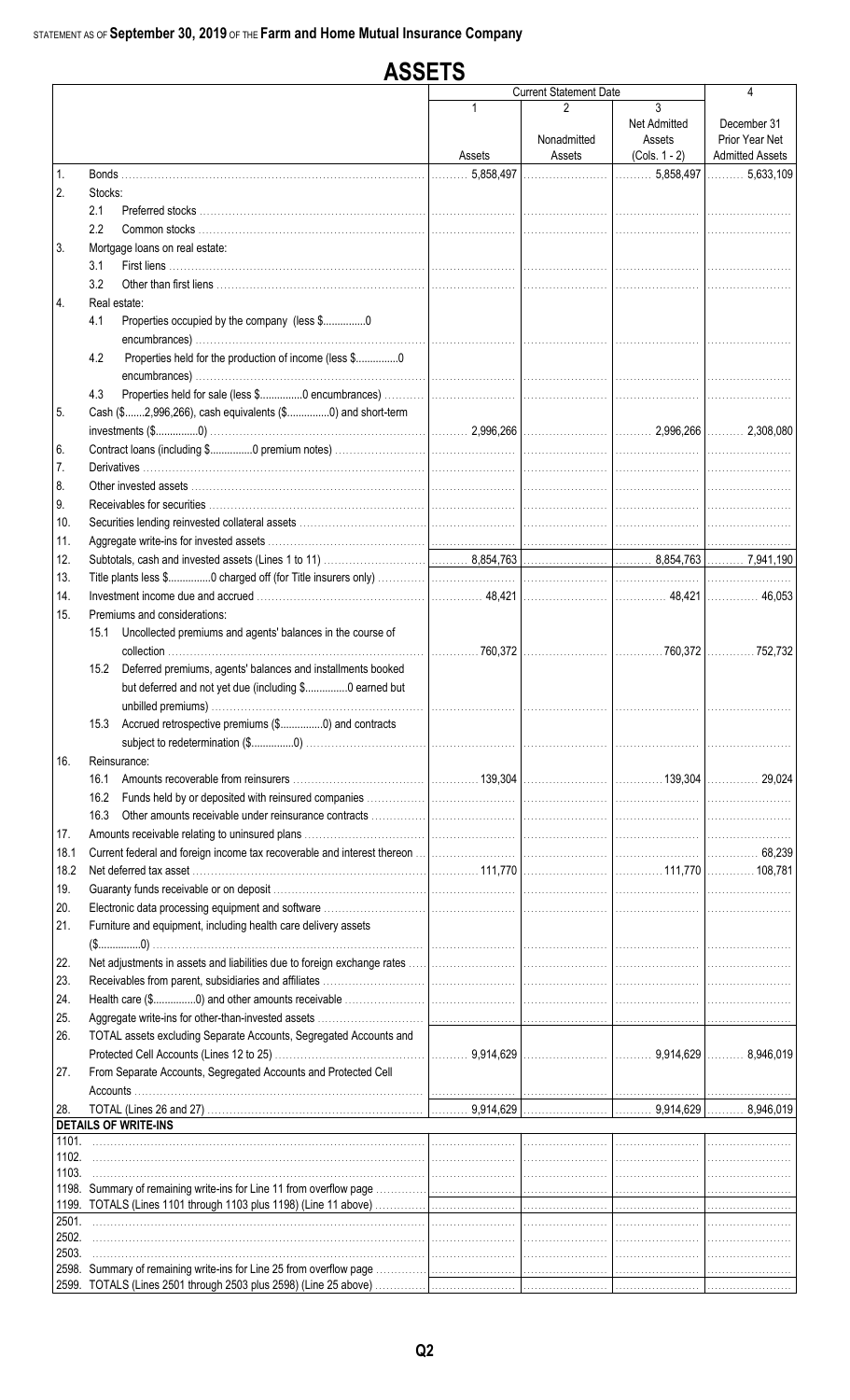# **LIABILITIES, SURPLUS AND OTHER FUNDS**

|                |                                                                                                                                                                                                                                    | 1              | $\overline{2}$ |
|----------------|------------------------------------------------------------------------------------------------------------------------------------------------------------------------------------------------------------------------------------|----------------|----------------|
|                |                                                                                                                                                                                                                                    | Current        | December 31,   |
|                |                                                                                                                                                                                                                                    | Statement Date | Prior Year     |
| 1.             |                                                                                                                                                                                                                                    |                |                |
| 2.<br>3.       |                                                                                                                                                                                                                                    |                |                |
|                |                                                                                                                                                                                                                                    |                |                |
| 4.             |                                                                                                                                                                                                                                    |                |                |
| 5.             |                                                                                                                                                                                                                                    |                |                |
| 6.             |                                                                                                                                                                                                                                    |                |                |
| 7.1            |                                                                                                                                                                                                                                    |                |                |
| 7.2            |                                                                                                                                                                                                                                    |                |                |
| 8.             |                                                                                                                                                                                                                                    |                |                |
| 9.             | Unearned premiums (after deducting unearned premiums for ceded reinsurance of \$0 and including                                                                                                                                    |                |                |
|                | warranty reserves of \$0 and accrued accident and health experience rating refunds including \$0                                                                                                                                   |                |                |
|                |                                                                                                                                                                                                                                    |                |                |
| 10.            |                                                                                                                                                                                                                                    |                |                |
| 11.            | Dividends declared and unpaid:                                                                                                                                                                                                     |                |                |
|                | 11.1                                                                                                                                                                                                                               |                |                |
|                | 11.2                                                                                                                                                                                                                               |                |                |
| 12.            |                                                                                                                                                                                                                                    |                |                |
| 13.            |                                                                                                                                                                                                                                    |                |                |
| 14.            |                                                                                                                                                                                                                                    |                |                |
| 15.            |                                                                                                                                                                                                                                    |                |                |
| 16.            |                                                                                                                                                                                                                                    |                |                |
| 17.            |                                                                                                                                                                                                                                    |                |                |
| 18.            |                                                                                                                                                                                                                                    |                |                |
| 19.            |                                                                                                                                                                                                                                    |                |                |
| 20.            |                                                                                                                                                                                                                                    |                |                |
| 21.            |                                                                                                                                                                                                                                    |                |                |
| 22.            |                                                                                                                                                                                                                                    |                |                |
| 23.            |                                                                                                                                                                                                                                    |                |                |
| 24.            |                                                                                                                                                                                                                                    |                |                |
| 25.            |                                                                                                                                                                                                                                    |                |                |
| 26.            |                                                                                                                                                                                                                                    |                |                |
| 27.            |                                                                                                                                                                                                                                    |                |                |
| 28.            |                                                                                                                                                                                                                                    |                |                |
| 29.            |                                                                                                                                                                                                                                    |                |                |
| 30.            |                                                                                                                                                                                                                                    |                |                |
| 31.            |                                                                                                                                                                                                                                    |                |                |
| 32.            |                                                                                                                                                                                                                                    |                |                |
| 33.            |                                                                                                                                                                                                                                    |                |                |
|                |                                                                                                                                                                                                                                    |                |                |
| 34.            |                                                                                                                                                                                                                                    |                |                |
| 35.            |                                                                                                                                                                                                                                    |                |                |
| 36.            | Less treasury stock, at cost:                                                                                                                                                                                                      |                |                |
|                | 36.1                                                                                                                                                                                                                               |                |                |
|                | 36.2                                                                                                                                                                                                                               |                |                |
| 37.            |                                                                                                                                                                                                                                    |                |                |
| 38.            | <b>DETAILS OF WRITE-INS</b>                                                                                                                                                                                                        |                |                |
| 2501.          |                                                                                                                                                                                                                                    |                |                |
| 2502.          |                                                                                                                                                                                                                                    |                |                |
| 2503.          |                                                                                                                                                                                                                                    |                |                |
| 2598.          |                                                                                                                                                                                                                                    |                |                |
| 2599.<br>2901. |                                                                                                                                                                                                                                    |                |                |
| 2902.          |                                                                                                                                                                                                                                    |                |                |
| 2903.          |                                                                                                                                                                                                                                    |                |                |
| 2998.          | Summary of remaining write-ins for Line 29 from overflow page <i>macuum contained contained contained as contained write-ins</i> for Line 29 from overflow page material contained and a series of the series of the series of the |                |                |
| 2999.<br>3201. |                                                                                                                                                                                                                                    |                |                |
| 3202.          |                                                                                                                                                                                                                                    |                |                |
| 3203.          |                                                                                                                                                                                                                                    |                |                |
| 3298.          |                                                                                                                                                                                                                                    |                |                |
| 3299.          |                                                                                                                                                                                                                                    |                |                |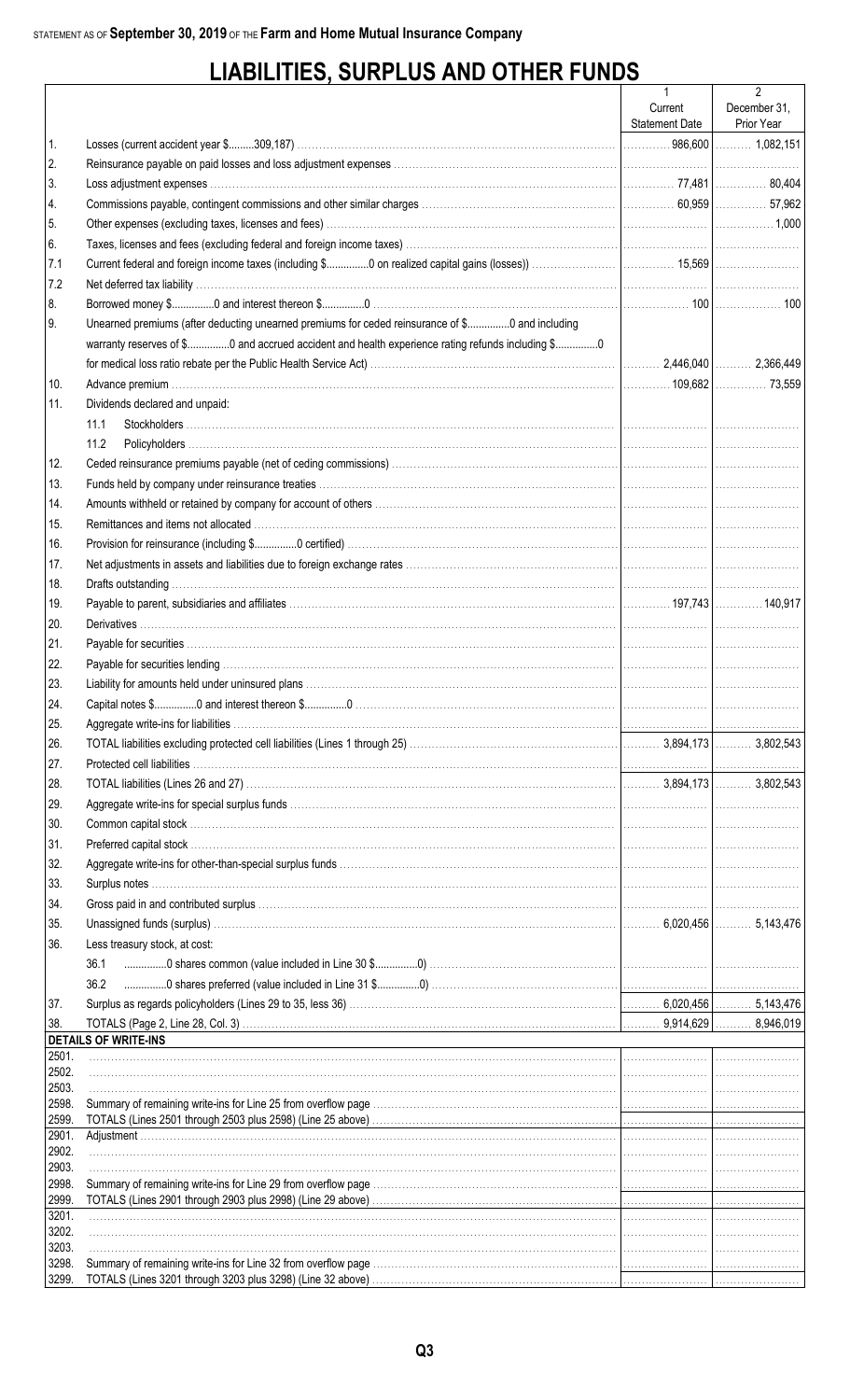# **STATEMENT OF INCOME**

|                    |                                                                                                                                                                                                                                | $\mathbf{1}$        | $\overline{2}$ | 3                             |
|--------------------|--------------------------------------------------------------------------------------------------------------------------------------------------------------------------------------------------------------------------------|---------------------|----------------|-------------------------------|
|                    |                                                                                                                                                                                                                                | <b>Current Year</b> | Prior Year     | Prior Year Ended              |
|                    |                                                                                                                                                                                                                                | to Date             | to Date        | December 31                   |
|                    | <b>UNDERWRITING INCOME</b>                                                                                                                                                                                                     |                     |                |                               |
| $\mathbf{1}$       | Premiums earned                                                                                                                                                                                                                |                     |                |                               |
|                    | 1.1                                                                                                                                                                                                                            |                     |                |                               |
|                    | 1.2                                                                                                                                                                                                                            |                     |                |                               |
|                    | 1.3                                                                                                                                                                                                                            |                     |                |                               |
|                    | 1.4                                                                                                                                                                                                                            |                     |                |                               |
| <b>DEDUCTIONS:</b> |                                                                                                                                                                                                                                |                     |                |                               |
| 2.                 |                                                                                                                                                                                                                                |                     |                |                               |
|                    | 2.1                                                                                                                                                                                                                            |                     |                |                               |
|                    | 2.2                                                                                                                                                                                                                            |                     |                |                               |
|                    | 2.3                                                                                                                                                                                                                            |                     |                |                               |
|                    | 2.4                                                                                                                                                                                                                            |                     |                |                               |
| 3.                 |                                                                                                                                                                                                                                |                     |                |                               |
| 4.                 |                                                                                                                                                                                                                                |                     |                |                               |
| 5.                 |                                                                                                                                                                                                                                |                     |                |                               |
| 6.                 |                                                                                                                                                                                                                                |                     |                |                               |
| 7.                 |                                                                                                                                                                                                                                |                     |                |                               |
| 8.                 |                                                                                                                                                                                                                                |                     |                |                               |
|                    | <b>INVESTMENT INCOME</b>                                                                                                                                                                                                       |                     |                |                               |
| 9.                 |                                                                                                                                                                                                                                |                     |                |                               |
| 10.                |                                                                                                                                                                                                                                |                     |                |                               |
| 11.                |                                                                                                                                                                                                                                |                     |                |                               |
|                    | <b>OTHER INCOME</b>                                                                                                                                                                                                            |                     |                |                               |
| 12.                | Net gain or (loss) from agents' or premium balances charged off (amount recovered \$0                                                                                                                                          |                     |                |                               |
|                    |                                                                                                                                                                                                                                |                     |                |                               |
| 13.                |                                                                                                                                                                                                                                |                     |                |                               |
| 14.                |                                                                                                                                                                                                                                |                     |                |                               |
| 15.                |                                                                                                                                                                                                                                |                     |                |                               |
| 16.                | Net income before dividends to policyholders, after capital gains tax and before all other federal and                                                                                                                         |                     |                |                               |
|                    |                                                                                                                                                                                                                                |                     |                |                               |
| 17.                |                                                                                                                                                                                                                                |                     |                |                               |
| 18.                | Net income, after dividends to policyholders, after capital gains tax and before all other federal and                                                                                                                         |                     |                |                               |
|                    |                                                                                                                                                                                                                                |                     |                |                               |
| 19.                |                                                                                                                                                                                                                                |                     |                |                               |
| 20.                |                                                                                                                                                                                                                                |                     |                |                               |
|                    | <b>CAPITAL AND SURPLUS ACCOUNT</b>                                                                                                                                                                                             |                     |                |                               |
| 21.                |                                                                                                                                                                                                                                |                     |                |                               |
| 22.                |                                                                                                                                                                                                                                |                     |                |                               |
| 23.                |                                                                                                                                                                                                                                |                     |                |                               |
| 24.                |                                                                                                                                                                                                                                |                     |                |                               |
|                    |                                                                                                                                                                                                                                |                     |                |                               |
| 25.                |                                                                                                                                                                                                                                |                     |                |                               |
| 26.                |                                                                                                                                                                                                                                |                     |                |                               |
| 27.<br>28.         |                                                                                                                                                                                                                                |                     |                |                               |
| 29.                |                                                                                                                                                                                                                                |                     |                |                               |
|                    |                                                                                                                                                                                                                                |                     |                |                               |
| 30.                |                                                                                                                                                                                                                                |                     |                |                               |
| 31.<br>32.         |                                                                                                                                                                                                                                |                     |                |                               |
|                    | Capital changes:<br>32.1                                                                                                                                                                                                       |                     |                |                               |
|                    | 32.2                                                                                                                                                                                                                           |                     |                |                               |
|                    |                                                                                                                                                                                                                                |                     |                |                               |
|                    | 32.3                                                                                                                                                                                                                           |                     |                |                               |
| 33.                | Surplus adjustments:<br>Paid in                                                                                                                                                                                                |                     |                |                               |
|                    | 33.1                                                                                                                                                                                                                           |                     |                |                               |
|                    | 33.2<br>33.3                                                                                                                                                                                                                   |                     |                |                               |
|                    |                                                                                                                                                                                                                                |                     |                |                               |
| 34.                |                                                                                                                                                                                                                                |                     |                |                               |
| 35.                |                                                                                                                                                                                                                                |                     |                |                               |
| 36.<br>37.         | Aggregate write-ins for gains and losses in surplus with the substitution of the content of the content of the content of the content of the content of the content of the content of the content of the content of the conten |                     |                |                               |
|                    |                                                                                                                                                                                                                                |                     |                |                               |
| 38.                |                                                                                                                                                                                                                                |                     |                |                               |
| 39.                |                                                                                                                                                                                                                                |                     |                |                               |
|                    | <b>DETAILS OF WRITE-INS</b>                                                                                                                                                                                                    |                     |                |                               |
| 0501.              |                                                                                                                                                                                                                                |                     |                |                               |
| 0502.              |                                                                                                                                                                                                                                |                     |                |                               |
| 0503.              |                                                                                                                                                                                                                                |                     |                |                               |
| 0598.              |                                                                                                                                                                                                                                |                     |                |                               |
| 0599.              |                                                                                                                                                                                                                                |                     |                |                               |
| 1401.              |                                                                                                                                                                                                                                |                     |                | $\left  \ldots \right $ 1,000 |
| 1402.              |                                                                                                                                                                                                                                |                     |                |                               |
| 1403.              |                                                                                                                                                                                                                                |                     |                |                               |
| 1498.              |                                                                                                                                                                                                                                |                     |                |                               |
| 1499.              |                                                                                                                                                                                                                                |                     |                |                               |
| 3701.              |                                                                                                                                                                                                                                |                     |                |                               |
| 3702.              |                                                                                                                                                                                                                                |                     |                |                               |
| 3703.              |                                                                                                                                                                                                                                |                     |                |                               |
| 3798.              |                                                                                                                                                                                                                                |                     |                |                               |
| 3799.              |                                                                                                                                                                                                                                |                     |                |                               |
|                    |                                                                                                                                                                                                                                |                     |                |                               |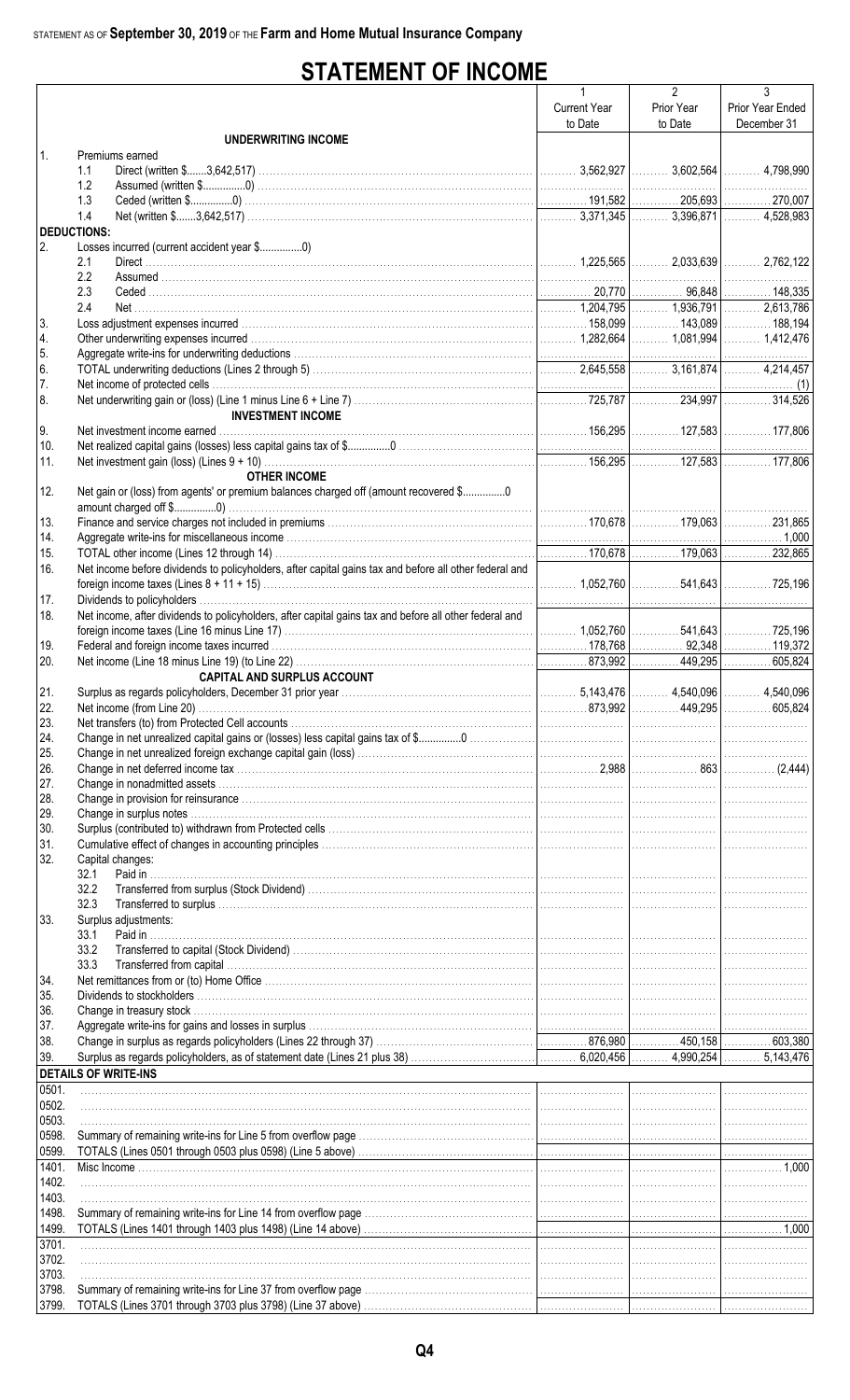## STATEMENT AS OF September 30, 2019 OF THE Farm and Home Mutual Insurance Company

|          |      |                                                                                             | $\mathbf{1}$<br>Current | $\overline{2}$<br>Prior         | 3<br>Prior  |
|----------|------|---------------------------------------------------------------------------------------------|-------------------------|---------------------------------|-------------|
|          |      |                                                                                             | Year                    | Year                            | Year Ended  |
|          |      |                                                                                             | To Date                 | To Date                         | December 31 |
|          |      | <b>Cash from Operations</b>                                                                 |                         |                                 |             |
| 1.       |      |                                                                                             |                         |                                 |             |
| 2.       |      |                                                                                             |                         |                                 |             |
| 3.       |      |                                                                                             |                         |                                 |             |
| 4.       |      |                                                                                             |                         |                                 |             |
| 5.       |      |                                                                                             |                         |                                 |             |
| 6.       |      |                                                                                             |                         |                                 |             |
| 7.<br>8. |      |                                                                                             |                         |                                 |             |
| 9.       |      | Federal and foreign income taxes paid (recovered) net of \$0 tax on capital gains           |                         |                                 |             |
|          |      |                                                                                             |                         |                                 |             |
| 10.      |      |                                                                                             |                         |                                 |             |
| 11.      |      |                                                                                             |                         |                                 |             |
|          |      | <b>Cash from Investments</b>                                                                |                         |                                 |             |
| 12.      |      | Proceeds from investments sold, matured or repaid:                                          |                         |                                 |             |
|          | 12.1 |                                                                                             |                         |                                 |             |
|          | 12.2 |                                                                                             |                         |                                 |             |
|          | 12.3 |                                                                                             |                         |                                 |             |
|          | 12.4 |                                                                                             |                         |                                 |             |
|          | 12.5 |                                                                                             |                         |                                 |             |
|          | 12.6 |                                                                                             |                         |                                 |             |
|          | 12.7 |                                                                                             |                         |                                 |             |
|          | 12.8 |                                                                                             |                         |                                 |             |
| 13.      |      | Cost of investments acquired (long-term only):                                              |                         |                                 |             |
|          | 13.1 |                                                                                             |                         |                                 |             |
|          | 13.2 |                                                                                             |                         |                                 |             |
|          | 13.3 |                                                                                             |                         |                                 |             |
|          | 13.4 |                                                                                             |                         |                                 |             |
|          | 13.5 |                                                                                             |                         |                                 |             |
|          | 13.6 |                                                                                             |                         |                                 |             |
|          | 13.7 |                                                                                             |                         |                                 |             |
| 14.      |      |                                                                                             |                         |                                 |             |
| 15.      |      |                                                                                             |                         |                                 |             |
|          |      | <b>Cash from Financing and Miscellaneous Sources</b>                                        |                         |                                 |             |
| 16.      |      | Cash provided (applied):                                                                    |                         |                                 |             |
|          | 16.1 |                                                                                             |                         |                                 |             |
|          | 16.2 |                                                                                             |                         |                                 |             |
|          | 16.3 |                                                                                             |                         |                                 |             |
|          | 16.4 |                                                                                             |                         |                                 |             |
|          | 16.5 |                                                                                             |                         |                                 |             |
|          | 16.6 |                                                                                             |                         |                                 |             |
| 17.      |      | Net cash from financing and miscellaneous sources (Line 16.1 through 16.4 minus Line 16.5   |                         |                                 |             |
|          |      |                                                                                             |                         |                                 |             |
|          |      | RECONCILIATION OF CASH, CASH EQUIVALENTS AND SHORT-TERM INVESTMENTS                         |                         |                                 |             |
| 18.      |      | Net change in cash, cash equivalents and short-term investments (Line 11, plus Lines 15 and |                         |                                 |             |
|          |      |                                                                                             | .                       | . 688,187   (100,211)   192,621 |             |
| 19.      |      | Cash, cash equivalents and short-term investments:                                          |                         |                                 |             |
|          | 19.1 |                                                                                             |                         |                                 |             |
|          | 19.2 |                                                                                             |                         |                                 |             |
| 20.0001  |      | Supplemental Disclosures of Cash Flow Information for Non-Cash Transactions:<br>Note:       |                         |                                 |             |
|          |      |                                                                                             |                         |                                 |             |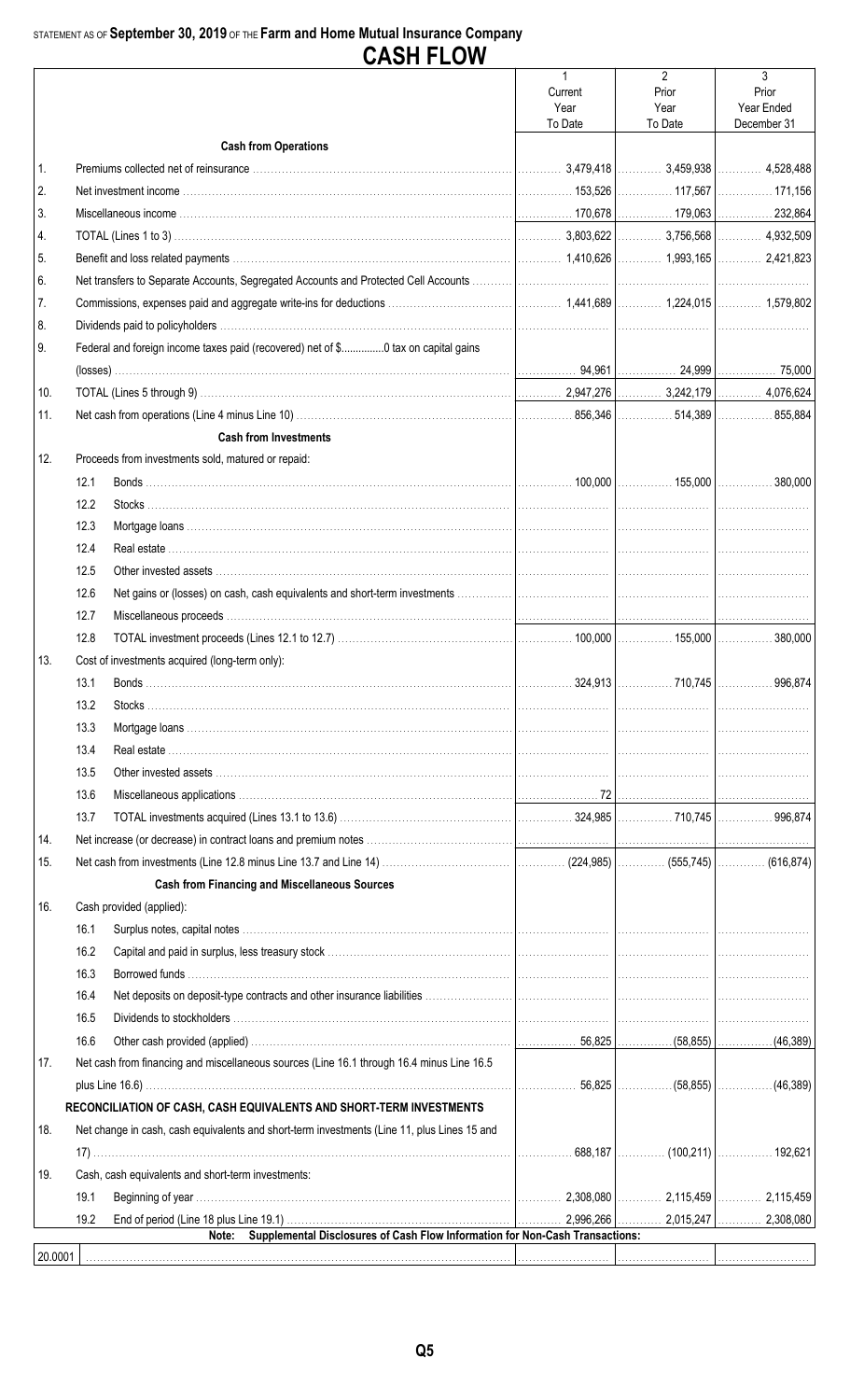### STATEMENT AS OF **September 30, 2019** OF THE **Farm and Home Mutual Insurance Company Notes to Financial Statement**

#### **1. Summary of Significant Accounting Policies**

#### A. Accounting Practices

- A. The financial statements of Farm and Home Mutual Insurance Company are presented on the basis of accounting practices prescribed or permitted by the Arkansas Insurance Department. The National Association of Insurance Commissioners' *Accounting Practices and Procedures Manual* has been adopted as a component of prescribed or permitted practices by the state of Arkansas.
- B. The preparation of financial statements in conformity with Statutory Accounting Principles requires management to make estimates and assumptions that affect the reported amounts of assets and liabilities. It also requires disclosure of contingent assets and liabilities at the date of financial statements and reported amounts of revenue and expenses during the period. Actual results could differ from those estimates.
- C. Premiums are earned over the terms of the related insurance policies and reinsurance contracts. Unearned premium reserves are established to cover the unexpired portion of premiums written. Such reserves are computed by pro rata methods for direct business and are based on reports received from ceding companies for reinsurance. Expenses incurred in connection with acquiring new insurance business, including such acquisition cost as sales commissions, are charged to operations as incurred. In addition the company also uses the following accounting policies:
	- Short term investments, if any, are listed at cost
	- b. Bonds are stated at amortized cost using the interest method.
	- c. Publically traded common stocks, if any, are listed at market value
	- d. No preferred stock
	- No mortgage loans
	- f. Book value for mortgage-backed securities is the cost of remaining principal plus accrual of the discount or less amortization of the premium over the life of the bond to maturity
	- g. See # 3
	- h. No joint ventures, partnerships or LLC's
	- i. No derivatives
	- j. No anticipated investment income utilized in calculations
	- k. Case loss reserve estimates per onsite inspection of damage with IBNR tied to historical norms. There are no liability exposures to toxic waste, asbestos, ect.
	- l. Company has not changed its capitalization policy form prior period
	- m. No pharmaceutical rebate receivable

|                |                                                               | SSAP#      | F/S Page   | $F/S$ Line # | 2019      | 2018      |
|----------------|---------------------------------------------------------------|------------|------------|--------------|-----------|-----------|
|                | <b>NET INCOME</b>                                             |            |            |              |           |           |
| (1)            | State basis (Page 4, Line 20, Columns 1 & 3)                  | <b>XXX</b> | <b>XXX</b> | <b>XXX</b>   | 873.992   | 605,825   |
| (2)            | State Prescribed Practices that increase/(decrease) NAIC SAP: |            |            |              |           |           |
|                |                                                               |            |            |              |           |           |
| (3)            | State Permitted Practices that increase/(decrease) NAIC SAP:  |            |            |              |           |           |
|                |                                                               |            |            |              |           |           |
| (4)            | NAIC SAP $(1-2-3=4)$                                          | <b>XXX</b> | <b>XXX</b> | <b>XXX</b>   | 873.992   | 605,825   |
| <b>SURPLUS</b> |                                                               |            |            |              |           |           |
| (5)            | State basis (Page 3, Line 37, Columns 1 & 2)                  | <b>XXX</b> | <b>XXX</b> | <b>XXX</b>   | 6.020.456 | 5.143.477 |
| (6)            | State Prescribed Practices that increase/(decrease) NAIC SAP: |            |            |              |           |           |
|                |                                                               |            |            |              |           |           |
| (7)            | State Permitted Practices that increase/(decrease) NAIC SAP:  |            |            |              |           |           |
|                |                                                               |            |            |              |           |           |
| (8)            | NAIC SAP $(5-6-7=8)$                                          | XXX        | <b>XXX</b> | XXX          | 6.020.456 | 5.143.477 |

D. The management of Farm and Home Mutual Insurance Company does not have any going concerns about the Company's ability to continue.

#### **2. Accounting Changes and Corrections of Errors**

The Company did not have any material changes in accounting principles and/or corrections of errors.

#### **3. Business Combinations and Goodwill**

Not applicable. The Company did not have any business combinations.

#### **4. Discontinued Operations**

Not applicable. The Company did not have any discontinued operations.

#### **5. Investments**

#### A. Mortgage Loans, including Mezzanine Real Estate Loans

Not Applicable. The Company has no investments in real estate mortgage loans.

#### B. Debt Restructuring

Not Applicable. The Company did not have any debt investments restructured during 2019.

#### C. Reverse Mortgages

Not Applicable. The Company has no investments in reverse mortgages.

#### D. Loan-Backed Securities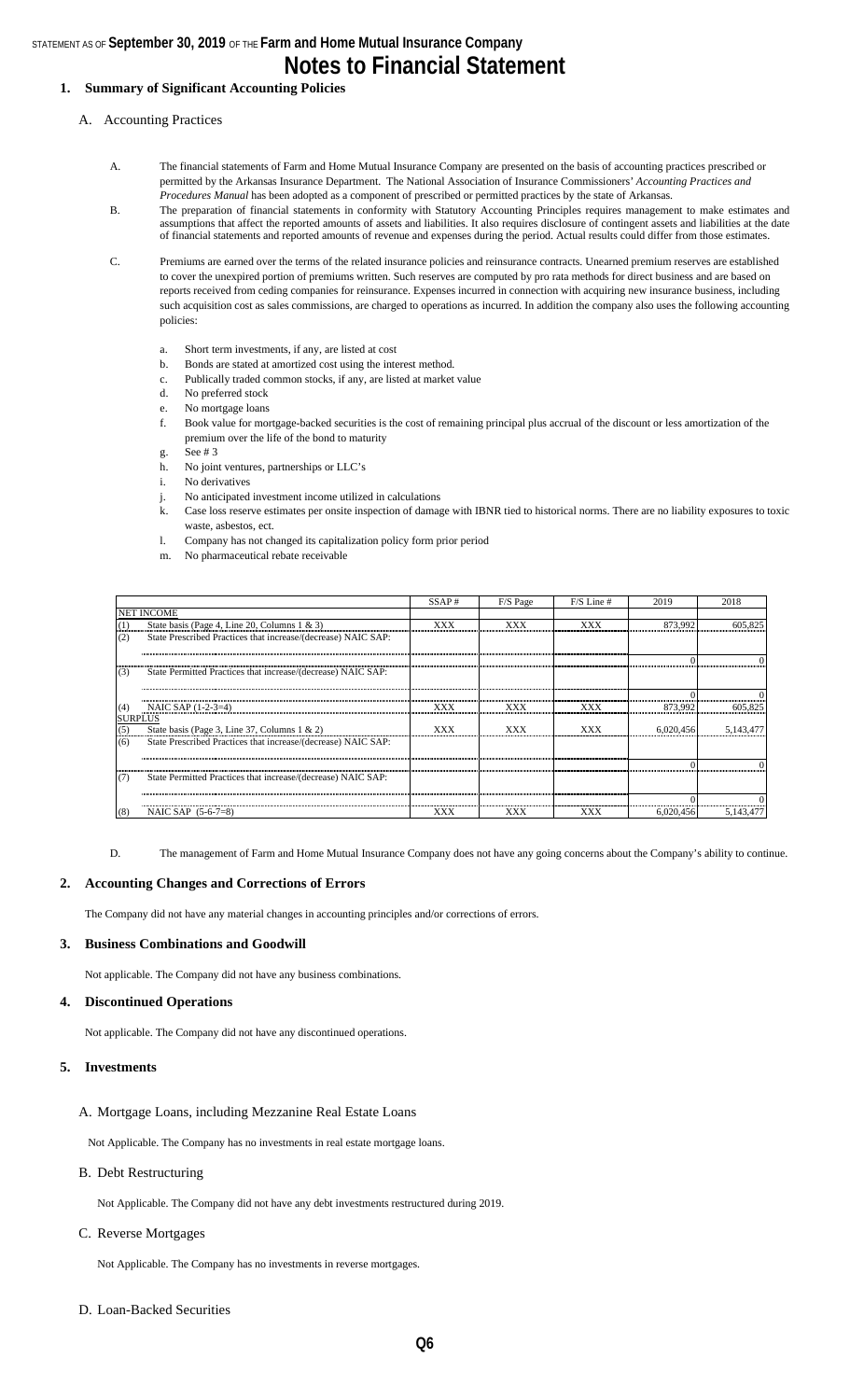### STATEMENT AS OF **September 30, 2019** OF THE **Farm and Home Mutual Insurance Company Notes to Financial Statement**

Not Applicable. The Company has no investments in loan-backed securities

E. Dollar Repurchase Agreements and/or Securities Lending Transactions

Not Applicable. The Company has no investments in repurchase agreement securities requiring collateral.

- F. Repurchase Agreements Transactions Accounted for as Secured Borrowing Not Applicable.
- G. Reverse Repurchase Agreements Transactions Accounted for as Secured Borrowing

Not Applicable.

H. Repurchase Agreements Transactions Accounted for as a Sale

Not Applicable.

I. Reverse Repurchase Agreements Transactions Accounted for as a Sale

Not Applicable.

#### L. Restricted Assets

As of 09/30/2019 Farm and Home Mutual Insurance Company has \$70,000 on deposit with Arkansas Bankers Bank.

| (1) Restricted Assets (Including Pledged) |  |  |
|-------------------------------------------|--|--|
|                                           |  |  |

|         |                                  |                      |                                                      |                        | Gross (Admitted & Nonadmited) Restricted |                |                   |                        | Current Year |                        |                  |                       |
|---------|----------------------------------|----------------------|------------------------------------------------------|------------------------|------------------------------------------|----------------|-------------------|------------------------|--------------|------------------------|------------------|-----------------------|
|         |                                  |                      |                                                      | <b>Current Year</b>    |                                          |                | 6                 | $\tau$                 | 8            | 9                      | Percentage       |                       |
|         |                                  |                      | $\overline{2}$                                       | $\mathbf{\hat{z}}$     |                                          | $\mathbf{5}$   |                   |                        |              |                        | 10               | 11                    |
|         |                                  |                      | G/A Supporting                                       | <b>Total Protected</b> | Protected Cell                           |                |                   |                        |              | Total                  | Gross (Admitted  | Admitted              |
|         |                                  |                      | Protected Cell                                       | Cell Account           | <b>Account Assets</b>                    |                |                   | Increase/              | Total        | Admitted               | & Nonadmitted)   | Restricted to         |
|         |                                  | <b>Total General</b> | <b>Account Activity</b>                              | Restricted             | Supporting G/A                           | Total          | <b>Total From</b> | (Decrease)             | Nonadmitted  | Restricted             | Restricted to    | <b>Total Admitted</b> |
|         | <b>Restricted Asset Category</b> | Account (G/A)        | (a)                                                  | Assets                 | Activity (b)                             | $(1$ plus $3)$ | Prior Year        | $(5 \text{ minus } 6)$ | Restricted   | $(5 \text{ minus } 8)$ | Total Assets (c) | Assets (d)            |
| (a)     | Subject to contractual           |                      |                                                      |                        |                                          |                |                   |                        |              |                        |                  |                       |
|         | obligation for which             |                      |                                                      |                        |                                          |                |                   |                        |              |                        |                  |                       |
|         | liability is not shown           | $\Omega$             | $\Omega$                                             |                        | $\Omega$                                 | $\Omega$       | $\theta$          |                        |              |                        | 0.000            | 0.000                 |
| (b)     | Collateral held under            |                      |                                                      |                        |                                          |                |                   |                        |              |                        |                  |                       |
|         | security lending agreements      | $\Omega$             | $\Omega$                                             | $\Omega$               | $\Omega$                                 | $\Omega$       | $\theta$          | $\Omega$               | $\Omega$     |                        | 0.000            | 0.000                 |
| (c)     | Subject to repurchase            |                      |                                                      |                        |                                          |                |                   |                        |              |                        |                  |                       |
|         | agreements                       | $\mathbf{0}$         | $\Omega$                                             | $\Omega$               | $\Omega$                                 | $\mathbf{0}$   | $\theta$          | $\Omega$               | $\theta$     | $\Omega$               | 0.000            | 0.000                 |
| (d)     | Subject to reverse               |                      |                                                      |                        |                                          |                |                   |                        |              |                        |                  |                       |
|         | repurchase agreements            | $\Omega$             | $\Omega$                                             | $\Omega$               | $\Omega$                                 | $\mathbf{0}$   | $\theta$          | $\Omega$               | $\Omega$     | $\Omega$               | 0.000            | 0.000                 |
| (e)     | Subject to dollar repurchase     |                      |                                                      |                        |                                          |                |                   |                        |              |                        |                  |                       |
|         | agreements                       | $\Omega$             | $\Omega$                                             | $\Omega$               | $\Omega$                                 | $\mathbf{0}$   | $\theta$          | $\Omega$               | $\Omega$     | $\Omega$               | 0.000            | 0.000                 |
| (f)     | Subject to dollar reverse        |                      |                                                      |                        |                                          |                |                   |                        |              |                        |                  |                       |
|         | repurchase agreements            | $\Omega$             | $\Omega$                                             | $\Omega$               | $\Omega$                                 | $\Omega$       | $\Omega$          | $\Omega$               | $\Omega$     | $\Omega$               | 0.000            | 0.000                 |
| (g)     | Placed under option              |                      |                                                      |                        |                                          |                |                   |                        |              |                        |                  |                       |
|         | contracts                        | $\Omega$             | $\Omega$                                             | $\Omega$               | $\Omega$                                 | $\Omega$       | $\Omega$          |                        | $\theta$     | $\Omega$               | 0.000            | 0.000                 |
| (h)     | Letter stock or securities       |                      |                                                      |                        |                                          |                |                   |                        |              |                        |                  |                       |
|         | restricted as to sale -          |                      |                                                      |                        |                                          |                |                   |                        |              |                        |                  |                       |
|         | excluding FHLB capital           |                      |                                                      |                        |                                          |                |                   |                        |              |                        |                  |                       |
|         | stock                            | $\mathbf{0}$         |                                                      | $\Omega$               | $\Omega$                                 | $\bf{0}$       | $\theta$          | $\Omega$               | $\Omega$     |                        | 0.000            | 0.000                 |
| (i)     | FHLB capital stock               | $\Omega$             | $\Omega$                                             | $\Omega$               | $\Omega$                                 | $\Omega$       |                   |                        | $\theta$     |                        | 0.000            | 0.000                 |
| (i)     | On deposit with states           | 70,000               | $\Omega$                                             | $\Omega$               | $\Omega$                                 | 70,000         | 70,000            | $\Omega$               | $\Omega$     | 70,000                 | 0.706            | 0.706                 |
| (k)     | On deposit with other            |                      |                                                      |                        |                                          |                |                   |                        |              |                        |                  |                       |
|         | regulatory bodies                | $\Omega$             | $\Omega$                                             | $\Omega$               | $\Omega$                                 | $\Omega$       | $\theta$          | $\Omega$               | $\theta$     |                        | 0.000            | 0.000                 |
| (1)     | Pledged as collateral to         |                      |                                                      |                        |                                          |                |                   |                        |              |                        |                  |                       |
|         | FHLB (including assets           |                      |                                                      |                        |                                          |                |                   |                        |              |                        |                  |                       |
|         | backing funding                  |                      |                                                      |                        |                                          |                |                   |                        |              |                        |                  |                       |
|         | agreements)                      | $\Omega$             | $\Omega$                                             | $\Omega$               | $\Omega$                                 | $\mathbf{0}$   | $\theta$          | $\Omega$               | $\Omega$     |                        | 0.000            | 0.000                 |
|         | (m) Pledged as collateral not    |                      |                                                      |                        |                                          |                |                   |                        |              |                        |                  |                       |
|         | captured in other categories     | $\mathbf{0}$         |                                                      | $\Omega$               | $\Omega$                                 | $\mathbf{0}$   | $\theta$          | $\Omega$               | $\Omega$     | $\Omega$               | 0.000            | 0.000                 |
| (n)     | Other restricted assets          | $\Omega$             | $\theta$                                             | $\theta$               | $\Omega$                                 | $\overline{0}$ | $\Omega$          | $\Omega$               | 0            | $\Omega$               | 0.000            | 0.000                 |
| $\circ$ | <b>Total Restricted Assets</b>   | 70,000               | 0                                                    | $\Omega$               | $\Omega$                                 | 70,000         | 70,000            | $\Omega$               | $\Omega$     | 70,000                 | 0.706            | 0.706                 |
|         | (a) Subset of column 1           |                      | (c) Column 5 divided by Asset Page Column 1, Line 28 |                        |                                          |                |                   |                        |              |                        |                  |                       |

(a) Subset of column 1 (b) Subset of column 3 (c) Column 5 divided by Asset Page Column 1,Line 28 (d) Column 9 divided by Asset Page, Column 3, Line 28

#### M. Working Capital Finance Investments

Not Applicable

N. Offsetting and Netting of Assets and Liabilities

Not Applicable

O. Structured Notes

Not Applicable

P. 5GI Securities

Not Applicable

Q. Short Sales

Not Applicable

R. Prepayment Penalty and Acceleration Fees

Not Applicable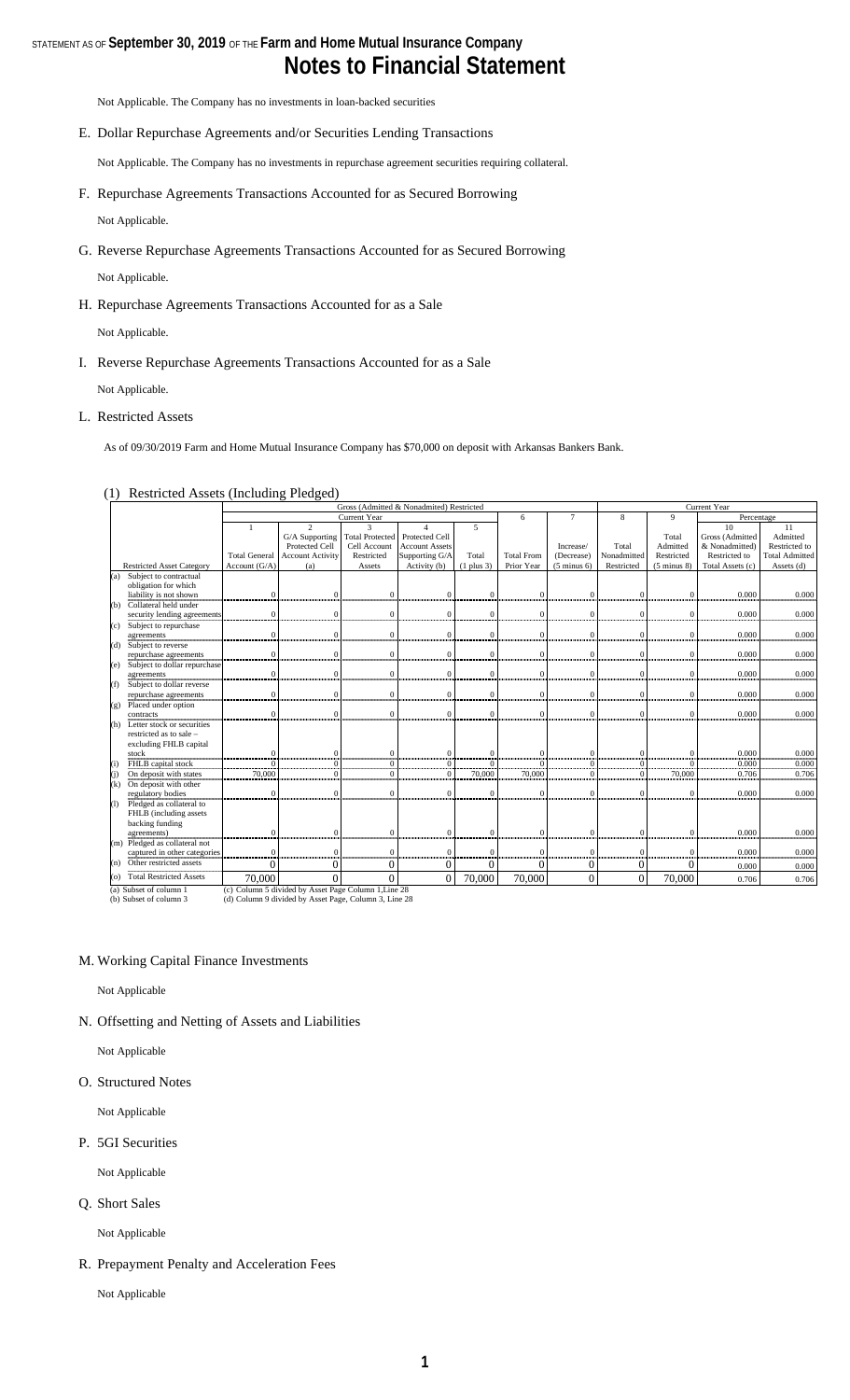#### **6. Joint Ventures, Partnerships and Limited Liability Companies**

- A. The Company does not have any investments in joint ventures that exceed 10% of admitted assets.
- B. The Company did not recognize any impairment in its joint ventures

#### **7. Investment Income**

The Company does not have any investment income due and accrued over 90 days past due and does not have any amounts excluded from surplus.

#### **8. Derivative Instruments**

Not applicable. The Company does not invest in derivative type investments.

#### **9. Income Taxes**

A. The components of the net deferred tax asset/(liability) at December 31 are as follows:

| 1.                        |                  |                                                                                                     |                           | 09/30/2019              |                         |                | 12/31/2018              |                                             | Change                |                       |                         |
|---------------------------|------------------|-----------------------------------------------------------------------------------------------------|---------------------------|-------------------------|-------------------------|----------------|-------------------------|---------------------------------------------|-----------------------|-----------------------|-------------------------|
|                           |                  |                                                                                                     | (1)                       | (2)                     | (3)<br>$(Col. 1 + 2)$   | (4)            | (5)                     | (6)<br>$(Col. 4 + 5)$                       | (7)<br>$(Col. 1 - 4)$ | (8)<br>$(Col. 2 - 5)$ | (9)<br>$(Col. 7 + 8)$   |
|                           |                  | Description                                                                                         | Ordinary                  | Capital                 | Total                   | Ordinary       | Capital                 | Total                                       | Ordinary              | Capital               | Total                   |
|                           | (a)              | <b>Gross Deferred Tax Assets</b>                                                                    | 108,554                   | 3,217                   | 111,771                 | 105,363        | 3,417                   | 108,780                                     | 3,191                 | (200)                 | 2,991                   |
|                           | (b)<br>(c)       | <b>Statutory Valuation Allowance Adjustments</b><br>Adjusted Gross Deferred Tax Assets $(1a - 1b)$  | $\overline{0}$<br>108,554 | $\overline{0}$<br>3,217 | $\mathbf{0}$<br>111,771 | 105,363        | $\overline{0}$<br>3,417 | $\overline{0}$<br>$\overline{0}$<br>108,780 | $\mathbf{0}$<br>3,191 | $\bf{0}$<br>(200)     | $\overline{0}$<br>2,991 |
|                           | (d)              | Deferred Tax Assets Nonadmitted                                                                     | $\mathbf{0}$              | $\mathbf{0}$            | $\Omega$                |                | $\Omega$                | $\Omega$<br>$\Omega$                        |                       | $\Omega$              | $\mathbf{0}$            |
|                           | (e)              | Subtotal Net Admitted Deferred Tax Asset $(1c - 1d)$                                                | 108,554                   | 3,217                   | 111,771                 | 105,363        | 3,417                   | 108,780                                     | 3,191                 | (200)                 | 2.991                   |
|                           | (f)<br>(g)       | Deferred Tax Liabilities<br>Net Admitted Deferred Tax Asset/(Net Deferred Tax                       | $\mathbf{0}$              | $\mathbf{0}$            | $\mathbf{0}$            |                | $\mathbf{0}$            | $\mathbf{0}$<br>$\mathbf{0}$                | $\Omega$              | $\mathbf{0}$          | $\Omega$                |
|                           |                  | Liability) $(1e - 1f)$                                                                              | 108,554                   | 3,217                   | 111,771                 | 105,363        | 3,417                   | 108,780                                     | 3,191                 | (200)                 | 2,991                   |
| 2.                        |                  |                                                                                                     |                           | 09/30/2019              |                         |                | 12/31/2018              |                                             |                       | Change                |                         |
|                           |                  |                                                                                                     | (1)                       | (2)                     | (3)<br>$(Col. 1 + 2)$   | (4)            | (5)                     | (6)<br>$(Col. 4 + 5)$                       | (7)<br>$(Col. 1 - 4)$ | (8)<br>$(Col. 2 - 5)$ | (9)<br>$(Col. 7 + 8)$   |
|                           |                  | Admission Calculation Components SSAP No. 101                                                       | Ordinary                  | Capital                 | Total                   | Ordinary       | Capital                 | Total                                       | Ordinary              | Capital               | Total                   |
|                           | (a)              | Federal Income Taxes Paid In Prior Years                                                            |                           |                         |                         |                |                         |                                             |                       |                       |                         |
|                           | (b)              | Recoverable Through Loss Carrybacks<br>Adjusted Gross Deferred Tax Assets Expected To Be            | $\mathbf{0}$              | $\boldsymbol{0}$        | $\Omega$                |                | $\theta$                | $\mathbf{0}$<br>$\boldsymbol{0}$            | $\mathbf{0}$          |                       | $\theta$                |
|                           |                  | Realized (Excluding The Amount Of Deferred Tax                                                      |                           |                         |                         |                |                         |                                             |                       |                       |                         |
|                           |                  | Assets From 2(a) Above) After Application of the                                                    |                           |                         |                         |                |                         |                                             |                       |                       |                         |
|                           |                  | Threshold Limitation (The Lesser of 2(b)1 and 2(b)2<br>below)                                       | 108,554                   | 3,217                   | 111,771                 | 105,363        | 3,417                   | 108,780                                     | 3,191                 | (200)                 | 2,991                   |
|                           |                  | 1. Adjusted Gross Deferred Tax Assets Expected to                                                   |                           |                         |                         |                |                         |                                             |                       |                       |                         |
|                           |                  | be Realized Following the Balance Sheet Date<br>2. Adjusted Gross Deferred Tax Assets Allowed per   | $\overline{0}$            | $\mathbf{0}$            | $\theta$                |                | $\overline{0}$          | $\Omega$<br>$\boldsymbol{0}$                | $\Omega$              |                       | $\theta$                |
|                           |                  | <b>Limitation Threshold</b>                                                                         | <b>XXX</b>                | <b>XXX</b>              | $\overline{0}$          | <b>XXX</b>     | <b>XXX</b>              | $\overline{0}$                              | <b>XXX</b>            | <b>XXX</b>            | $\theta$                |
|                           | (c)              | Adjusted Gross Deferred Tax Assets (Excluding The                                                   |                           |                         |                         |                |                         |                                             |                       |                       |                         |
|                           |                  | Amount Of Deferred Tax Assets From 2(a) and 2(b)<br>above) Offset by Gross Deferred Tax Liabilities | $\theta$                  | $\Omega$                | $\theta$                |                | $\overline{0}$          | $\Omega$<br>$\theta$                        | $\theta$              |                       | $\mathbf{0}$            |
|                           | (d)              | Deferred Tax Assets Admitted as the result of                                                       |                           |                         |                         |                |                         |                                             |                       |                       |                         |
|                           |                  | application of SSAP No. 101 Total $(2(a) + 2(b) +$<br>2(c)                                          | 108,554                   | 3,217                   | 111,771                 | 105,363        | 3,417                   | 108,780                                     | 3,191                 | (200)                 | 2,991                   |
|                           |                  |                                                                                                     |                           |                         |                         |                |                         |                                             |                       |                       |                         |
| 3.<br>2019<br>Description |                  |                                                                                                     |                           |                         |                         | 2018           |                         |                                             |                       |                       |                         |
|                           | (a)              | Ratio Percentage Used To Determine Recovery Period And Threshold Limitation                         |                           |                         |                         |                |                         |                                             |                       |                       |                         |
|                           |                  | Amount.                                                                                             |                           |                         |                         |                |                         |                                             | 1,159.443             |                       | 1,159.443               |
|                           | (b)              | Amount Of Adjusted Capital And Surplus Used To Determine Recovery Period                            |                           |                         |                         |                |                         |                                             |                       |                       |                         |
|                           |                  | And Threshold Limitation in 2(b)2 Above.                                                            |                           |                         |                         |                |                         |                                             |                       | 5,034,696             | 5,034,696               |
|                           |                  |                                                                                                     |                           |                         |                         |                |                         |                                             |                       |                       |                         |
| 4.                        |                  |                                                                                                     |                           | 09/30/2019              |                         |                |                         | 12/31/2018                                  |                       | Change                |                         |
|                           |                  |                                                                                                     | (1)                       |                         | (2)                     |                | (3)                     | (4)                                         |                       | (5)                   | (6)                     |
|                           |                  |                                                                                                     |                           |                         |                         |                |                         |                                             |                       | $(Col. 1 - 3)$        | $(Col. 2 - 4)$          |
|                           |                  | <b>Impact of Tax-Planning Strategies</b>                                                            | Ordinary                  |                         | Capital                 |                | Ordinary                | Capital                                     |                       | Ordinary              | Capital                 |
|                           |                  | (a) Determination of adjusted gross deferred                                                        |                           |                         |                         |                |                         |                                             |                       |                       |                         |
|                           |                  | tax assets and net admitted deferred tax                                                            |                           |                         |                         |                |                         |                                             |                       |                       |                         |
|                           |                  | assets, by tax character as a percentage                                                            |                           |                         |                         |                |                         |                                             |                       |                       |                         |
|                           | 1.               | Adjusted gross DTAs amount from                                                                     |                           |                         |                         |                |                         |                                             |                       |                       |                         |
|                           |                  | Note $9A1(c)$                                                                                       |                           | 108,554                 |                         | 3,217          | 105,363                 | 3,417                                       |                       | 3,191                 | (200)                   |
|                           | 2.               | Percentage of adjusted gross DTAs by                                                                |                           |                         |                         |                |                         |                                             |                       |                       |                         |
|                           |                  | tax character attributable to the impact                                                            |                           |                         |                         |                |                         |                                             |                       |                       |                         |
|                           |                  | of tax planning strategies                                                                          |                           | $\overline{0}$          |                         | $\overline{0}$ | $\Omega$                |                                             | $\theta$              | $\Omega$              | $\mathbf{0}$            |
|                           | $\mathfrak{Z}$ . | Net Admitted Adjusted Gross DTAs                                                                    |                           |                         |                         |                |                         |                                             |                       |                       |                         |
|                           | 4.               | amount from Note 9A1(e)<br>Percentage of net admitted adjusted                                      |                           | 108,554                 |                         | 3,217          | 105,363                 | 3,417                                       |                       | 3,191                 | (200)                   |
|                           |                  | gross DTAs by tax character admitted                                                                |                           |                         |                         |                |                         |                                             |                       |                       |                         |
|                           |                  | because of the impact of tax planning                                                               |                           |                         |                         |                |                         |                                             |                       |                       |                         |
|                           |                  | strategies                                                                                          |                           | $\overline{0}$          |                         | $\mathbf{0}$   | $\theta$                |                                             | $\Omega$              | $\Omega$              | $\mathbf{0}$            |
|                           |                  |                                                                                                     |                           |                         |                         |                |                         |                                             |                       |                       |                         |

(b) Does the Company's tax-planning strategies include the use of reinsurance?  $Yes[ ] No[X]$ 

#### B. Regarding deferred tax liabilities that are not recognized:

C. Current income taxes incurred consist of the following major components:

|     |                                            |            |            | $\frac{(Col. 1-2)}{Change}$ |
|-----|--------------------------------------------|------------|------------|-----------------------------|
|     | Description                                | 09/30/2019 | 12/31/2018 |                             |
|     | 1. Current Income Tax                      |            |            |                             |
| (a) | Federal                                    | 178,768    | 119,372    | 59,396                      |
| (b) | Foreign                                    |            |            |                             |
| (C) | Subtotal                                   | 178.768    | 119.372    | 59.396                      |
| (d) | Federal income tax on net capital gains    |            |            |                             |
| (e) | Utilization of capital loss carry-forwards |            |            |                             |
|     | ∩ther                                      |            |            |                             |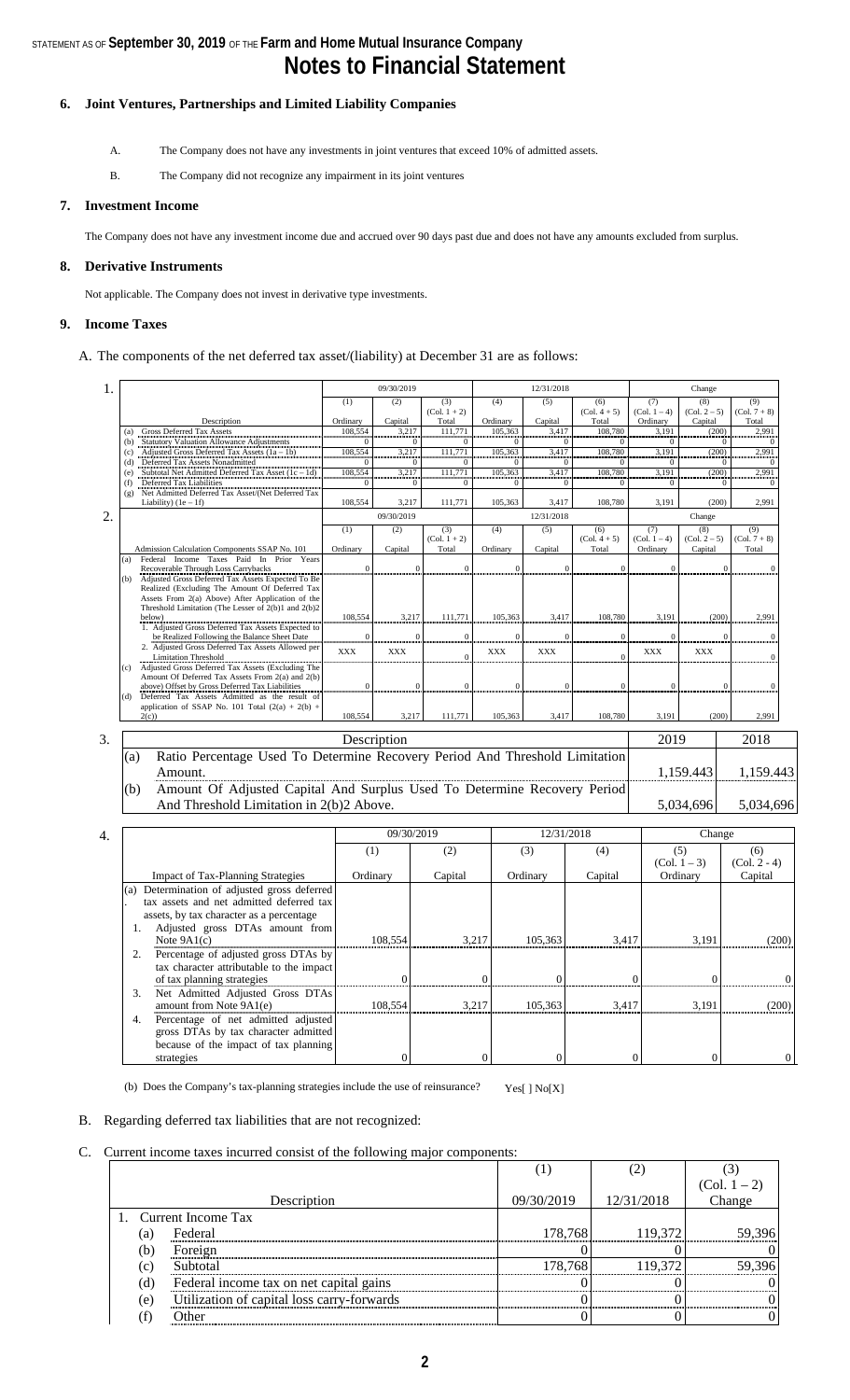### STATEMENT AS OF **September 30, 2019** OF THE **Farm and Home Mutual Insurance Company**

**Notes to Financial Statement**

|    | Federal and foreign income taxes incurred<br>(g)                     | 178,768          | 119,372  | 59,396           |
|----|----------------------------------------------------------------------|------------------|----------|------------------|
| 2. | Deferred Tax Assets:                                                 |                  |          |                  |
|    | (a) Ordinary                                                         |                  |          |                  |
|    | (1) Discounting of unpaid losses                                     | 5,820            | 5,973    | (153)            |
|    | (2) Unearned premium reserve                                         | 102,734          | 99,391   | 3,343            |
|    | (3) Policyholder reserves                                            | 0                | 0        | $\boldsymbol{0}$ |
|    | (4) Investments                                                      | $\theta$         | 0        | $\boldsymbol{0}$ |
|    | (5) Deferred acquisition costs                                       | 0                | 0        | $\boldsymbol{0}$ |
|    | (6) Policyholder dividends accrual                                   | 0                | 0        | $\boldsymbol{0}$ |
|    | (7) Fixed assets                                                     | 0                | 0        | $\boldsymbol{0}$ |
|    | (8) Compensation and benefits accrual                                | 0                | 0        | $\boldsymbol{0}$ |
|    | (9) Pension accrual                                                  | 0                | 0        | $\boldsymbol{0}$ |
|    | $(10)$ Receivables - nonadmitted                                     | 0                | 0        | $\boldsymbol{0}$ |
|    | (11) Net operating loss carry-forward                                | $\overline{0}$   | 0        | $\boldsymbol{0}$ |
|    | (12) Tax credit carry-forward                                        | $\theta$         | 0        | $\boldsymbol{0}$ |
|    | (13) Other (including items $<$ 5% of total ordinary tax assets)     | $\Omega$         | 0        | $\overline{0}$   |
|    | (99) Subtotal                                                        | 108,554          | 105,364  | 3,190            |
|    | (b) Statutory valuation allowance adjustment                         | 0                | 0        | $\theta$         |
|    | (c) Nonadmitted                                                      | 0                | $\theta$ | $\theta$         |
|    | (d) Admitted ordinary deferred tax assets $(2a99 - 2b - 2c)$         | 108,554          | 105,364  | 3,190            |
|    | (e) Capital:                                                         |                  |          |                  |
|    | (1) Investments                                                      | 3,217            | 3,417    | (200)            |
|    | (2) Net capital loss carry-forward                                   | $\Omega$         | 0        | $\boldsymbol{0}$ |
|    | (3) Real estate                                                      | $\theta$         | 0        | $\boldsymbol{0}$ |
|    | (4) Other (including items $<$ 5% of total capital tax assets)       | $\theta$         | 0        | $\boldsymbol{0}$ |
|    | (99) Subtotal                                                        | 3,217            | 3,417    | (200)            |
|    | (f) Statutory valuation allowance adjustment                         | $\theta$         | 0        | $\overline{0}$   |
|    | (g) Nonadmitted                                                      | $\Omega$         | 0        | $\boldsymbol{0}$ |
|    | (h) Admitted capital deferred tax assets $(2e99 – 2f – 2g)$          | 3,217            | 3,417    | (200)            |
|    | (i) Admitted deferred tax assets $(2d + 2h)$                         | 111,771          | 108,781  | 2,990            |
|    | 3. Deferred Tax Liabilities:                                         |                  |          |                  |
|    | (a) Ordinary                                                         |                  |          |                  |
|    | (1) Investments                                                      | $\theta$         | 0        | $\boldsymbol{0}$ |
|    | (2) Fixed assets                                                     | $\theta$         | 0        | $\boldsymbol{0}$ |
|    | (3) Deferred and uncollected premium                                 | 0                | 0        | $\boldsymbol{0}$ |
|    | (4) Policyholder reserves                                            | $\overline{0}$   | 0        | $\boldsymbol{0}$ |
|    | (5) Other (including items $<$ 5% of total ordinary tax liabilities) | $\overline{0}$   | 0        | $\boldsymbol{0}$ |
|    | (99) Subtotal                                                        | $\boldsymbol{0}$ | 0        | $\boldsymbol{0}$ |
|    | (b) Capital:                                                         |                  |          |                  |
|    | (1) Investments                                                      | $\boldsymbol{0}$ | 0        | $\boldsymbol{0}$ |
|    | (2) Real estate                                                      | $\overline{0}$   | 0        | $\boldsymbol{0}$ |
|    | (3) Other (including items $<$ 5% of total capital tax liabilities)  | 0                | 0        | $\boldsymbol{0}$ |
|    | (99) Subtotal                                                        | 0                | 0        | $\boldsymbol{0}$ |
|    | (c) Deferred tax liabilities $(3a99 + 3b99)$                         | $\theta$         | 0        | $\overline{0}$   |
|    | 4. Net deferred tax assets/liabilities $(2i – 3c)$                   | 111,771          | 108,781  | 2,990            |

#### **10. Information Concerning Parent, Subsidiaries, Affiliates and Other Related Parties**

A. Farm and Home Mutual Insurance Company is managed by Farmers Home Holding Company an Arkansas C Corporation<br>B. Farm and Home Mutual Insurance has made the following payments to Farmers Home Holding Company for managemen

Farm and Home Mutual Insurance has made the following payments to Farmers Home Holding Company for management fees:

| 01/04/2019 | \$125,000 |
|------------|-----------|
| 4/11/2019  | \$250,000 |
| 7/9/2019   | \$125,000 |

- C. See item B<br>D. As of 06/30 D. As of 06/30/2019 Farm and Home Mutual Insurance Company has a liability on its books for \$197,742.75 due to Farmers Home Holding Company E. Not Applicable<br>F. Not Applicable
- F. Not Applicable
- G. Not Applicable
- 
- H. Not Applicable<br>I. Not Applicable Not Applicable
- J. Not Applicable
- K. Not Applicable L. Not Applicable
- 

#### **11. Debt**

A. The company has no capital notes. It does have a \$50,000 line of credit with First National Bank of Paragould, AR. The outstanding balance as of 09/30/2019 was \$100. This line of credit is collateralized by a \$257,149.30 certificate of deposit at the same bank.

#### **12. Retirement Plans, Deferred Compensation, Postemployment Benefits and Compensated Absences and Other Postretirement Benefit Plans.**

Not Applicable

#### **13. Capital and Surplus, Dividend Restrictions and Quasi-Reorganizations**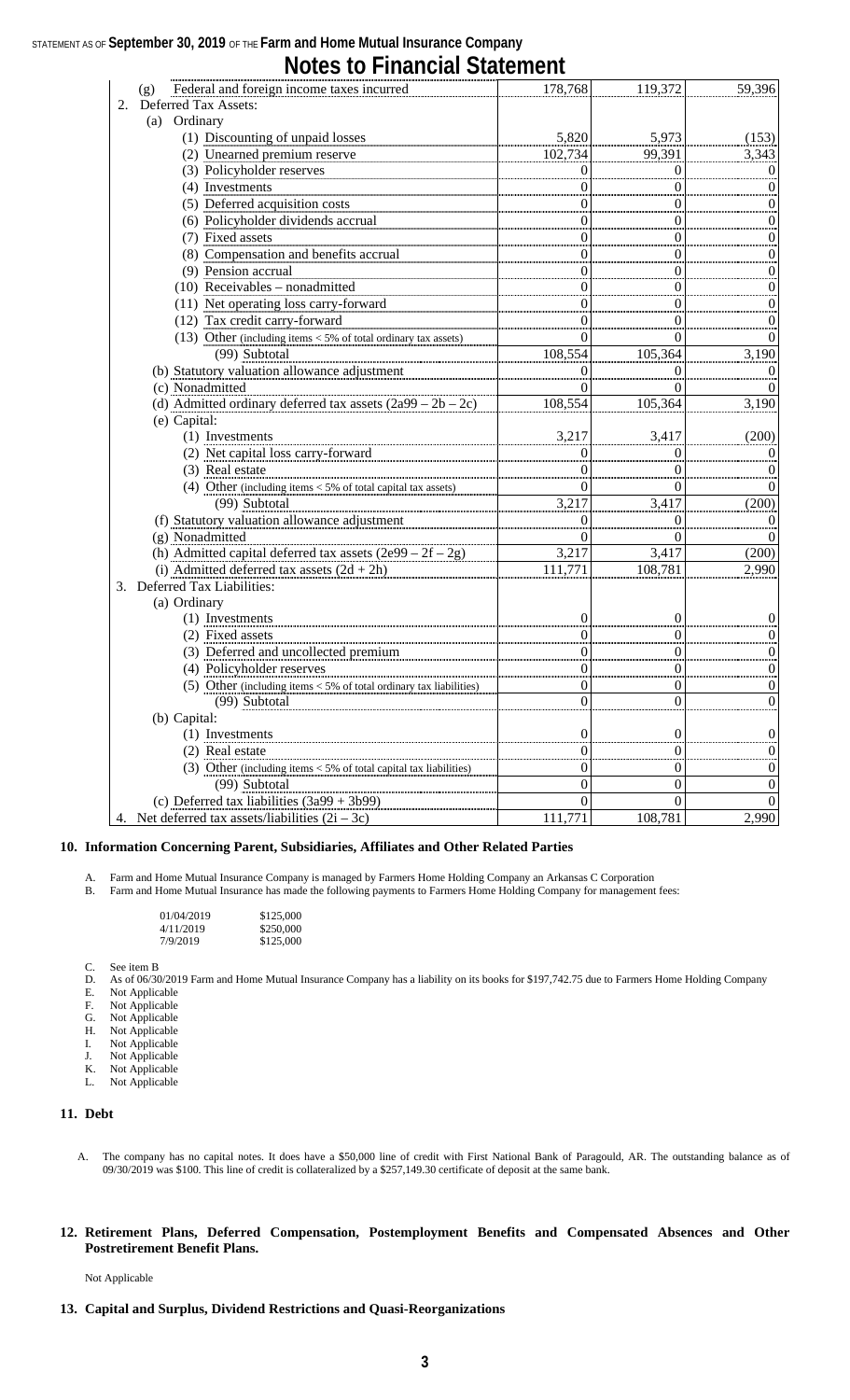#### Not Applicable

#### **14. Liabilities, Contingencies and Assessments**

- A. Contingent Commitments The Company has no commitments, contingent commitments or guarantees or commitments to provide additional capital contributions.
- B. Assessments Not Applicable.
- C. Gain Contingencies
- The Company has recorded no gain contingencies as of March 31, 2019
- D. Claims Related to Extra Contractual Obligations and Bad Faith Losses Stemming from Lawsuits The Company has no claims related to extra contractual obligations or bad faith losses.
- E. Product Warranties Not Applicable.
- F. Joint and Several Liabilities Not Applicable.
- G. All Other Contingencies

In the normal course of business, the Company is subject to various contingent liabilities, including possible income tax assessment resulting from issues raised by taxing or regulatory authorities in their regular examinations. Management does not anticipate any significant losses or costs to result from any known or existing contingencies.

There are no material legal proceedings other than those arising in the normal course of business and which generally pertain to claim matters relating to insurance policies and contracts issued by the Company.

#### **15. Leases**

- A. Lessee Operating Lease Not Applicable.
- B. Lessor Leases Not Applicable.

#### **16. Information About Financial Instruments With Off-Balance-Sheet Risk And Financial Instruments With Concentrations of Credit Risk**

The Company does not invest in swaps, futures, derivatives or options.

#### **17. Sale, Transfer and Servicing of Financial Assets and Extinguishments of Liabilities**

Not Applicable

#### **18. Gain or Loss to the Reporting Entity from Uninsured Plans and the Uninsured Portion of Partially Insured Plans**

The Company does not write insurance for these types of A&H Plans.

#### **19. Direct Premium Written/Produced by Managing General Agents/Third Party Administrators**

Not Applicable

#### **20. Fair Value Measurements**

As of September 30, 2019, there are no assets on the books that are required to be measured at fair value.

#### **21. Other Items**

- A. Unusual or Infrequent Items Not Applicable.
- B. Troubled Debt Restructuring Not Applicable.
- C. Other Disclosures Not Applicable
- D. Business Interruption Insurance Recoveries Not Applicable
- E. State Transferable and Non-transferable Tax Credits Not Applicable
- F. Subprime-Mortgage-Related Risk Exposure Not Applicable
- G. Insurance-Linked Securities (ILS) Contracts Not Applicable

#### **22. Events Subsequent**

There were no material events subsequent to September 30, 2019.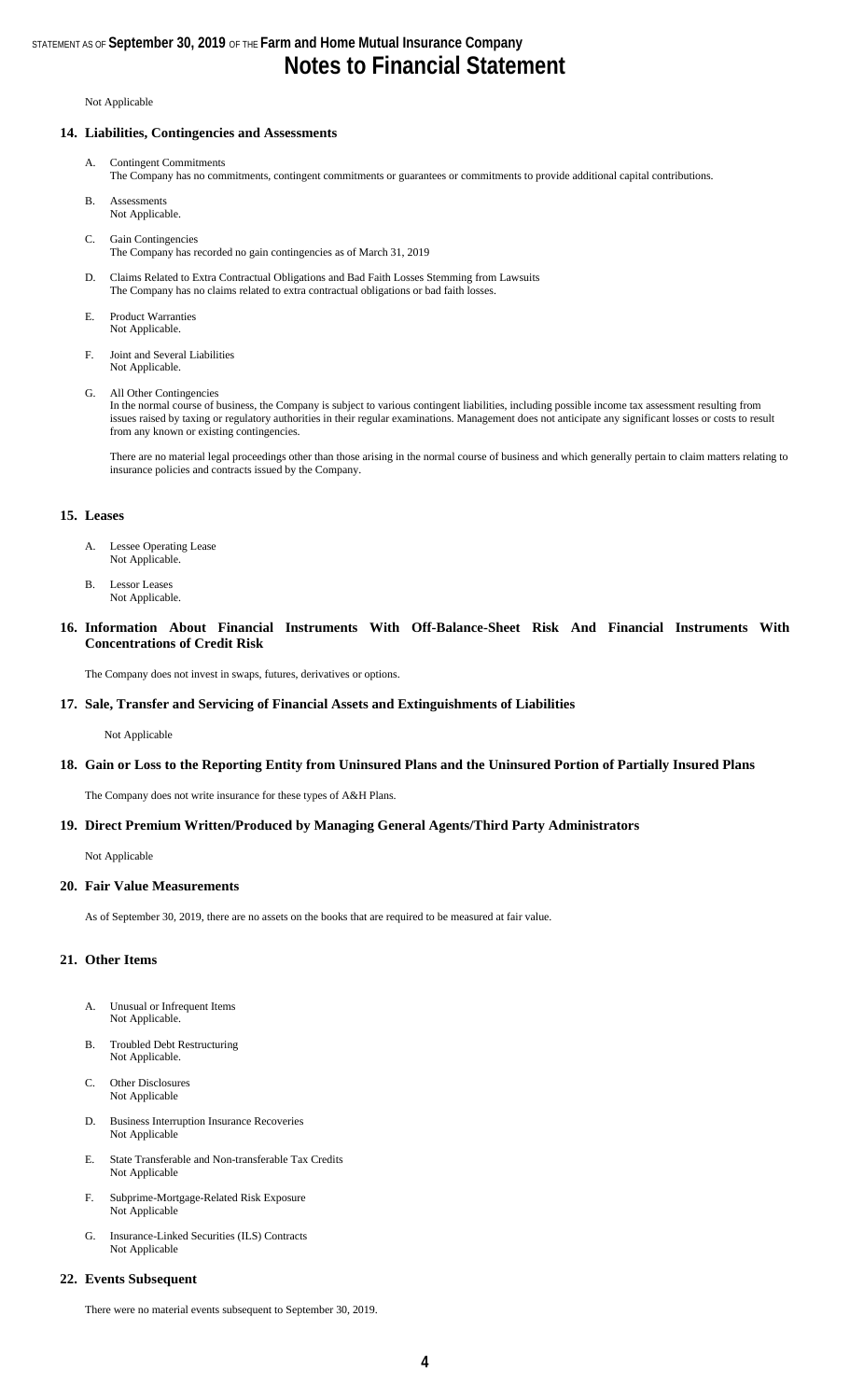#### **23. Reinsurance**

- B. Reinsurance Recoverable in Dispute Not Applicable
- C. Reinsurance Assumed and Ceded Not Applicable
- D. Uncollectible Reinsurance Not Applicable
- E. Commutation of Ceded Reinsurance Not Applicable
- F. Retroactive Reinsurance Not Applicable
- **G.** Reinsurance Accounted for as a Deposit Not Applicable
- I. Certified Reinsurer Rating Downgraded or Status Subject to Revocation Not Applicable
- J. Reinsurance Agreements Qualifying for Reinsurer Aggregation Not Applicable

#### **24. Retrospectively Rated Contracts & Contracts Subject to Redetermination**

The Company does not participate in this type of business.

#### **25. Changes in Incurred Losses and Loss Adjustment Expenses**

Reserves for losses and loss adjustment expense as of December 31, 2018 were \$1,162,555. As of September 30 2019, \$432,123 has been paid for incurred losses and loss adjustment expenses attributable to insured events of prior years. Reserves remaining for prior years are now \$178,648 as a result of reestimation of unpaid claims and claim adjustment expenses. Therefore there has been no favorable prior year development from December 31, 2018 to September 30, 2019. This change is the result of ongoing analysis of the recent loss development trends. Original estimates are increased and decreased as additional information becomes known regarding individual claims.

#### **26. Intercompany Pooling Arrangements**

The Company does not participate in any intercompany pooling arrangements.

#### **27. Structured Settlements**

Not Applicable

#### **28. Health Care Receivables**

Not Applicable

#### **29. Participating Policies**

Not Applicable

#### **30. Premium Deficiency Reserves**

Not Applicable

#### **31. High Deductibles**

Not Applicable

#### **32. Discounting of Liabilities for Unpaid Losses or Unpaid Loss Adjustment Expenses**

The Company does not discount liabilities for unpaid losses and loss adjustment expenses.

#### **33. Asbestos/Environmental Reserves**

The Company does not have exposure to asbestos or environmental claims.

#### **34. Subscriber Savings Accounts**

The Company does not utilize subscriber savings accounts.

#### **35. Multiple Peril Crop Insurance**

The Company does not write Multiple Peril Crop Insurance.

#### **36. Financial Guaranty Insurance**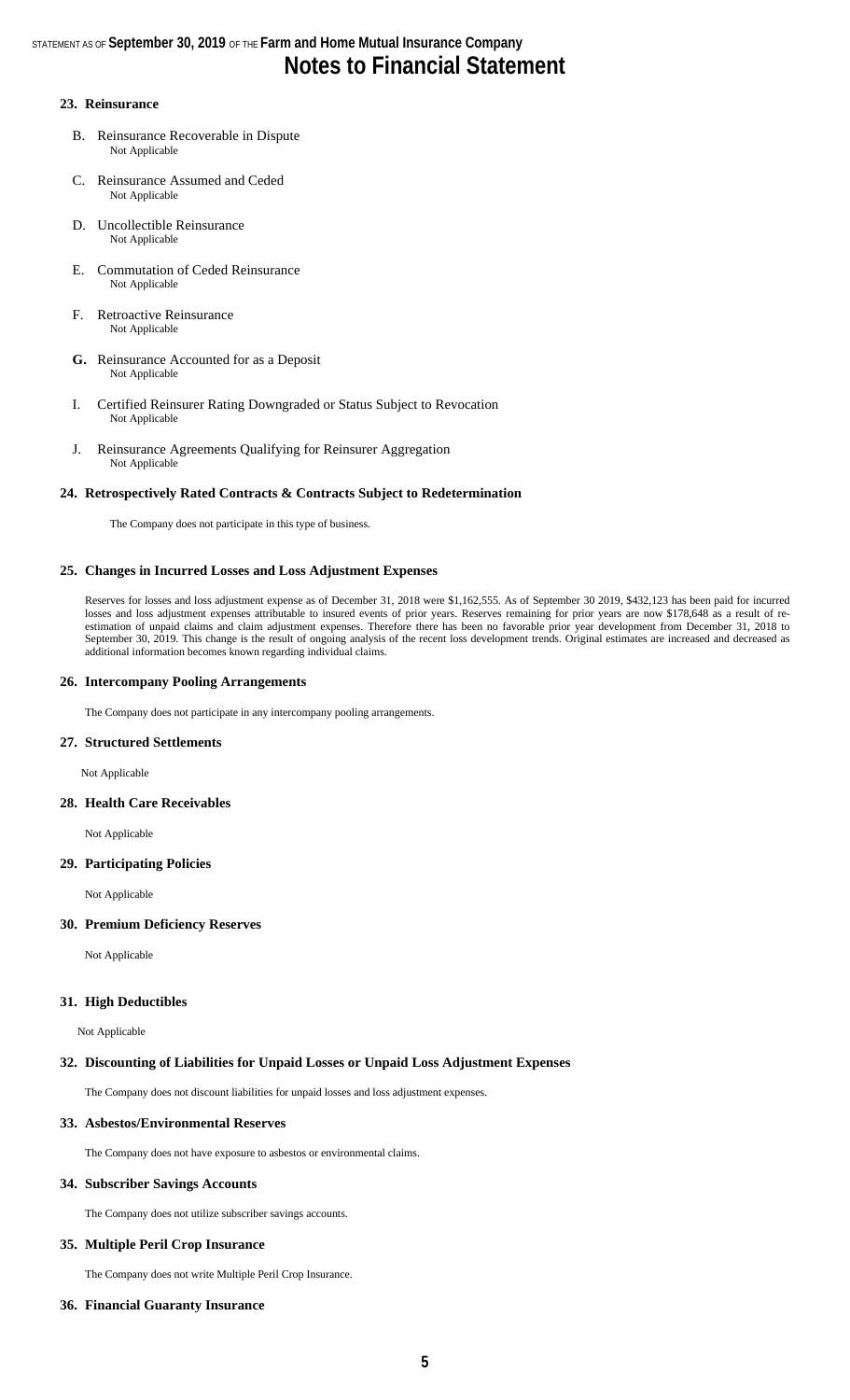### STATEMENT AS OF **September 30, 2019** OF THE **Farm and Home Mutual Insurance Company Notes to Financial Statement**

The Company does not write Financial Guaranty Insurance.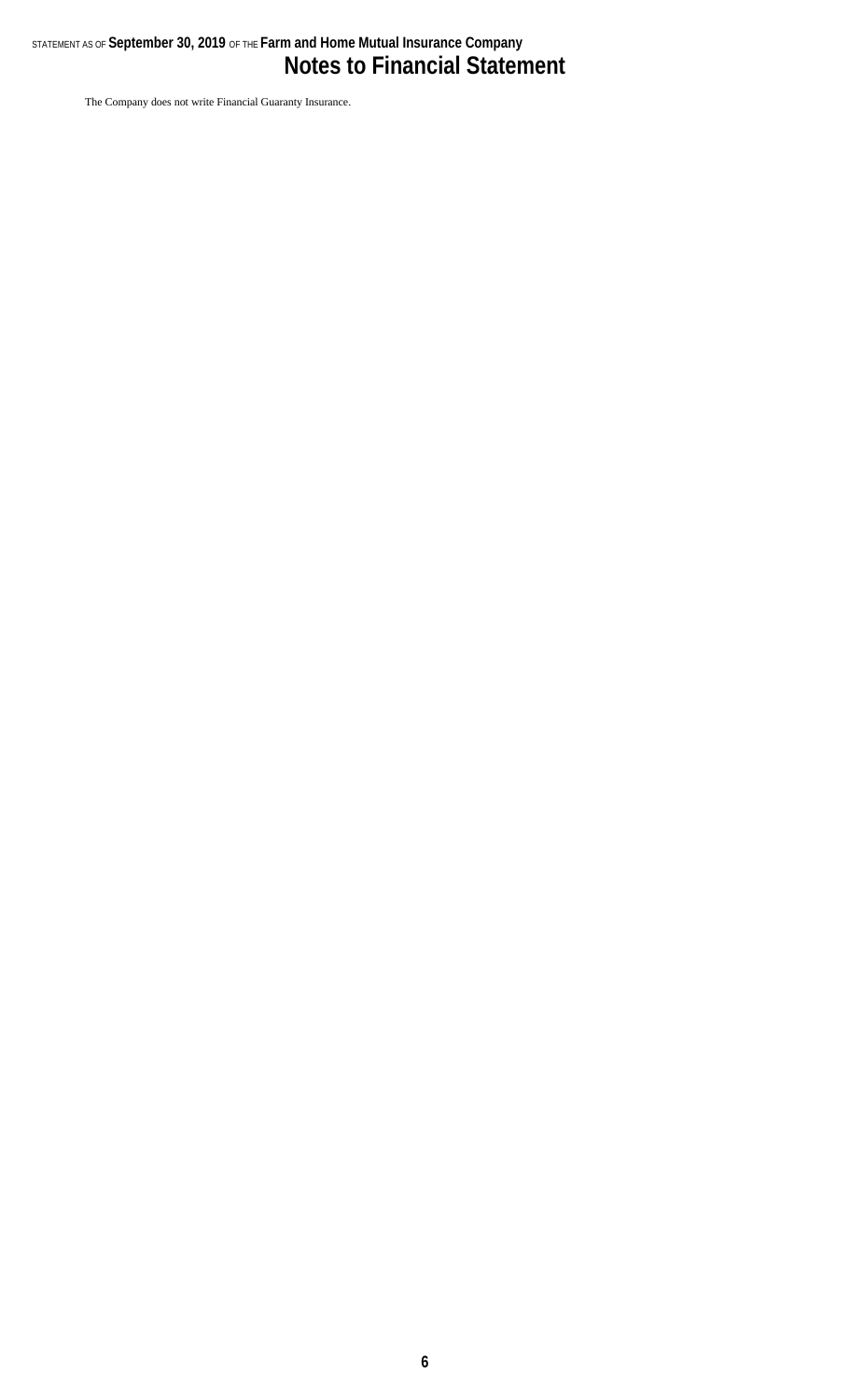STATEMENT AS OF **September 30, 2019** OF THE **Farm and Home Mutual Insurance Company**

## **GENERAL INTERROGATORIES**

#### **PART 1 - COMMON INTERROGATORIES GENERAL**

1.1 Did the reporting entity experience any material transactions requiring the filing of Disclosure of Material Transactions with the State of

| Domicile, as required by the Model Act?<br>1.2 If yes, has the report been filed with the domiciliary state?                                                                                                                                                                                                             | Yes[] No[X]<br>Yes[ ] No[ ] N/A[X] |
|--------------------------------------------------------------------------------------------------------------------------------------------------------------------------------------------------------------------------------------------------------------------------------------------------------------------------|------------------------------------|
| 2.1 Has any change been made during the year of this statement in the charter, by-laws, articles of incorporation, or deed of settlement of the<br>reporting entity?<br>2.2 If yes, date of change:                                                                                                                      |                                    |
| 3.1 Is the reporting entity a member of an Insurance Holding Company System consisting of two or more affiliated persons, one or more of which is<br>an insurer?<br>If yes, complete Schedule Y, Parts 1 and 1A.<br>3.2 Have there been any substantial changes in the organizational chart since the prior quarter end? | Yes[ ] No[X]<br>Yes[ ] No[X]       |
| 3.3 If the response to 3.2 is yes, provide a brief description of those changes:<br>3.4 Is the reporting entity publicly traded or a member of a publicly traded group?<br>3.5 If the response to 3.4 is yes, provide the CIK (Central Index Key) code issued by the SEC for the entity/group.                           | Yes[ ] No[X]                       |
|                                                                                                                                                                                                                                                                                                                          |                                    |

4.1 Has the reporting entity been a party to a merger or consolidation during the period covered by this statement? Yes[ ] No[X] If yes, complete and file the merger history data file with the NAIC for the annual filing corresponding to this period.

4.2 If yes, provide the name of entity, NAIC Company Code, and state of domicile (use two letter state abbreviation) for any entity that has ceased to exist as a result of the merger or consolidation.

| Name | Code<br>טוראיו<br>vullival | State of<br>'∿lle' |
|------|----------------------------|--------------------|
|      |                            |                    |

| 5. If the reporting entity is subject to a management agreement, including third-party administrator(s), managing general agent(s), attorney-in-fact,<br>or similar agreement, have there been any significant changes regarding the terms of the agreement or principals involved?<br>If yes, attach an explanation.                                                                                                                                                            | Yes[] No[] N/A[X]                      |
|----------------------------------------------------------------------------------------------------------------------------------------------------------------------------------------------------------------------------------------------------------------------------------------------------------------------------------------------------------------------------------------------------------------------------------------------------------------------------------|----------------------------------------|
| 6.1 State as of what date the latest financial examination of the reporting entity was made or is being made.                                                                                                                                                                                                                                                                                                                                                                    | 12/31/2014                             |
| 6.2 State the as of date that the latest financial examination report became available from either the state of domicile or the reporting entity. This<br>date should be the date of the examined balance sheet and not the date the report was completed or released.                                                                                                                                                                                                           | 12/31/2014                             |
| 6.3 State as of what date the latest financial examination report became available to other states or the public from either the state of domicile or<br>the reporting entity. This is the release date or completion date of the examination report and not the date of the examination (balance sheet<br>date).                                                                                                                                                                | 01/21/2016                             |
| 6.4 By what department or departments?<br>6.5 Have all financial statement adjustments within the latest financial examination report been accounted for in a subsequent financial statement<br>filed with Departments?<br>6.6 Have all of the recommendations within the latest financial examination report been complied with?                                                                                                                                                | Yes[] No[] N/A[X]<br>Yes[] No[] N/A[X] |
| 7.1 Has this reporting entity had any Certificates of Authority, licenses or registrations (including corporate registration, if applicable) suspended or<br>revoked by any governmental entity during the reporting period?<br>7.2 If yes, give full information                                                                                                                                                                                                                | Yes[ ] No[X]                           |
| 8.1 Is the company a subsidiary of a bank holding company regulated by the Federal Reserve Board?                                                                                                                                                                                                                                                                                                                                                                                | Yes[ ] No[X]                           |
| 8.2 If response to 8.1 is yes, please identify the name of the bank holding company.<br>8.3 Is the company affiliated with one or more banks, thrifts or securities firms?<br>8.4 If response to 8.3 is yes, please provide below the names and location (city and state of the main office) of any affiliates regulated by a federal<br>requisitory convices agency Lie the Eoderal Peserve Poard (EDD) the Office of the Comptreller of the Currency (OCC) the Eoderal Deposit | Yes[] No[X]                            |

regulatory services agency [i.e. the Federal Reserve Board (FRB), the Office of the Comptroller of the Currency (OCC), the Federal Deposit Insurance Corporation (FDIC) and the Securities Exchange Commission (SEC)] and identify the affiliate's primary federal regulator.]

| †iliate Name | State) | ℩∟ | $\sim$ $\sim$      | ∪וט                 |               |
|--------------|--------|----|--------------------|---------------------|---------------|
|              |        | Nr | 1. No <sub>.</sub> | NG<br>. <b>I YU</b> | 1. <b>INU</b> |

9.1 Are the senior officers (principal executive officer, principal financial officer, principal accounting officer or controller, or persons performing similar functions) of the reporting entity subject to a code of ethics, which includes the following standards? Yes[X] No[ ] (a) Honest and ethical conduct, including the ethical handling of actual or apparent conflicts of interest between personal and professional relationships; (b) Full, fair, accurate, timely and understandable disclosure in the periodic reports required to be filed by the reporting entity; (c) Compliance with applicable governmental laws, rules and regulations; (d) The prompt internal reporting of violations to an appropriate person or persons identified in the code; and (e) Accountability for adherence to the code. 9.11 If the response to 9.1 is No, please explain: 9.2 Has the code of ethics for senior managers been amended? Yes[ ] No[X]

- 9.21 If the response to 9.2 is Yes, provide information related to amendment(s).
- 9.3 Have any provisions of the code of ethics been waived for any of the specified officers? The state of the specified officers and the specified officers?
- 9.31 If the response to 9.3 is Yes, provide the nature of any waiver(s).

### **FINANCIAL**

| 10.1 Does the reporting entity report any amounts due from parent, subsidiaries or affiliates on Page 2 of this statement? | Yes[ ] No[X] |
|----------------------------------------------------------------------------------------------------------------------------|--------------|
| 10.2 If yes, indicate any amounts receivable from parent included in the Page 2 amount:                                    |              |
|                                                                                                                            |              |

#### **INVESTMENT**

| 11.1 Were any of the stocks, bonds, or other assets of the reporting entity loaned, placed under option agreement, or otherwise made available for<br>use by another person? (Exclude securities under securities lending agreements.)<br>11.2 If yes, give full and complete information relating thereto: | Yes[ ] No[X] |  |
|-------------------------------------------------------------------------------------------------------------------------------------------------------------------------------------------------------------------------------------------------------------------------------------------------------------|--------------|--|
| 12. Amount of real estate and mortgages held in other invested assets in Schedule BA:                                                                                                                                                                                                                       | $\sim$ 0     |  |
| 13. Amount of real estate and mortgages held in short-term investments:                                                                                                                                                                                                                                     | $\sim$ 0     |  |
| 14.1 Does the reporting entity have any investments in parent, subsidiaries and affiliates?<br>14.2 If yes, please complete the following:                                                                                                                                                                  | Yes[ ] No[X] |  |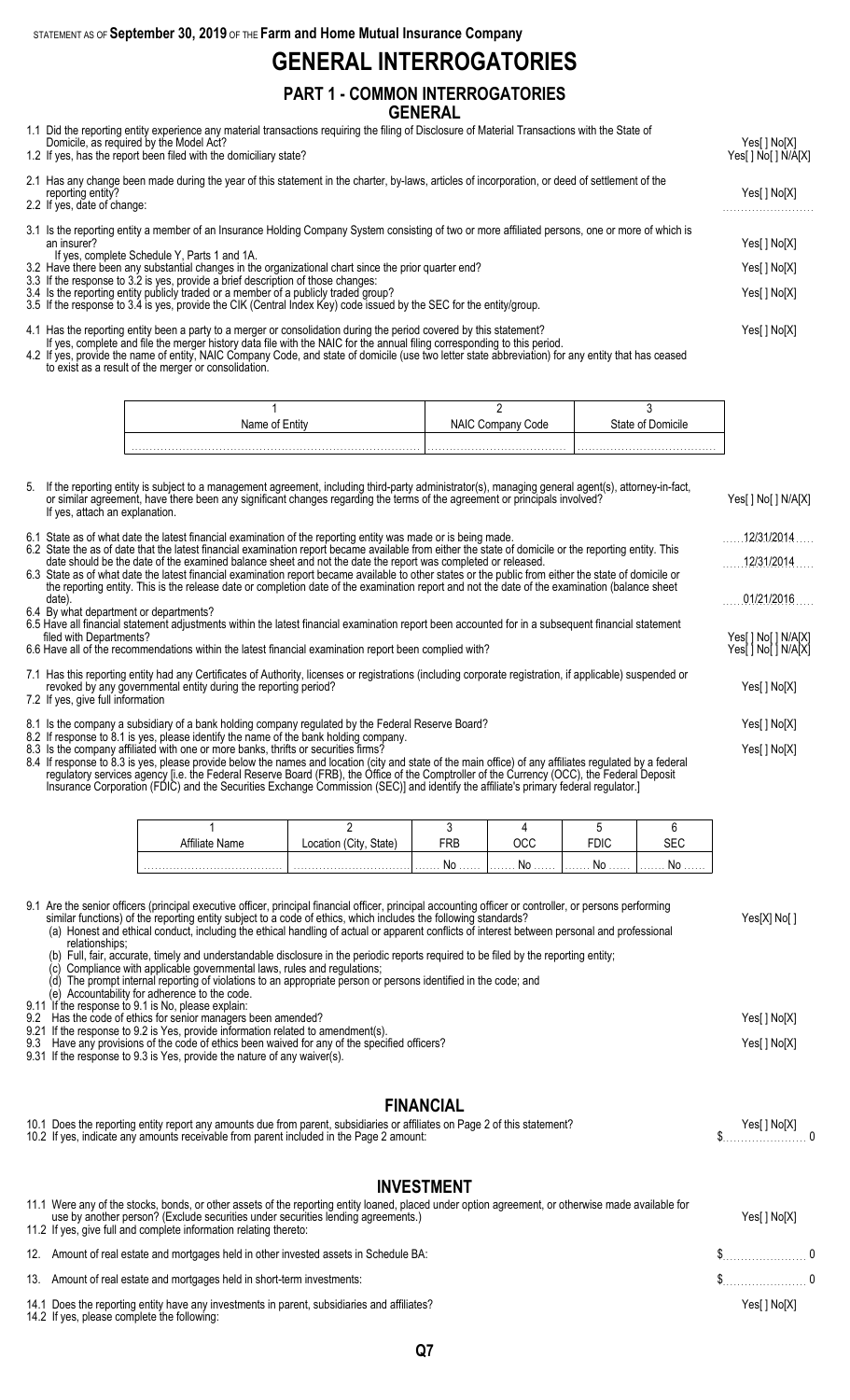# **GENERAL INTERROGATORIES (Continued)**

|       |                                                                   | Prior Year-End        | <b>Current Quarter</b> |
|-------|-------------------------------------------------------------------|-----------------------|------------------------|
|       |                                                                   | Book/Adjusted         | Book/Adjusted          |
|       |                                                                   | <b>Carrying Value</b> | Carrying Value         |
| 14.21 | <b>Bonds</b>                                                      |                       |                        |
| 14.22 |                                                                   |                       |                        |
| 14.23 | Common Stock                                                      |                       |                        |
| 14.24 |                                                                   |                       |                        |
| 14.25 |                                                                   |                       |                        |
| 14.26 | All Other                                                         |                       |                        |
| 14.27 |                                                                   |                       |                        |
| 14.28 | Total Investment in Parent included in Lines 14.21 to 14.26 above |                       |                        |

15.1 Has the reporting entity entered into any hedging transactions reported on Schedule DB? Yes[ ] No[X]

If no, attach a description with this statement.

## 15.2 If yes, has a comprehensive description of the hedging program been made available to the domiciliary state? Yesel 1 No [ ] No [ ] N/A[X]

- 16. For the reporting entity's security lending program, state the amount of the following as of the current statement date: 16.1 Total fair value of reinvested collateral assets reported on Schedule DL, Parts 1 and 2 **but a set a set a set a** set a set a set a set a protect on Schedule DL, Parts 1 and 2 **but a set a set a set a set a set a set** 
	- 16.2 Total book adjusted/carrying value of reinvested collateral assets reported on Schedule DL, Parts 1 and 2 \$. . . . . . . . . . . . . . . . . . . . . . . 0 16.2 Total book adjusted/carrying value of reinvested collateral assets reported on Schedule DL, Parts 1 and 2<br>16.3 Total payable for securities lending reported on the liability page the schedule DL, Parts 1 and 2 to the
- 17. Excluding items in Schedule E Part 3 Special Deposits, real estate, mortgage loans and investments held physically in the reporting entity's offices, vaults or safety deposit boxes, were all stocks, bonds and other securities, owned throughout the current year held pursuant to a custodial agreement with a qualified bank or trust company in accordance with Section 1, III - General Examination Considerations, F.
- Outsourcing of Critical Functions, Custodial or Safekeeping Agreements of the NAIC Financial Condition Examiners Handbook? Yes[ ] No[X] 17.1 For all agreements that comply with the requirements of the NAIC Financial Condition Examiners Handbook, complete the following:

1 and  $\overline{2}$ Name of Custodian(s) and Custodian Address Morgan Stanley . . . . . . . . . . . . . . . . . . . . . . . . . . . . . . . . . . . . . . . . . . . . . . . . . . . . . . . . . . . . 1585 Broadway, New York, NY10036 . . . . . . . . . . . . . . . . . . . . 1020 West 2nd Street, Little Rock AR 72201

17.2 For all agreements that do not comply with the requirements of the NAIC Financial Condition Examiners Handbook, provide the name, location and a complete explanation:

| Name(s | .ocation(s | Complete<br>ationi si |
|--------|------------|-----------------------|
|        |            |                       |

17.3 Have there been any changes, including name changes, in the custodian(s) identified in 17.1 during the current quarter? Yes[ ] No[X] 17.4 If yes, give full and complete information relating thereto:

| New | Jate | easor |
|-----|------|-------|
|     |      |       |

17.5 Investment management - Identify all investment advisors, investment managers, broker/dealers, including individuals that have the authority to make investment decisions on behalf of the reporting entity. For assets that are managed internally by employees of the reporting entity, note as such. [" that have access to the investment accounts"; " handle securities"]

| Name of Firm or Individual |  |
|----------------------------|--|
|                            |  |
|                            |  |

17.5097 For those firms/individuals listed in the table for Question 17.5, do any firms/individuals unaffiliated with the reporting entity (i.e. designated with a "U") manage more than 10% of the reporting entity's assets? Yes[ ] No[X] 17.5098 For firms/individuals unaffiliated with the reporting entity (i.e. designated with a "U") listed in the table for Question 17.5, does the

total assets under management aggregate to more than 50% of the reporting entity's assets? Yese and the reporting than the reporting entity's assets? 17.6 For those firms or individuals listed in the table for 17.5 with an affiliation code of "A" (affiliated) or "U" (unaffiliated), provide the information for the table below.

| Central Registration |                            | Legal Entity     | Registered | Investment Management |
|----------------------|----------------------------|------------------|------------|-----------------------|
| Depository Number    | Name of Firm or Individual | Identifier (LEI) | With       | Agreement (IMA) Filed |
|                      |                            |                  |            |                       |

18.1 Have all the filing requirements of the Purposes and Procedures Manual of the NAIC Investment Analysis Office been followed? Yes[X] No[ ] 18.2 If no, list exceptions:

19. By self-designating 5GI securities, the reporting entity is certifying the following elements for each self-designated 5GI security:

a. Documentation necessary to permit a full credit analysis of the security does not exist or an NAIC CRP credit rating for an FE or PL

- security is not available. b. Issuer or obligor is current on all contracted interest and principal payments.
- c. The insurer has an actual expectation of ultimate payment of all contracted interest and principal.
- Has the reporting entity self-designated 5GI securities? The reporting entity self-designated 5GI securities? Yes[] No[X]

#### 20. By self-designating PLGI securities, the reporting entity is certifying the following elements for each self-designated PLGI security:

a. The security was purchased prior to January 1, 2018 .

- b. The reporting entity is holding capital commensurate with the NAIC Designation reported for the security.
- c. The NAIC Designation was derived from the credit rating assigned by an NAIC CRP in its legal capacity as a NRSRO which is shown
- on a current private letter rating held by the insurer and available for examination by state insurance regulators. d. The reporting entity is not permitted to share this credit rating of the PL security with the SVO.

Has the reporting entity self-designated PLGI securities?<br>Has the reporting entity self-designated PLGI securities?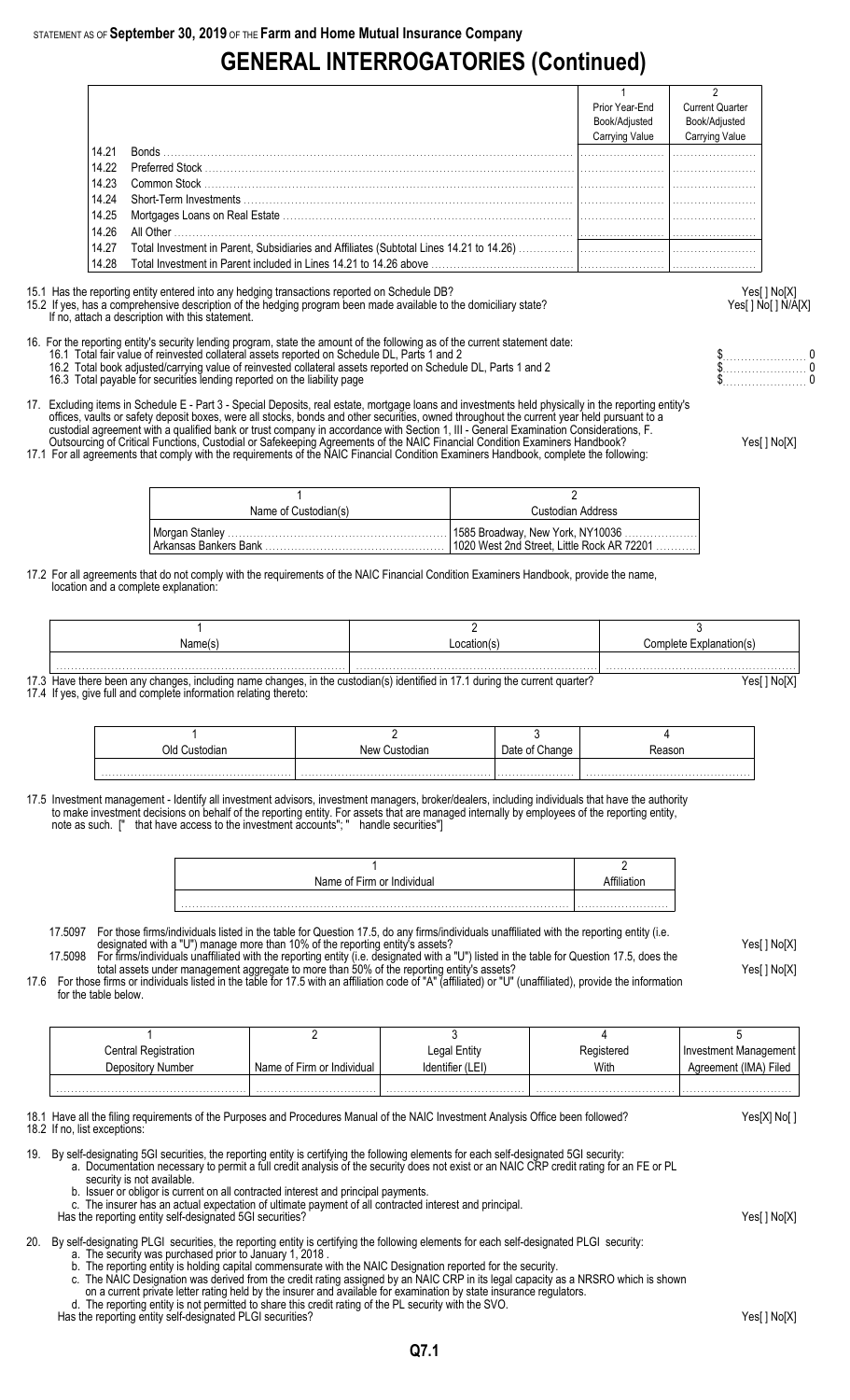STATEMENT AS OF **September 30, 2019** OF THE **Farm and Home Mutual Insurance Company**

## **GENERAL INTERROGATORIES**

### **PART 2 - PROPERTY & CASUALTY INTERROGATORIES**

- 1. If the reporting entity is a member of a pooling arrangement, did the agreement or the reporting entity's participation change? Yes[ ] No[ ] N/A[X] If yes, attach an explanation.
- 2 . Has the reporting entity reinsured any risk with any other reporting entity and agreed to release such entity from liability, in whole or in part, from any loss that may occur on the risk, or portion thereof, reinsured? Yes[ ] No[X] If yes, attach an explanation.
- 3.1 Have any of the reporting entity's primary reinsurance contracts been canceled? Yes[ ] No[X]
- 3.2 If yes, give full and complete information thereto
- 4.1 Are any of the liabilities for unpaid losses and loss adjustment expenses other than certain workers' compensation tabular reserves (see annual statement instructions pertaining to disclosure of discounting for definition of "tabular reserves,") discounted at a rate of interest greater than zero? Yes[ ] No[X]
- 4.2 If yes, complete the following schedule:

|                                                                                                                                                      |                                                                                                                                                                                                                                                                                                                        |          |          |        | TOTAL DISCOUNT<br>DISCOUNT TAKEN DURING PERIOD |             |              |        |                                  |             |                            |
|------------------------------------------------------------------------------------------------------------------------------------------------------|------------------------------------------------------------------------------------------------------------------------------------------------------------------------------------------------------------------------------------------------------------------------------------------------------------------------|----------|----------|--------|------------------------------------------------|-------------|--------------|--------|----------------------------------|-------------|----------------------------|
|                                                                                                                                                      |                                                                                                                                                                                                                                                                                                                        | 2        | 3        |        |                                                | 6           |              |        | 9                                | 10          | 11                         |
|                                                                                                                                                      |                                                                                                                                                                                                                                                                                                                        | Maximum  | Discount | Unpaid | Unpaid                                         |             |              | Unpaid | Unpaid                           |             |                            |
|                                                                                                                                                      | Line of Business                                                                                                                                                                                                                                                                                                       | Interest | Rate     | Losses | LAE                                            | <b>IBNR</b> | <b>TOTAL</b> | Losses | LAE                              | <b>IBNR</b> | TOTAL                      |
|                                                                                                                                                      | 04.2999 Total                                                                                                                                                                                                                                                                                                          |          |          |        |                                                |             |              |        |                                  |             |                            |
| 5. Operating Percentages:<br>5.1 A&H loss percent<br>5.2 A&H cost containment percent<br>5.3 A&H expense percent excluding cost containment expenses |                                                                                                                                                                                                                                                                                                                        |          |          |        |                                                |             |              |        | 0.000%<br>$0.000\%$<br>$0.000\%$ |             |                            |
|                                                                                                                                                      | 6.1 Do you act as a custodian for health savings accounts?<br>6.2 If yes, please provide the amount of custodial funds held as of the reporting date.<br>6.3 Do you act as an administrator for health savings accounts?<br>6.4 If yes, please provide the balance of the funds administered as of the reporting date. |          |          |        |                                                |             |              |        |                                  |             | Yes[] No[X]<br>Yes[] No[X] |
|                                                                                                                                                      | 7. Is the reporting entity licensed or chartered, registered, qualified, eligible or writing business in at least two states?<br>7.1 If no, does the reporting entity assume reinsurance business that covers risks residing in at least one state other than the state of domicile of<br>the reporting entity?        |          |          |        |                                                |             |              |        |                                  |             | Yes[] No[X]<br>Yes[] No[X] |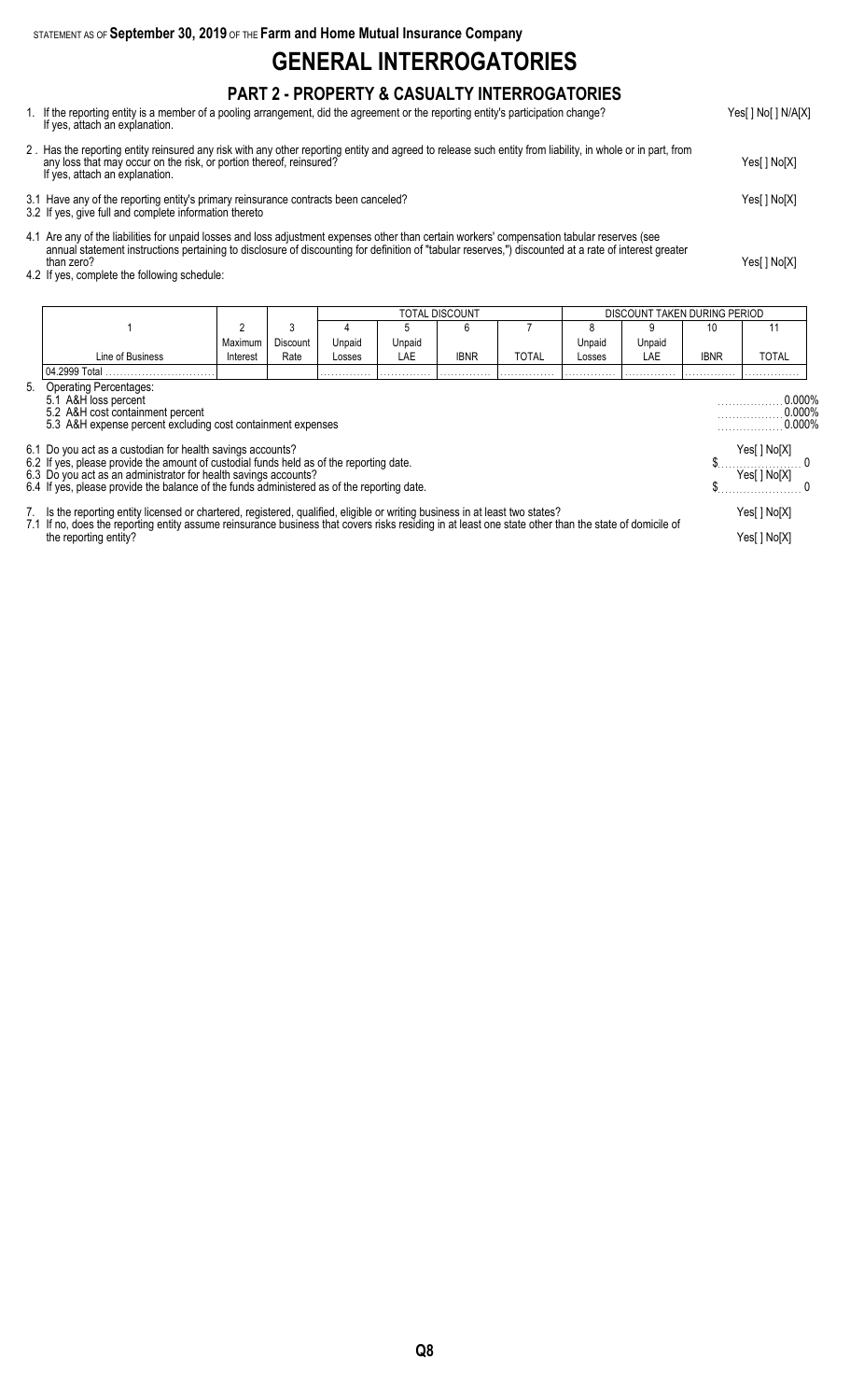### STATEMENT AS OF **September 30, 2019** OF THE **Farm and Home Mutual Insurance Company**

| <b>SCHEDULE F - CEDED REINSURANCE</b>             |  |
|---------------------------------------------------|--|
| Showing all new reinsurers - Current Year to Date |  |

|         |                  |           | <b>Prowing an new remography - Ourrent rear to Date</b> |           |                         |                         |
|---------|------------------|-----------|---------------------------------------------------------|-----------|-------------------------|-------------------------|
|         |                  |           |                                                         |           |                         |                         |
| NAIC    |                  |           |                                                         |           | Certified               | <b>Effective Date</b>   |
| Company |                  | Name of   | Domiciliary                                             | Type of   | <b>Reinsurer Rating</b> | of Certified            |
| Code    | <b>ID Number</b> | Reinsurer | Jurisdiction                                            | Reinsurer | $(1$ through $6)$       | <b>Reinsurer Rating</b> |
|         |                  |           |                                                         |           |                         |                         |
|         |                  |           | NONE                                                    |           |                         |                         |
|         |                  |           |                                                         |           |                         |                         |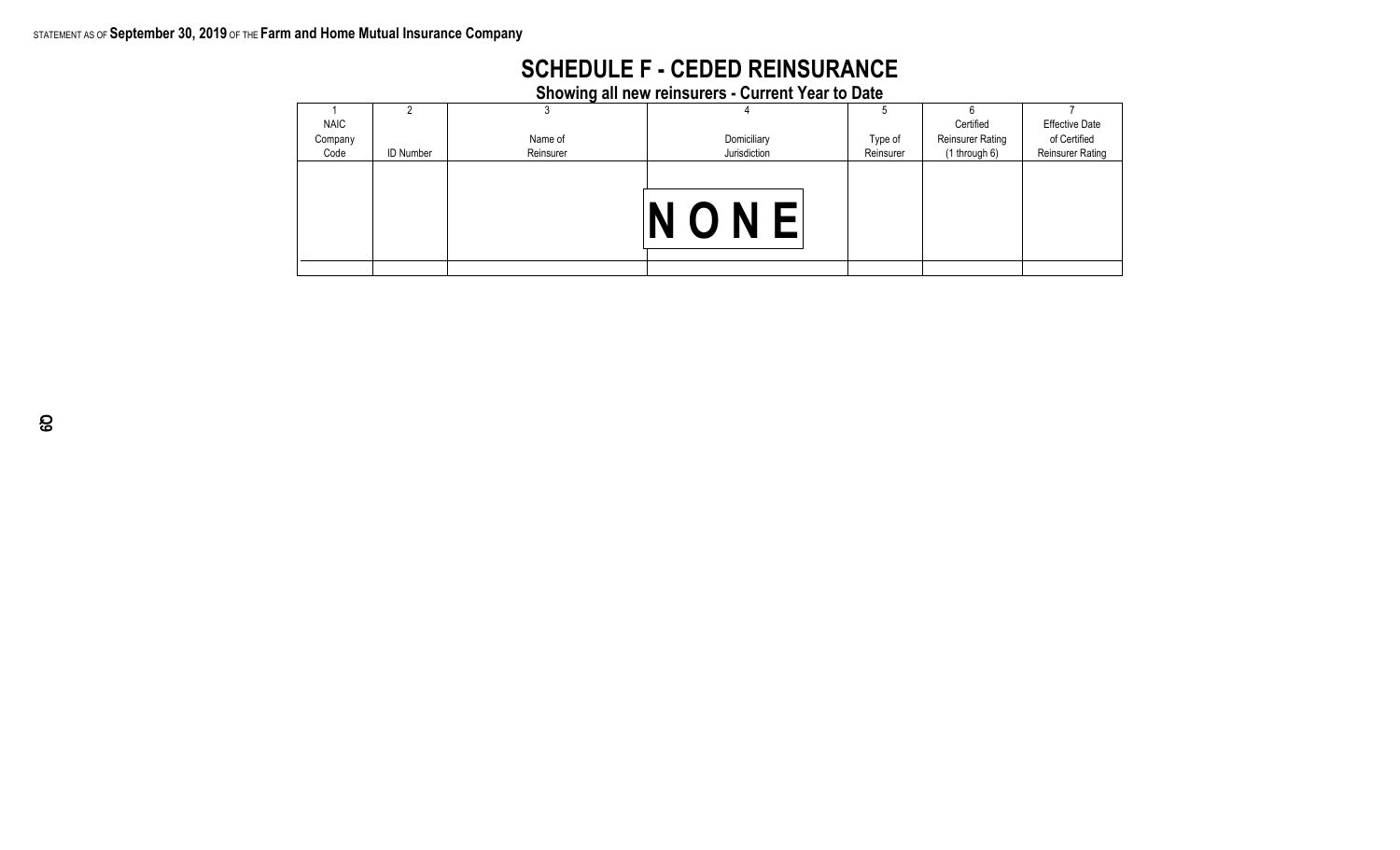### STATEMENT AS OF September 30, 2019 OF THE Farm and Home Mutual Insurance Company **SCHEDULE T - EXHIBIT OF PREMIUMS WRITTEN Current Year to Date - Allocated by States and Territories**

|            |                                                                                                                                                                                                                 | Direct Losses Paid (Deducting Salvage)<br>Direct Premiums Written<br>$\mathbf{1}$<br>$\mathfrak{p}$ |                                | Direct Losses Unpaid  |                                |                                                                                    |                                |                       |
|------------|-----------------------------------------------------------------------------------------------------------------------------------------------------------------------------------------------------------------|-----------------------------------------------------------------------------------------------------|--------------------------------|-----------------------|--------------------------------|------------------------------------------------------------------------------------|--------------------------------|-----------------------|
|            |                                                                                                                                                                                                                 |                                                                                                     |                                |                       |                                |                                                                                    |                                |                       |
|            | States, etc.                                                                                                                                                                                                    | <b>Active Status</b><br>(a)                                                                         | <b>Current Year</b><br>To Date | Prior Year<br>To Date | <b>Current Year</b><br>To Date | Prior Year<br>To Date                                                              | <b>Current Year</b><br>To Date | Prior Year<br>To Date |
| 1.         |                                                                                                                                                                                                                 |                                                                                                     |                                |                       | .                              | .                                                                                  | .                              | .                     |
| 2.         |                                                                                                                                                                                                                 |                                                                                                     |                                |                       |                                | .                                                                                  | .                              |                       |
| 3.         |                                                                                                                                                                                                                 |                                                                                                     |                                |                       |                                |                                                                                    |                                | .                     |
| 4.         |                                                                                                                                                                                                                 |                                                                                                     |                                |                       |                                |                                                                                    |                                |                       |
| 5.<br>6.   |                                                                                                                                                                                                                 |                                                                                                     |                                |                       |                                | .                                                                                  | .<br>.                         | .<br>.                |
| 7.         |                                                                                                                                                                                                                 |                                                                                                     |                                |                       |                                | .                                                                                  | 1.                             | .                     |
| 8.         |                                                                                                                                                                                                                 |                                                                                                     |                                |                       |                                |                                                                                    |                                | .                     |
| 9.         |                                                                                                                                                                                                                 |                                                                                                     |                                |                       |                                |                                                                                    |                                | .                     |
| 10.        |                                                                                                                                                                                                                 |                                                                                                     |                                |                       |                                |                                                                                    |                                | .                     |
| 11.        |                                                                                                                                                                                                                 |                                                                                                     |                                |                       |                                | .                                                                                  |                                | .                     |
| 12.<br>13. |                                                                                                                                                                                                                 |                                                                                                     |                                | .<br>.                | .<br>.                         | .<br>.                                                                             | .                              |                       |
| 14.        |                                                                                                                                                                                                                 |                                                                                                     |                                | .                     | .                              | .                                                                                  | .<br>.                         |                       |
| 15.        |                                                                                                                                                                                                                 |                                                                                                     |                                | .                     | .                              | .                                                                                  | .                              |                       |
| 16.        |                                                                                                                                                                                                                 |                                                                                                     |                                | .                     | .                              | .                                                                                  | . <b>.</b> .                   |                       |
| 17.        |                                                                                                                                                                                                                 |                                                                                                     |                                |                       |                                | .                                                                                  | .                              | .                     |
| 18.        |                                                                                                                                                                                                                 |                                                                                                     |                                |                       |                                |                                                                                    |                                | .                     |
| 19.        |                                                                                                                                                                                                                 |                                                                                                     |                                |                       |                                |                                                                                    |                                | .                     |
| 20.<br>21. |                                                                                                                                                                                                                 |                                                                                                     |                                |                       |                                |                                                                                    |                                | .                     |
| 22.        |                                                                                                                                                                                                                 |                                                                                                     |                                |                       |                                |                                                                                    |                                | .<br>.                |
| 23.        |                                                                                                                                                                                                                 |                                                                                                     |                                |                       |                                | .                                                                                  |                                | .                     |
| 24.        |                                                                                                                                                                                                                 |                                                                                                     |                                |                       |                                | .                                                                                  | .                              | .                     |
| 25.        |                                                                                                                                                                                                                 |                                                                                                     |                                |                       | .                              | .                                                                                  | .                              |                       |
| 26.        |                                                                                                                                                                                                                 |                                                                                                     |                                | .                     | .                              | .                                                                                  | .                              |                       |
| 27.        |                                                                                                                                                                                                                 |                                                                                                     |                                | .                     | .                              | .                                                                                  | .                              |                       |
| 28.<br>29. |                                                                                                                                                                                                                 |                                                                                                     |                                | .                     | .<br>                          | .<br>.                                                                             | .                              |                       |
| 30.        |                                                                                                                                                                                                                 |                                                                                                     |                                |                       |                                | .                                                                                  | .<br>.                         | .                     |
| 31.        |                                                                                                                                                                                                                 |                                                                                                     |                                |                       |                                | .                                                                                  | .                              | .                     |
| 32.        |                                                                                                                                                                                                                 |                                                                                                     |                                |                       |                                |                                                                                    |                                |                       |
| 33.        |                                                                                                                                                                                                                 |                                                                                                     |                                |                       |                                |                                                                                    |                                |                       |
| 34.        |                                                                                                                                                                                                                 |                                                                                                     |                                |                       |                                |                                                                                    |                                |                       |
| 35.        |                                                                                                                                                                                                                 |                                                                                                     |                                | .                     |                                |                                                                                    |                                |                       |
| 36.<br>37. |                                                                                                                                                                                                                 |                                                                                                     |                                | .<br>.                | .<br>.                         | .                                                                                  | .                              |                       |
| 38.        |                                                                                                                                                                                                                 |                                                                                                     |                                | .                     | .                              | .                                                                                  |                                |                       |
| 39.        |                                                                                                                                                                                                                 |                                                                                                     |                                | .                     | .                              | .                                                                                  | .                              |                       |
| 40.        |                                                                                                                                                                                                                 |                                                                                                     |                                | .                     | .                              | .                                                                                  |                                |                       |
| 41.        |                                                                                                                                                                                                                 |                                                                                                     |                                | .                     | .                              | .                                                                                  | .                              |                       |
| 42.        |                                                                                                                                                                                                                 |                                                                                                     |                                | .                     | .                              | .                                                                                  | .                              | .                     |
| 43.<br>44. |                                                                                                                                                                                                                 |                                                                                                     |                                |                       | .                              | .<br>.                                                                             | .<br>.                         | .                     |
| 45.        |                                                                                                                                                                                                                 |                                                                                                     |                                |                       |                                | .                                                                                  | 1.                             |                       |
| 46.        |                                                                                                                                                                                                                 |                                                                                                     |                                | .                     | 1.                             | .                                                                                  | 1.                             |                       |
| 47.        |                                                                                                                                                                                                                 |                                                                                                     | .                              | .                     | .                              | .                                                                                  | .                              |                       |
| 48.        |                                                                                                                                                                                                                 |                                                                                                     |                                | .                     | .                              | .                                                                                  |                                |                       |
| 49.        |                                                                                                                                                                                                                 |                                                                                                     |                                | .                     | .                              | .                                                                                  | .                              |                       |
| 50.<br>51. |                                                                                                                                                                                                                 |                                                                                                     |                                | .<br>.                | .<br>.                         | .<br>.                                                                             | .                              |                       |
| 52.        |                                                                                                                                                                                                                 |                                                                                                     |                                | .                     | . <b>.</b> .                   | .                                                                                  | .                              |                       |
| 53.        |                                                                                                                                                                                                                 |                                                                                                     |                                | .                     | .                              | .                                                                                  | .                              |                       |
| 54.        |                                                                                                                                                                                                                 |                                                                                                     |                                |                       |                                | .                                                                                  | .                              | .                     |
| 55.        |                                                                                                                                                                                                                 |                                                                                                     |                                |                       |                                | .                                                                                  | .                              | .                     |
| 56.        |                                                                                                                                                                                                                 |                                                                                                     |                                |                       |                                | .                                                                                  | 1.                             |                       |
| 57.        |                                                                                                                                                                                                                 |                                                                                                     |                                |                       |                                | .                                                                                  | 1.                             |                       |
| 58.<br>59. |                                                                                                                                                                                                                 |                                                                                                     |                                |                       |                                | .                                                                                  |                                |                       |
|            | <b>DETAILS OF WRITE-INS</b>                                                                                                                                                                                     |                                                                                                     |                                |                       |                                |                                                                                    |                                |                       |
|            |                                                                                                                                                                                                                 |                                                                                                     | .                              | .                     | .                              | .                                                                                  | .                              | .                     |
| 58002.     |                                                                                                                                                                                                                 |                                                                                                     | .                              |                       |                                |                                                                                    |                                |                       |
| 58003.     |                                                                                                                                                                                                                 |                                                                                                     | .                              | .                     | .                              | .                                                                                  |                                |                       |
|            | 58998Summary of remaining write-ins for Line                                                                                                                                                                    |                                                                                                     |                                |                       |                                |                                                                                    |                                |                       |
|            | 58 from overflow page                                                                                                                                                                                           |                                                                                                     |                                |                       |                                | .                                                                                  | .                              | .                     |
|            | 58999TOTALS (Lines 58001 through 58003<br>plus 58998) (Line 58 above)                                                                                                                                           |                                                                                                     |                                |                       |                                |                                                                                    |                                |                       |
|            | (a) Active Status Counts:                                                                                                                                                                                       |                                                                                                     |                                |                       |                                | .                                                                                  | .                              |                       |
|            | L Licensed or Chartered - Licensed insurance carrier or domiciled RRG<br>E Eligible - Reporting entities eligible or approved to write surplus lines in the state (other than their state of domicile See DSLI) |                                                                                                     |                                |                       | Q                              | R Registered - Non-domiciled RRGs<br>Qualified - Qualified or accredited reinsurer |                                |                       |
|            | D Domestic Surplus Lines Insurer (DSLI) Reporting entities authorized to write surplus lines in the state of domicile.                                                                                          |                                                                                                     |                                |                       |                                | N None of the above Not allowed to write business in the state                     |                                | 56                    |

N None of the above Not allowed to write business in the state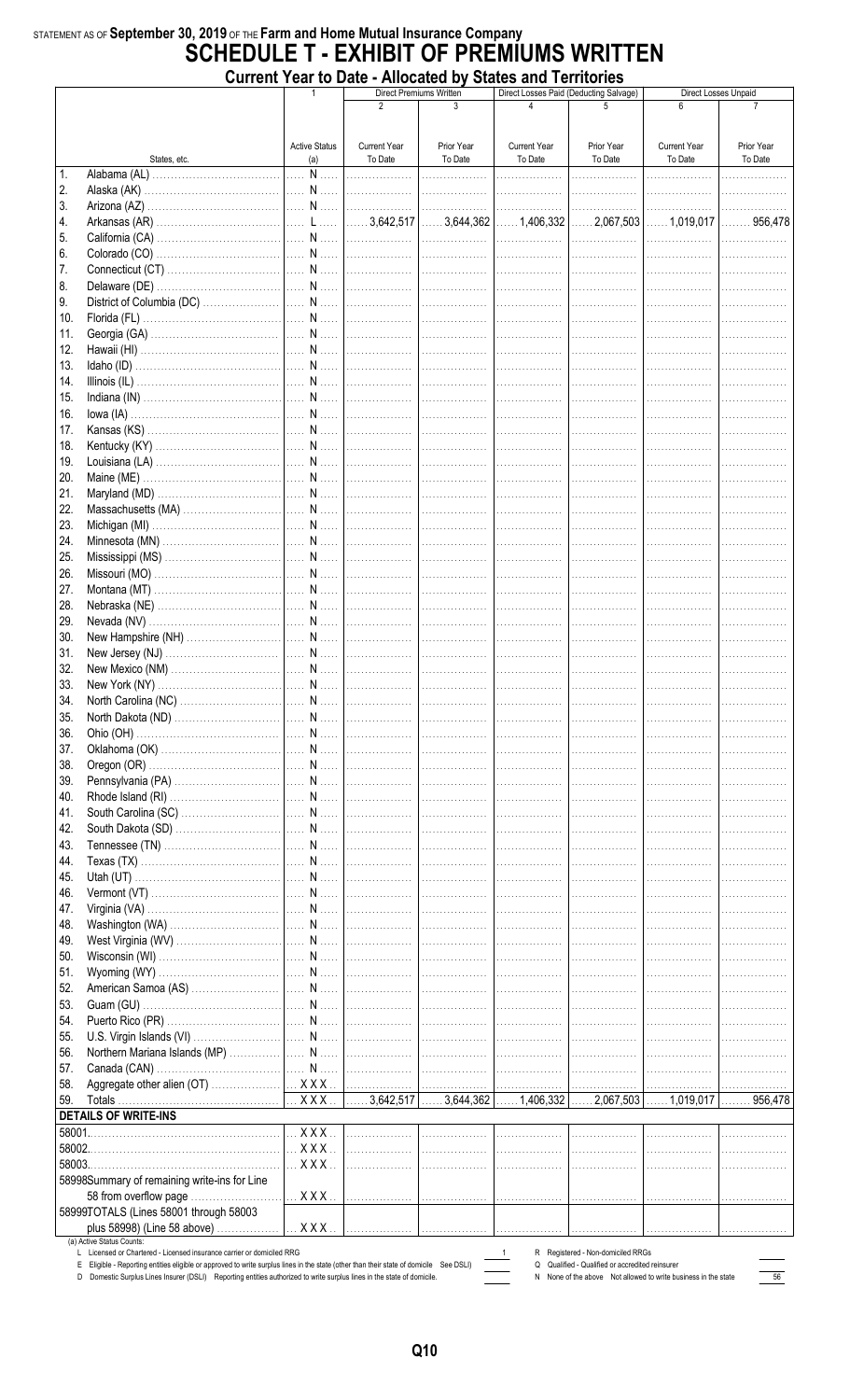**11 Schedule Y Part 1 . . . . . . . . . . . . . . . . . . . . . . . . . . . . . . . . . . . . . . . . . . . . . . . . . . NONE**

**12 Schedule Y Part 1A - Detail of Insurance Holding Company System . . . . . . . . . NONE**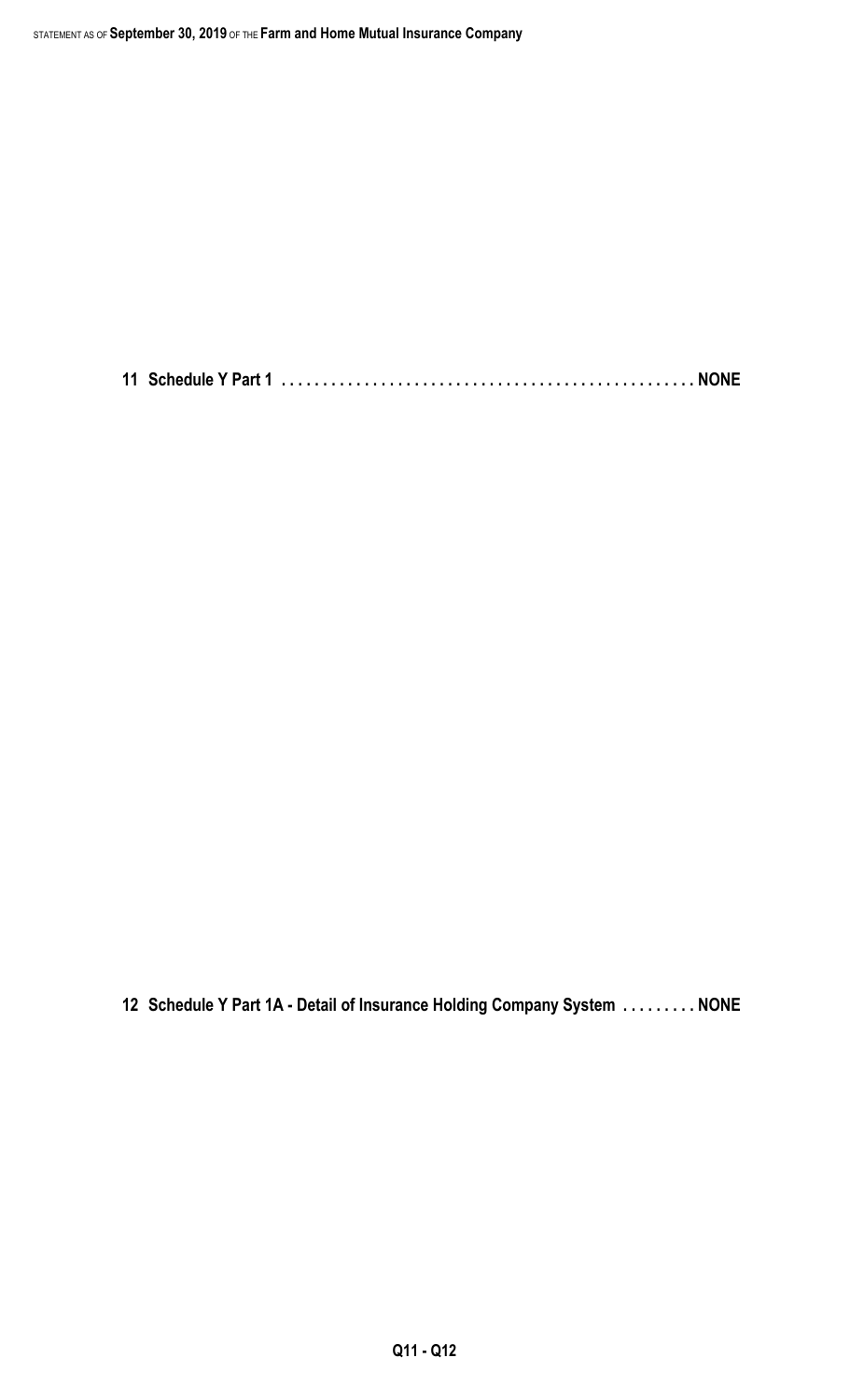# STATEMENT AS OF September 30, 2019 OF THE Farm and Home Mutual Insurance Company<br>PART 1 - LOSS EXPERIENCE

|                |                                                                                                                                                                                                                                                              |                        | Current Year to Date |                 |                    |
|----------------|--------------------------------------------------------------------------------------------------------------------------------------------------------------------------------------------------------------------------------------------------------------|------------------------|----------------------|-----------------|--------------------|
|                |                                                                                                                                                                                                                                                              | $\mathbf{1}$           | $\mathfrak{p}$       | $\mathbf{3}$    | Prior Year to Date |
|                |                                                                                                                                                                                                                                                              | <b>Direct Premiums</b> | Direct Losses        | Direct          | Direct Loss        |
|                | Line of Business                                                                                                                                                                                                                                             | Earned                 | Incurred             | Loss Percentage |                    |
| $\mathbf{1}$ . |                                                                                                                                                                                                                                                              |                        |                      |                 |                    |
| 2.             |                                                                                                                                                                                                                                                              |                        |                      |                 |                    |
| 3.             |                                                                                                                                                                                                                                                              |                        |                      |                 |                    |
| 4.             |                                                                                                                                                                                                                                                              |                        |                      |                 |                    |
| 5.             |                                                                                                                                                                                                                                                              |                        |                      |                 |                    |
| 6.             |                                                                                                                                                                                                                                                              |                        |                      |                 |                    |
| 8.             |                                                                                                                                                                                                                                                              |                        |                      |                 |                    |
| 9.             |                                                                                                                                                                                                                                                              |                        |                      |                 |                    |
| 10.            |                                                                                                                                                                                                                                                              |                        |                      |                 |                    |
| 11.1           |                                                                                                                                                                                                                                                              |                        |                      |                 |                    |
| 11.2           |                                                                                                                                                                                                                                                              |                        |                      |                 |                    |
|                |                                                                                                                                                                                                                                                              |                        |                      |                 |                    |
| 12.<br>13.     |                                                                                                                                                                                                                                                              |                        |                      |                 |                    |
| 14.            |                                                                                                                                                                                                                                                              |                        |                      |                 |                    |
|                |                                                                                                                                                                                                                                                              |                        |                      |                 |                    |
| 15.            |                                                                                                                                                                                                                                                              |                        |                      |                 |                    |
| 16.            |                                                                                                                                                                                                                                                              |                        |                      |                 |                    |
| 17.1           |                                                                                                                                                                                                                                                              |                        |                      |                 |                    |
| 17.2           |                                                                                                                                                                                                                                                              |                        |                      |                 |                    |
| 17.3           |                                                                                                                                                                                                                                                              |                        |                      |                 |                    |
| 18.1           |                                                                                                                                                                                                                                                              |                        |                      |                 |                    |
| 18.2           |                                                                                                                                                                                                                                                              |                        |                      |                 |                    |
| 19.1           |                                                                                                                                                                                                                                                              |                        |                      |                 |                    |
| 19.3           |                                                                                                                                                                                                                                                              |                        |                      |                 |                    |
| 21.            |                                                                                                                                                                                                                                                              |                        |                      |                 |                    |
| 22.            |                                                                                                                                                                                                                                                              |                        |                      |                 |                    |
| 23.            |                                                                                                                                                                                                                                                              |                        |                      |                 |                    |
| 24.            |                                                                                                                                                                                                                                                              |                        |                      |                 |                    |
| 26.            |                                                                                                                                                                                                                                                              |                        |                      |                 |                    |
| 27.            |                                                                                                                                                                                                                                                              |                        |                      |                 |                    |
| 28.            |                                                                                                                                                                                                                                                              |                        |                      |                 |                    |
| 29.            |                                                                                                                                                                                                                                                              |                        |                      |                 |                    |
| 30.            |                                                                                                                                                                                                                                                              |                        |                      |                 |                    |
| 31.            |                                                                                                                                                                                                                                                              |                        |                      |                 |                    |
| 32.            |                                                                                                                                                                                                                                                              |                        |                      |                 |                    |
| 33.            |                                                                                                                                                                                                                                                              |                        |                      |                 |                    |
| 34.            |                                                                                                                                                                                                                                                              |                        |                      |                 |                    |
| 35.            |                                                                                                                                                                                                                                                              |                        |                      |                 |                    |
|                | <b>DETAILS OF WRITE-INS</b><br>the control of the control of the control of the control of the control of the control of the control of the control of the control of the control of the control of the control of the control of the control of the control |                        |                      |                 |                    |
| 3401.          |                                                                                                                                                                                                                                                              |                        |                      |                 |                    |
| 3402.          |                                                                                                                                                                                                                                                              |                        |                      |                 |                    |
| 3403.          |                                                                                                                                                                                                                                                              |                        |                      |                 |                    |
| 3498.          |                                                                                                                                                                                                                                                              |                        |                      |                 |                    |
| 3499.          |                                                                                                                                                                                                                                                              |                        |                      |                 |                    |
|                |                                                                                                                                                                                                                                                              |                        |                      |                 |                    |

### **PART 2 - DIRECT PREMIUMS WRITTEN**

|                 |                             |         | 2            | 3            |
|-----------------|-----------------------------|---------|--------------|--------------|
|                 |                             | Current | Current      | Prior Year   |
|                 | Line of Business            | Quarter | Year to Date | Year to Date |
| $\mathbf{1}$    |                             |         |              |              |
| 2.              |                             |         |              |              |
| 3.              |                             |         |              |              |
| 4.              |                             |         |              |              |
| 5.              |                             |         |              |              |
| 6.              |                             |         |              |              |
| 8.              |                             |         |              |              |
| 9.              |                             |         |              |              |
| 10 <sup>1</sup> |                             |         |              |              |
| 11.1            |                             |         |              |              |
| 11.2            |                             |         |              |              |
| 12.             |                             |         |              |              |
| 13.             |                             |         |              |              |
| 14.             |                             |         |              |              |
| 15.             |                             |         |              |              |
| 16.             |                             |         |              |              |
| 17.1            |                             |         |              |              |
| 17.2            |                             |         |              |              |
| 17.3            |                             |         |              |              |
| 18.1            |                             |         |              |              |
| 18.2            |                             |         |              |              |
| 19.1            |                             |         |              |              |
| 19.3            |                             |         |              |              |
| 21.             |                             |         |              |              |
| 22.             |                             |         |              |              |
| 23.             |                             |         |              |              |
| 24.             |                             |         |              |              |
| 26.             |                             |         |              |              |
| 27.             |                             |         |              |              |
| 28.             |                             |         |              |              |
| 29.             |                             |         |              |              |
| 30.             |                             |         |              |              |
| 31.             |                             |         |              |              |
| 32.             |                             |         |              |              |
| 33.             |                             |         |              |              |
| 34.             |                             |         |              |              |
| 35.             |                             |         |              |              |
|                 | <b>DETAILS OF WRITE-INS</b> |         |              |              |
| 3401.           |                             |         |              |              |
| 3402.           |                             |         |              |              |
| 3403.           |                             |         |              |              |
| 3498.           |                             |         |              |              |
| 3499.           |                             |         |              |              |
|                 |                             |         |              |              |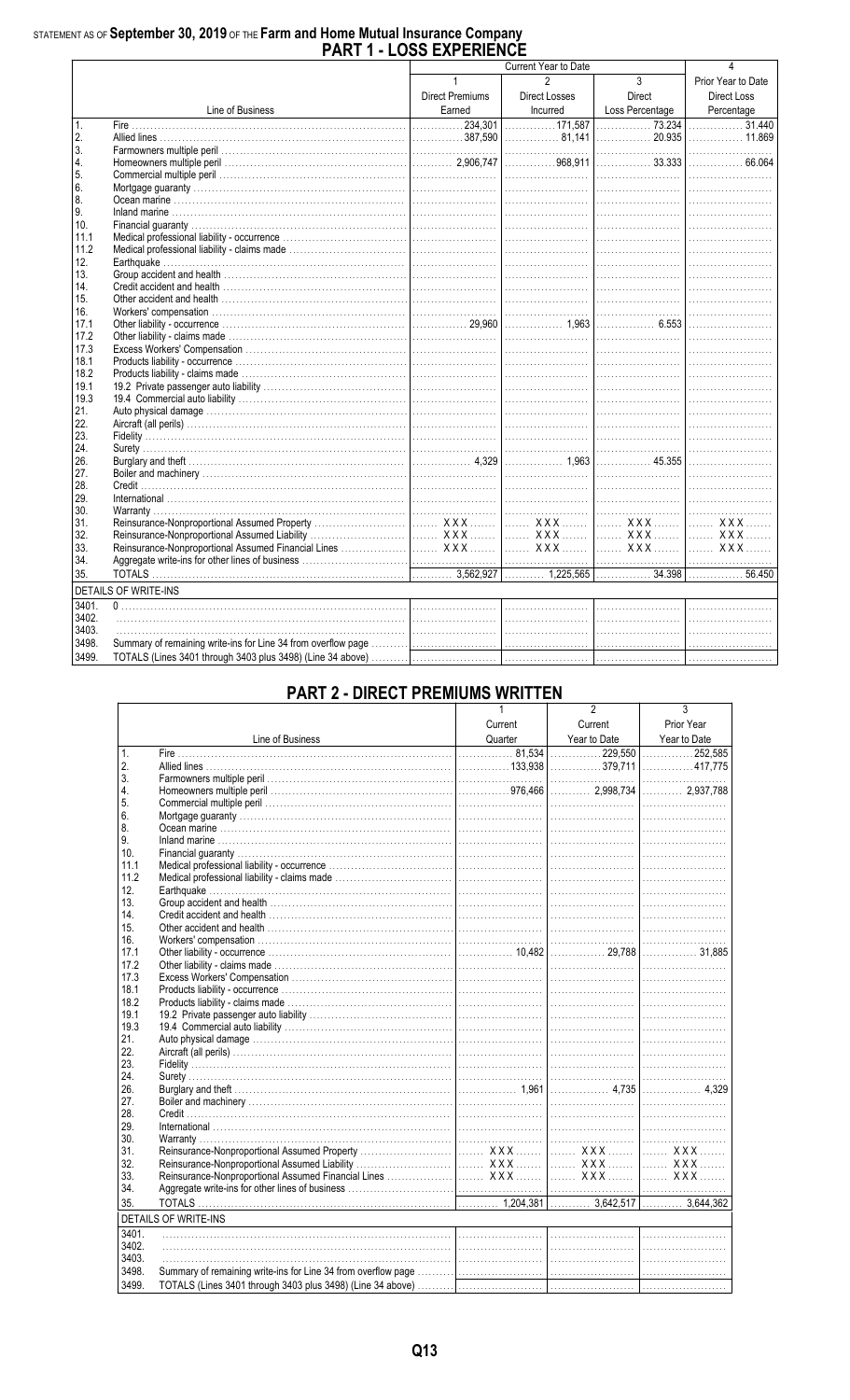## **PART 3 (000 omitted) LOSS AND LOSS ADJUSTMENT EXPENSE RESERVES SCHEDULE**

|      |                           |                 |                            |                    |                            |                |                 |                  |                    |                  |                     |                  | 12 <sup>°</sup>     | 13                           |
|------|---------------------------|-----------------|----------------------------|--------------------|----------------------------|----------------|-----------------|------------------|--------------------|------------------|---------------------|------------------|---------------------|------------------------------|
|      |                           |                 |                            |                    |                            |                |                 | Q.S. Date        | Q.S. Date          |                  |                     | Prior Year-End   | Prior Year-End      | Prior Year-End               |
|      |                           |                 |                            |                    | 2019                       | 2019 Loss      |                 | Known Case       | Known Case         |                  |                     | Known Case Loss  | <b>IBNR Loss</b>    | <b>Total Loss</b>            |
|      |                           | Prior           | Prior                      | <b>Total Prior</b> | Loss and LAE               | and LAE        |                 | Loss and LAE     | Loss and LAE       |                  |                     | and LAE Reserves | and LAE Reserves    | and LAE                      |
|      |                           | Year-End        | Year-End                   | Year-End           | Payments                   | Payments       | Total           | Reserves         | Reserves on Claims |                  | Total               | Developed        | Developed           | Reserves                     |
|      |                           | Known           | <b>IBNR</b>                | Loss and           | on Claims                  | on Claims      | 2019 Loss       | on Claims        | Reported or        | Q.S. Date        | Q.S. Loss           | (Savings)/       | (Savings)/          | Developed                    |
|      | Years in Which            | Case Loss       | Loss and                   | LAE                | Reported                   | Unreported     | and LAE         | Reported and     | Reopened           | <b>IBNR Loss</b> | and LAE             | Deficiency       | Deficiency          | (Savings)/                   |
|      | Losses                    | and LAE         | LAE                        | Reserves           | as of Prior                | as of Prior    | Payments        | Open as of Prior | Subsequent         | and LAE          | Reserves            | $(Cols. 4 + 7)$  | $(Cols. 5 + 8 + 9)$ | Deficiency                   |
|      | Occurred                  | Reserves        | Reserves                   | $(Cols. 1 + 2)$    | Year-End                   | Year-End       | $(Cols. 4 + 5)$ | Year-End         | to Prior Year-End  | Reserves         | $(Cols. 7 + 8 + 9)$ | minus Col. 1)    | minus Col. 2)       | (Cols. $11 + 12$ )           |
|      | $2016 + Prior$            |                 |                            |                    |                            |                |                 |                  |                    |                  |                     |                  |                     |                              |
|      |                           |                 | $\cdots$ 27 $\cdots$       |                    | .                          | <u></u> 14     |                 |                  | .                  | .                | .                   |                  |                     |                              |
| l 3. | Subtotals 2017 + Prior.   | 36 <sup>1</sup> | 28                         | 64 l               |                            |                |                 |                  | .                  | .                | .                   |                  | (10)                |                              |
|      | 2018.                     | 577             | . 522                      |                    | $\ldots \ldots \ldots 375$ | . 42           |                 | 138<br>.         | .                  | .                | .                   | .                | (474)               | . (538)                      |
| l 5. | Subtotals 2018 + Prior.   | 613             | $\ldots \ldots \ldots 550$ | $\ldots$ 1,163     | . 377                      | . 58           |                 | . 171            |                    |                  | 179<br>.            | . (65)           | . (484)             | $\ldots \ldots \ldots (549)$ |
| l 6. | 2019                      | $XXX$           | <b>XXX</b>                 | <b>XXX</b>         | <b>XXX</b>                 | $\ldots$ 1,027 | $\ldots$ 1,027  | <b>XXX</b>       | . 335              | 550              | 885                 | <b>XXX</b>       |                     | $XXX$                        |
|      | Totals                    | 613             | . 550                      | $\ldots$ 1,163     | . 377                      | 1,085          | $\ldots$ 1,462  | $\ldots$ 171     | 343                | . 550            |                     | (65)             | (484)               | . (549)                      |
|      |                           |                 |                            |                    |                            |                |                 |                  |                    |                  |                     |                  |                     |                              |
|      |                           |                 |                            |                    |                            |                |                 |                  |                    |                  |                     | Col. 11, Line 7  | Col. 12, Line 7     | Col. 13, Line 7              |
|      |                           |                 |                            |                    |                            |                |                 |                  |                    |                  |                     | As % of Col. 1   | As % of Col. 2      | As % of Col. $3$             |
|      |                           |                 |                            |                    |                            |                |                 |                  |                    |                  |                     | Line 7           | Line 7              | Line 7                       |
| 8.   | Prior Year-End Surplus As |                 |                            |                    |                            |                |                 |                  |                    |                  |                     |                  |                     |                              |
|      | Regards Policyholders.    | 5,143,476       |                            |                    |                            |                |                 |                  |                    |                  |                     | $(10.604)$   2   |                     | $(88.000)$ 3 $(47.206)$      |
|      |                           |                 |                            |                    |                            |                |                 |                  |                    |                  |                     |                  |                     | Col. 13, Line 7              |
|      |                           |                 |                            |                    |                            |                |                 |                  |                    |                  |                     |                  |                     | Line 8                       |
|      |                           |                 |                            |                    |                            |                |                 |                  |                    |                  |                     |                  |                     |                              |
|      |                           |                 |                            |                    |                            |                |                 |                  |                    |                  |                     |                  |                     | $4$ (0.011)                  |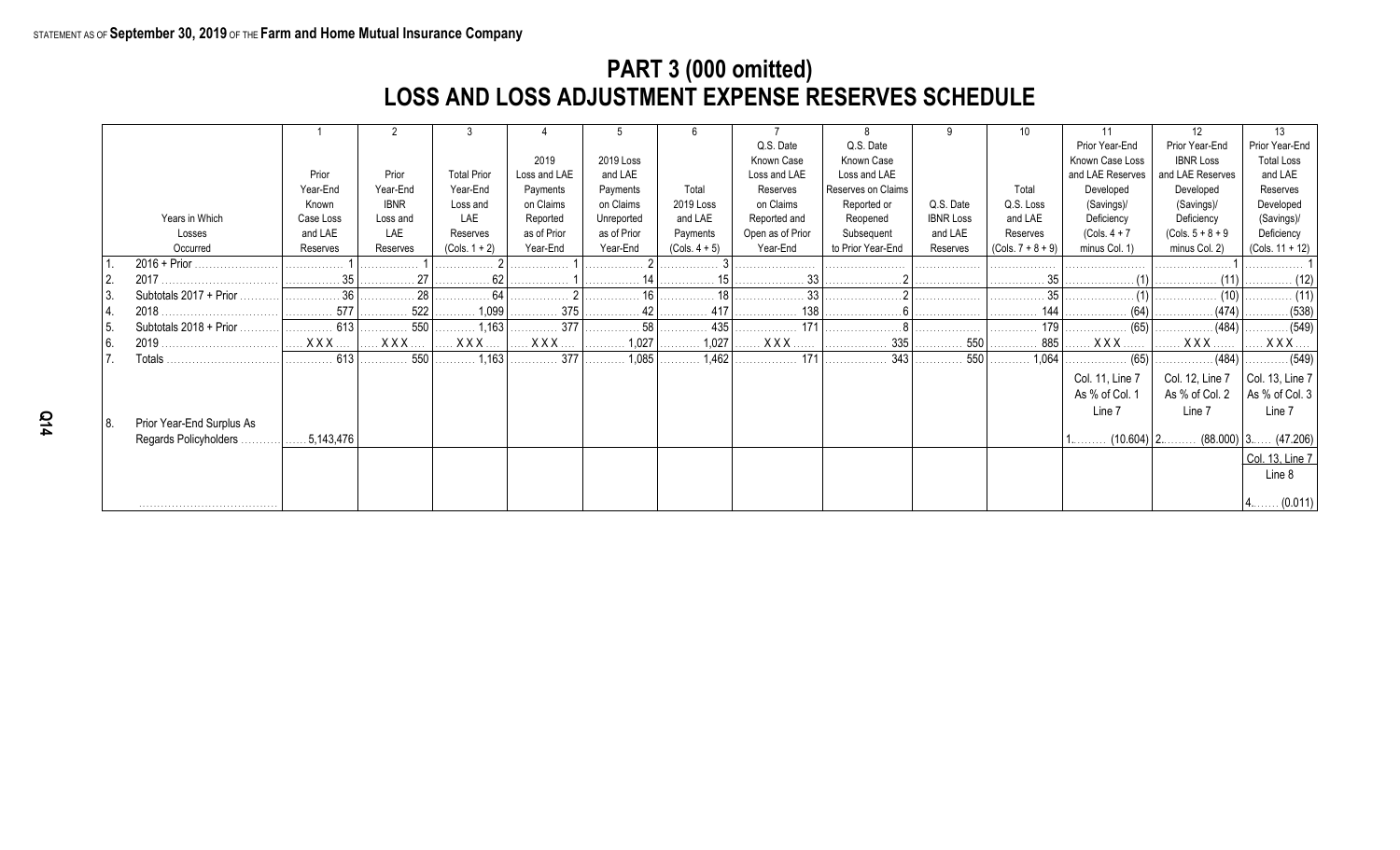# **SUPPLEMENTAL EXHIBITS AND SCHEDULES INTERROGATORIES**

The following supplemental reports are required to be filed as part of your statement filing. However, in the event that your company does not transact the type of business for which the special report must be filed, your response of NO to the specific interrogatory will be accepted in lieu of filing a "NONE" report and a bar code will be printed below. If the supplement is required of your company but is not being filed for whatever reason enter SEE EXPLANATION and provide an explanation following the interrogatory questions.

**RESPONSES** 1. Will the Trusteed Surplus Statement be filed with the state of domicile and the NAIC with this statement? No 2. Will Supplement A to Schedule T (Medical Professional Liability Supplement) be filed with this statement? No 3. Will the Medicare Part D Coverage Supplement be filed with the state of domicile and the NAIC with this statement? No 3. Will the Medicare Part D Coverage Supplement be filed with the state of domicile and the NAIC with this statement?<br>4. Will the Director and Officer Insurance Coverage Supplement be filed with the state of domicile and t Explanations: Bar Codes:







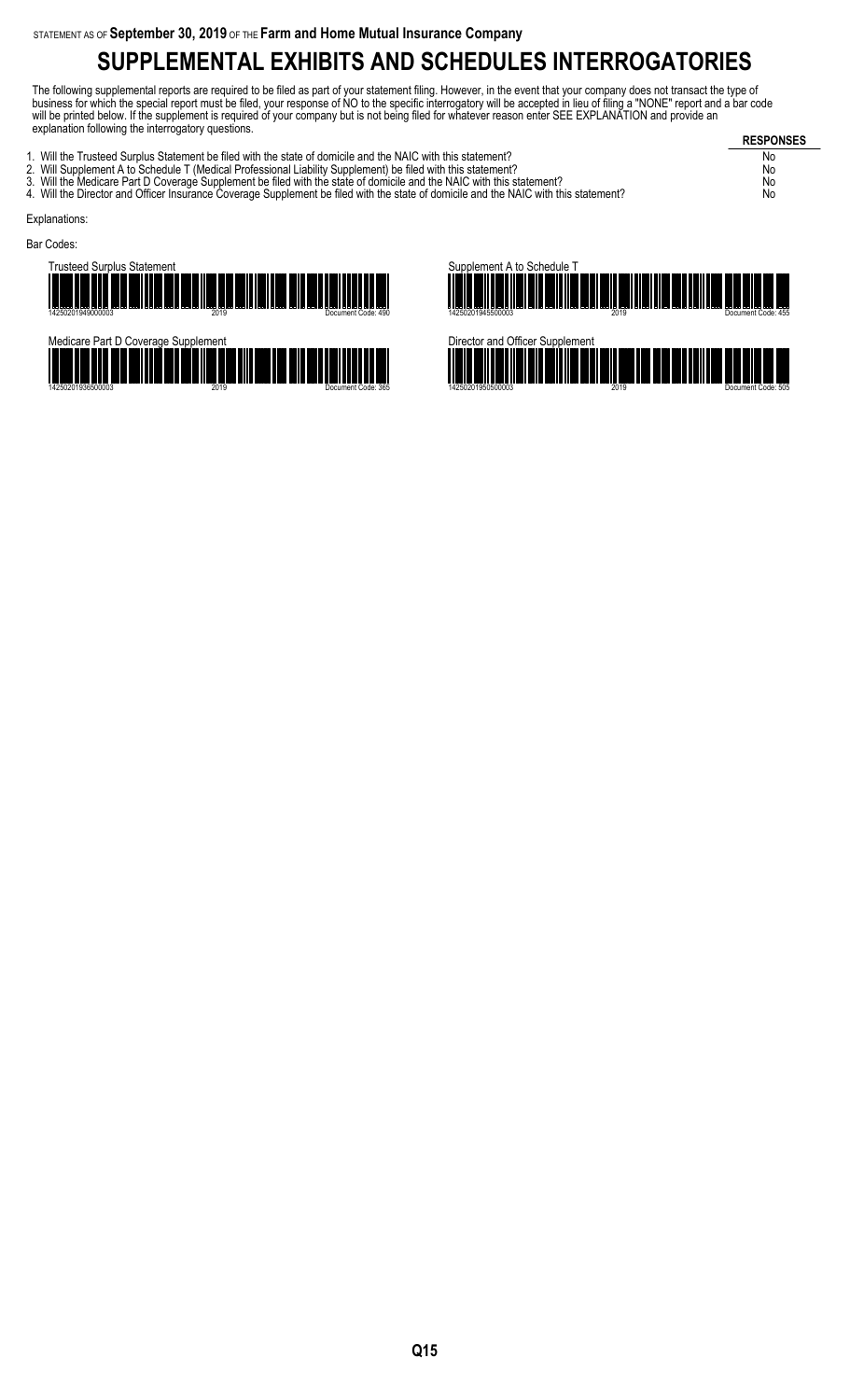**OVERFLOW PAGE FOR WRITE-INS**

# **STATEMENT OF INCOME**

|         |                                                                      | <b>Current Year</b> | <b>Prior Year</b> | Prior Year Ended |
|---------|----------------------------------------------------------------------|---------------------|-------------------|------------------|
|         |                                                                      | to Date             | to Date           | December 31      |
| 0597    | Summary of remaining write-ins for Line 5 (Lines 0504 through 0596)  |                     |                   |                  |
| 1404    |                                                                      |                     |                   |                  |
| 1497.   | Summary of remaining write-ins for Line 14 (Lines 1404 through 1496) |                     |                   |                  |
| l 3797. | Summary of remaining write-ins for Line 37 (Lines 3704 through 3796) |                     |                   |                  |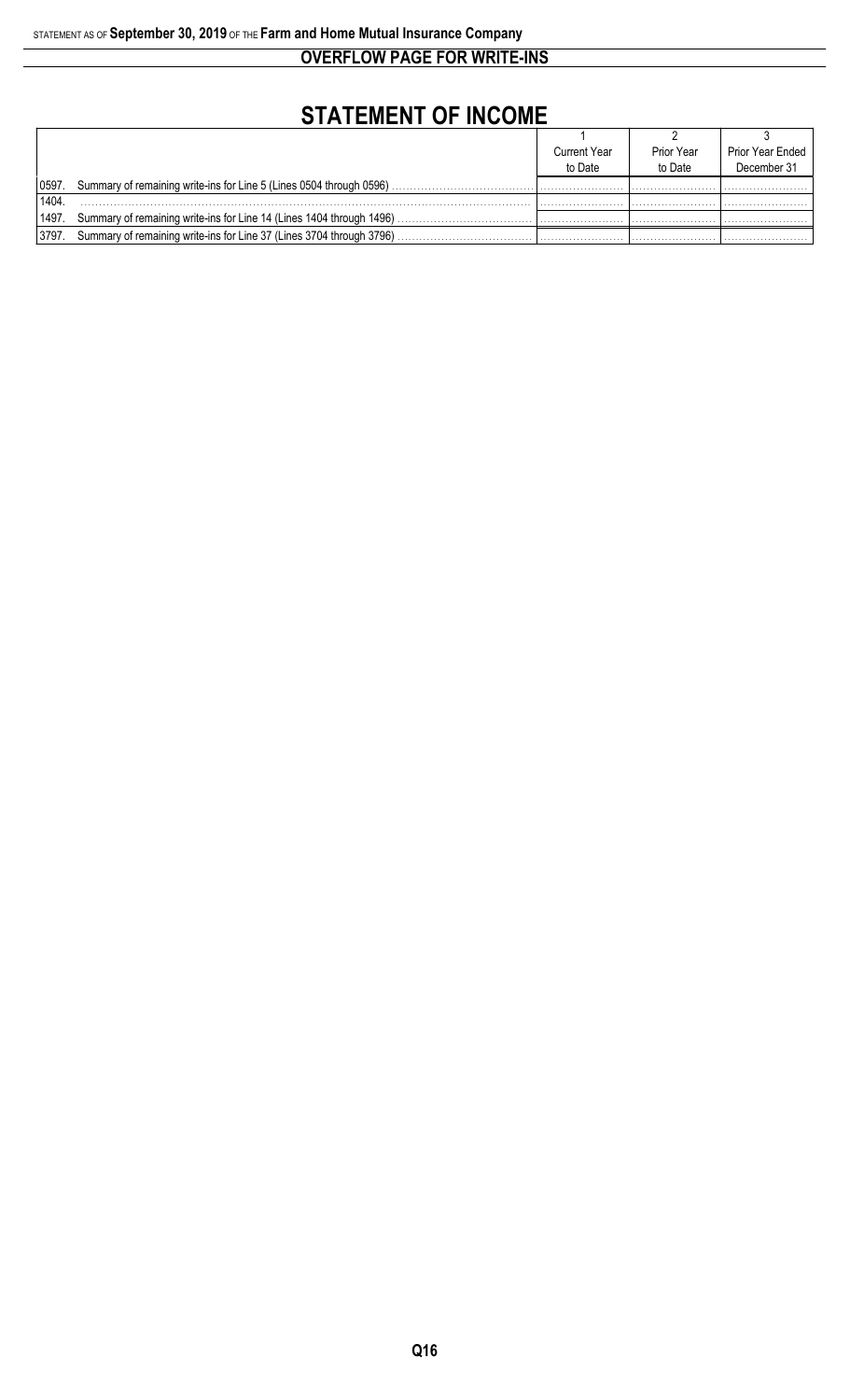### STATEMENT AS OF **September 30, 2019** OF THE **Farm and Home Mutual Insurance Company SCHEDULE A - VERIFICATION**

**Real Estate**

|      |                                                                                                                                                                                                                                |              | Prior Year Ended |
|------|--------------------------------------------------------------------------------------------------------------------------------------------------------------------------------------------------------------------------------|--------------|------------------|
|      |                                                                                                                                                                                                                                | Year To Date | December 31      |
|      |                                                                                                                                                                                                                                |              |                  |
|      | Cost of acquired:                                                                                                                                                                                                              |              |                  |
|      | 2.1                                                                                                                                                                                                                            |              |                  |
|      | $2.2^{\circ}$                                                                                                                                                                                                                  |              |                  |
| 3.   |                                                                                                                                                                                                                                |              |                  |
| 4.   |                                                                                                                                                                                                                                |              |                  |
| 5.   | Total gain (loss) on disposals<br>Deduct amounts received on disposals<br>Total foreign exchange change in book/adjusted carrying va                                                                                           |              |                  |
| 6.   |                                                                                                                                                                                                                                |              |                  |
|      | Deduct current year's other-than-temporary impairment recotomers contained and contained and contained and contained and contained and contained and contained and contained and contained and contained and contained and con |              |                  |
| 8.   | Deduct current year's depreciation                                                                                                                                                                                             |              |                  |
| l 9. |                                                                                                                                                                                                                                |              |                  |
| 10.  | Deduct total nonadmitted amounts                                                                                                                                                                                               |              |                  |
|      |                                                                                                                                                                                                                                |              |                  |

#### **SCHEDULE B - VERIFICATION Mortgage Loans**

|     |                                                                                                                                     |              | <b>Prior Year Ended</b> |
|-----|-------------------------------------------------------------------------------------------------------------------------------------|--------------|-------------------------|
|     |                                                                                                                                     | Year To Date | December 31             |
|     | Book value/recorded investment excluding accrued interest, December 31 of prior year.                                               |              |                         |
| 2.  | Cost of acquired:                                                                                                                   |              |                         |
|     |                                                                                                                                     |              |                         |
|     | $2.2^{\circ}$                                                                                                                       |              |                         |
| 3.  |                                                                                                                                     |              |                         |
| 4.  | Accrual of discount                                                                                                                 |              |                         |
| 5.  |                                                                                                                                     |              |                         |
| 6.  | Total gain (loss) on disposals<br>Deduct amounts received on disposals<br>Deduct amortization of premium and mortgage interest poin |              |                         |
| 7.  |                                                                                                                                     |              |                         |
| 8.  |                                                                                                                                     |              |                         |
| 9.  | Total foreign exchange change in book value/recorded inve                                                                           |              |                         |
| 10. |                                                                                                                                     |              |                         |
| 11. | Book value/recorded investment excluding accrued interest at end of current period (Lines $1 + 2 + 3 + 4 + 5 + 1$ )                 |              |                         |
|     |                                                                                                                                     |              |                         |
| 12. |                                                                                                                                     |              |                         |
| 13. |                                                                                                                                     |              |                         |
| 14. |                                                                                                                                     |              |                         |
| 15. |                                                                                                                                     |              |                         |

#### **SCHEDULE BA - VERIFICATION Other Long-Term Invested Assets**

|      |                                                                                                                                                                                                                                    |              | Prior Year Ended |
|------|------------------------------------------------------------------------------------------------------------------------------------------------------------------------------------------------------------------------------------|--------------|------------------|
|      |                                                                                                                                                                                                                                    | Year To Date | December 31      |
|      |                                                                                                                                                                                                                                    |              |                  |
| 2.   | Cost of acquired:                                                                                                                                                                                                                  |              |                  |
|      | 2.1                                                                                                                                                                                                                                |              |                  |
|      | $2.2^{\circ}$                                                                                                                                                                                                                      |              |                  |
| 3.   | Capitalized deferred interest and other with the contract of the control of the control of the control of the control of the control of the control of the control of the control of the control of the control of the control     |              |                  |
| 14.  |                                                                                                                                                                                                                                    |              |                  |
| I 5. |                                                                                                                                                                                                                                    |              |                  |
| l 6. |                                                                                                                                                                                                                                    |              |                  |
| 7.   |                                                                                                                                                                                                                                    |              |                  |
| 8.   | Deduct amortization of premium and depreciation <i>manufacture in the content of the content of premium and depreciation</i> manufacture in the content of the content of the content of the content of the content of the content |              |                  |
| l 9. |                                                                                                                                                                                                                                    |              |                  |
| 10.  |                                                                                                                                                                                                                                    |              |                  |
| 11.  |                                                                                                                                                                                                                                    |              |                  |
| 12.  | Deduct total nonadmitted amounts                                                                                                                                                                                                   |              |                  |
| 13.  |                                                                                                                                                                                                                                    |              |                  |
|      |                                                                                                                                                                                                                                    |              |                  |

#### **SCHEDULE D - VERIFICATION Bonds and Stocks**

|     | DUIIUS AIIU JIUUNS               |              |                  |
|-----|----------------------------------|--------------|------------------|
|     |                                  |              |                  |
|     |                                  |              | Prior Year Ended |
|     |                                  | Year To Date | December 31      |
|     |                                  |              |                  |
| 12. |                                  |              |                  |
| 3.  |                                  |              |                  |
| 4.  |                                  |              |                  |
| 15. |                                  |              |                  |
| 6.  |                                  |              |                  |
| 17. |                                  |              |                  |
| 8.  |                                  |              |                  |
| Ι9. |                                  |              |                  |
| 10. |                                  |              |                  |
| 11. |                                  |              |                  |
| 12. | Deduct total nonadmitted amounts |              |                  |
| 13. |                                  |              |                  |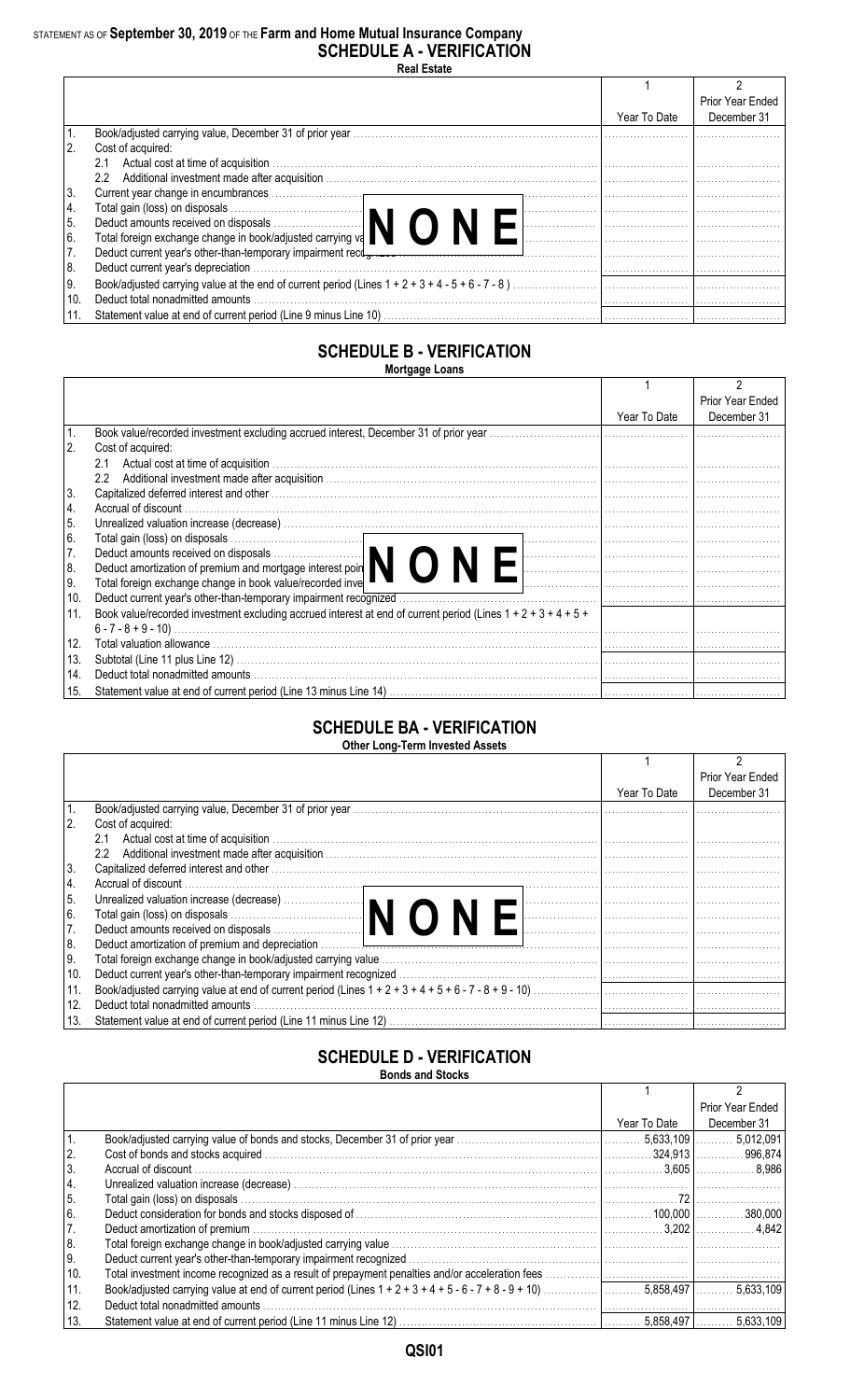## **SCHEDULE D - PART 1B**

Showing the Acquisitions, Dispositions and Non-Trading Activity

During the Current Quarter for all Bonds and Preferred Stock by NAIC Designation

|              |                         | Book/Adjusted          |                |                |                        | Book/Adjusted         | Book/Adjusted  | Book/Adjusted                                                                         | Book/Adjusted         |
|--------------|-------------------------|------------------------|----------------|----------------|------------------------|-----------------------|----------------|---------------------------------------------------------------------------------------|-----------------------|
|              |                         | <b>Carrying Value</b>  | Acquisitions   | Dispositions   | Non-Trading            | <b>Carrying Value</b> | Carrying Value | <b>Carrying Value</b>                                                                 | <b>Carrying Value</b> |
|              |                         | Beginning of           | During Current | During Current | <b>Activity During</b> | End of                | End of         | End of                                                                                | December 31           |
|              | <b>NAIC Designation</b> | <b>Current Quarter</b> | Quarter        | Quarter        | <b>Current Quarter</b> | <b>First Quarter</b>  | Second Quarter | <b>Third Quarter</b>                                                                  | Prior Year            |
| <b>BONDS</b> |                         |                        |                |                |                        |                       |                |                                                                                       |                       |
| 1.           |                         |                        |                |                |                        |                       |                |                                                                                       |                       |
| 2.           |                         |                        |                |                |                        |                       |                |                                                                                       |                       |
| 3.           |                         |                        |                |                |                        |                       |                |                                                                                       |                       |
| 4.           |                         |                        |                |                |                        |                       |                |                                                                                       |                       |
| 5.           |                         |                        |                |                |                        |                       |                |                                                                                       |                       |
| 6.           |                         |                        |                |                |                        |                       |                |                                                                                       |                       |
| 17.          |                         |                        |                |                |                        |                       |                | $\vert$ (398) $\vert$ 5,782,990 $\vert$ 5,758,292 $\vert$ 5,858,497 $\vert$ 5,633,109 |                       |
|              | <b>PREFERRED STOCK</b>  |                        |                |                |                        |                       |                |                                                                                       |                       |
| 18.          | NAIC <sub>1</sub>       |                        |                |                |                        |                       |                |                                                                                       |                       |
| I 9.         | NAIC 2                  |                        |                |                |                        |                       |                |                                                                                       |                       |
| 10.          | NAIC 3                  |                        |                |                |                        |                       |                |                                                                                       |                       |
| 11.          |                         |                        |                |                |                        |                       |                |                                                                                       |                       |
| 12.          |                         |                        |                |                |                        |                       |                |                                                                                       |                       |
| 13.          |                         |                        |                |                |                        |                       |                |                                                                                       |                       |
| 14.          |                         |                        |                |                |                        |                       |                |                                                                                       |                       |
| 15.          |                         |                        |                |                |                        |                       |                |                                                                                       |                       |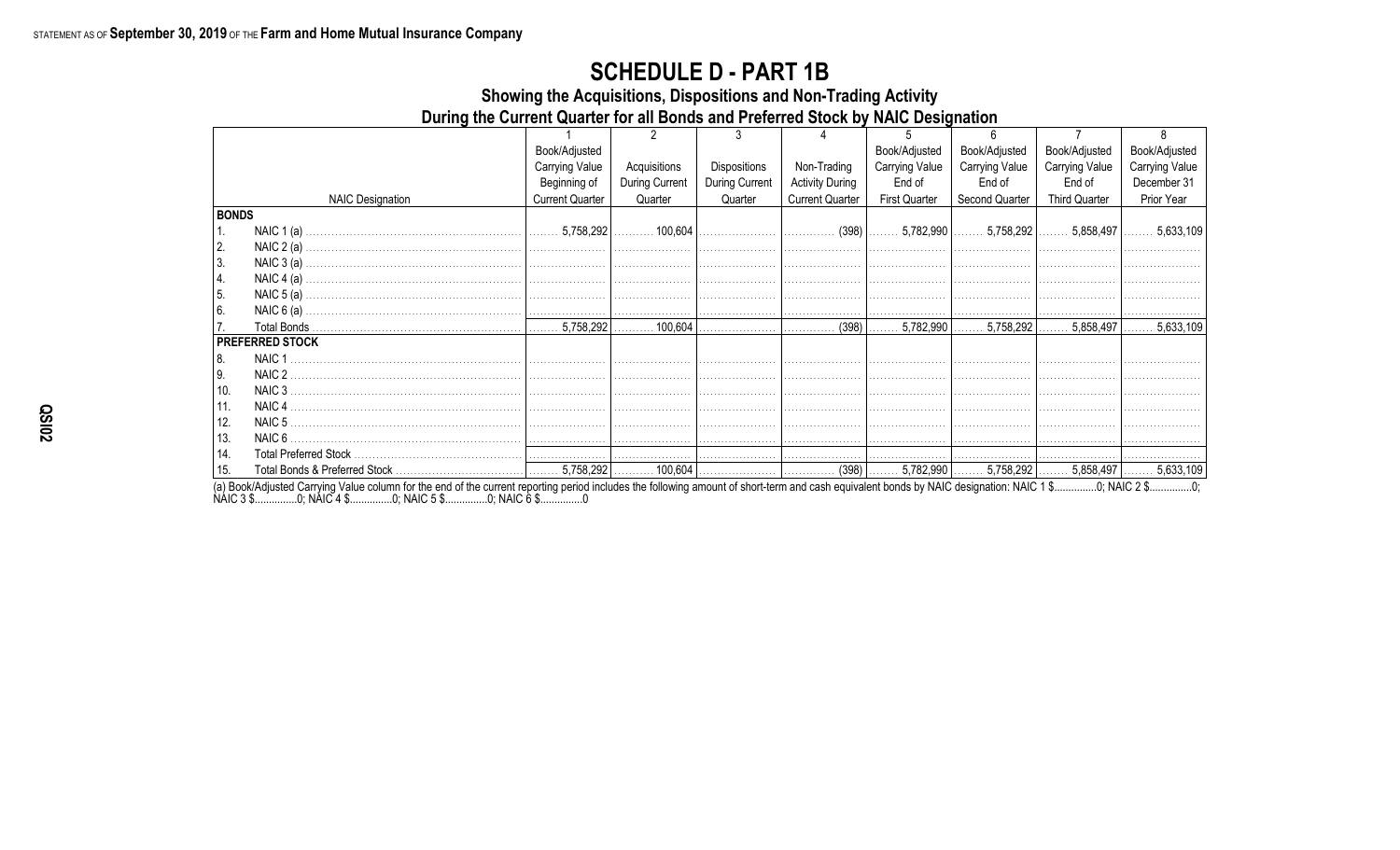| SI08 Schedule E - Verification (Cash Equivalents)  NONE |  |
|---------------------------------------------------------|--|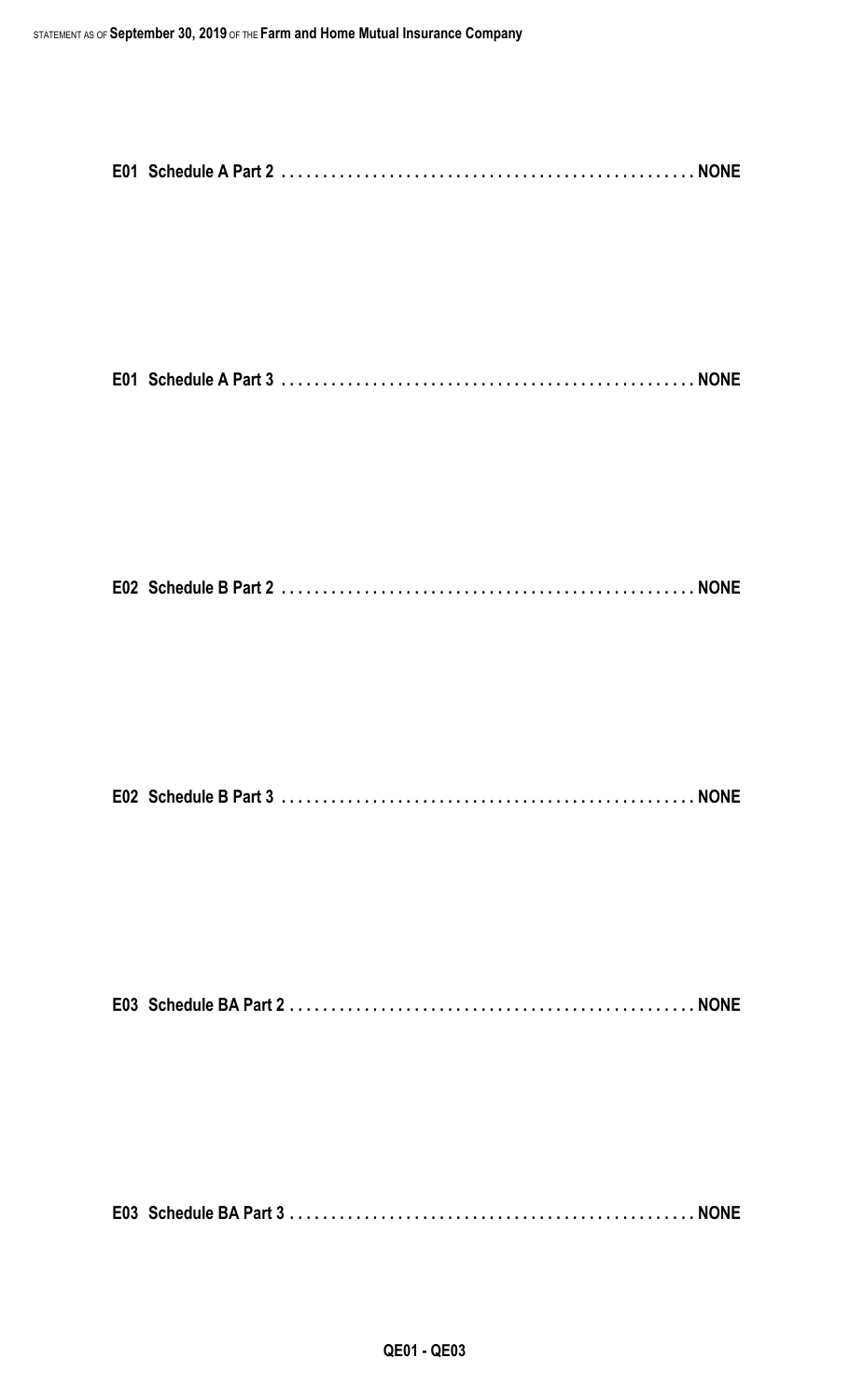# **SCHEDULE D - PART 3**

**Show All Long-Term Bonds and Stock Acquired During the Current Quarter**

|                                                                                               |                                                                            |         |               |                              |                 |             |            | Paid for Accrued | <b>NAIC Designation</b> |
|-----------------------------------------------------------------------------------------------|----------------------------------------------------------------------------|---------|---------------|------------------------------|-----------------|-------------|------------|------------------|-------------------------|
| <b>CUSIP</b>                                                                                  |                                                                            |         |               | Name of                      | Number of       |             |            | Interest and     |                         |
| Identification                                                                                | Description                                                                | Foreign | Date Acquired | Vendor                       | Shares of Stock | Actual Cost | Par Value  | <b>Dividends</b> | Market Indicator (a     |
|                                                                                               | Bonds - U.S. Political Subdivisions of States, Territories and Possessions |         |               |                              |                 |             |            |                  |                         |
|                                                                                               | 775082T75  Rogers AR Sch District.                                         |         |               | 09/12/2019    Morgan Stanley | <b>XXX</b>      | 100,604     | 100,000    |                  |                         |
| 2499999 Subtotal - Bonds - U.S. Political Subdivisions of States, Territories and Possessions |                                                                            |         |               |                              | <b>XXX</b>      | 100.604     | 100,000    |                  |                         |
| 8399997 Subtotal - Bonds - Part 3                                                             |                                                                            |         |               |                              | <b>XXX</b>      | 100.604     | 100.000    |                  | <b>XXX</b>              |
|                                                                                               |                                                                            |         |               |                              | <b>XXX</b>      | <b>XXX</b>  |            | <b>XXX</b>       |                         |
| l 8399999 Subtotal - Bonds.                                                                   |                                                                            |         |               |                              | <b>XXX</b>      | 100604      | 100.000    |                  | <b>XXX</b>              |
|                                                                                               |                                                                            |         |               | <b>XXX</b>                   | <b>XXX</b>      |             | <b>XXX</b> |                  |                         |
|                                                                                               | 8999999 Subtotal - Preferred Stocks                                        |         |               |                              | <b>XXX</b>      |             | <b>XXX</b> |                  | <b>XXX</b>              |
|                                                                                               |                                                                            |         |               |                              | <b>XXX</b>      | <b>XXX</b>  | <b>XXX</b> | <b>XXX</b>       |                         |
| 9799999 Subtotal - Common Stocks                                                              |                                                                            |         |               |                              | <b>XXX</b>      |             | <b>XXX</b> |                  | <b>XXX</b>              |
| 9899999 Subtotal - Preferred and Common Stocks                                                |                                                                            |         |               |                              | <b>XXX</b>      |             | <b>XXX</b> |                  | .                       |
|                                                                                               | 9999999 Total - Bonds. Preferred and Common Stocks                         |         |               |                              | <b>XXX</b>      | 100.604     | <b>XXX</b> |                  | <b>XXX</b>              |

(a) For all common stock bearing the NAIC market indicator "U" provide: the number of such issues ...............0.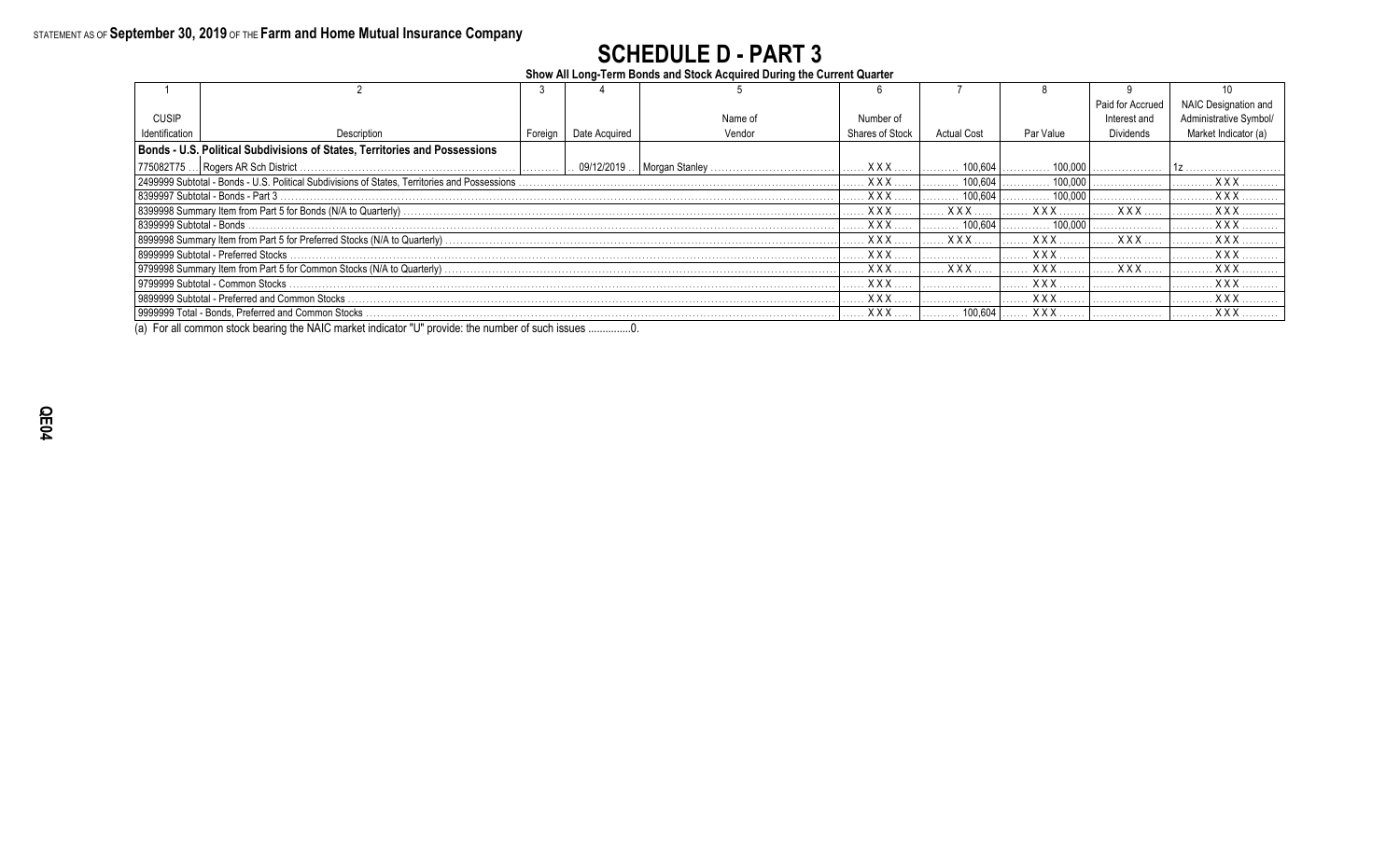|--|--|

```
E07 Schedule DB Part B Section 1 . . . . . . . . . . . . . . . . . . . . . . . . . . . . . . . . . . . . . . . . NONE
```

|--|--|--|

**E09 Schedule DB Part D Section 2 - Collateral Pledged By Reporting Entity . . . . . . NONE**

**E09 Schedule DB Part D Section 2 - Collateral Pledged To Reporting Entity . . . . . . NONE**

**E10 Schedule DL - Part 1 - Securities Lending Collateral Assets . . . . . . . . . . . . . . . . NONE**

**E11 Schedule DL - Part 2 - Securities Lending Collateral Assets . . . . . . . . . . . . . . . . NONE**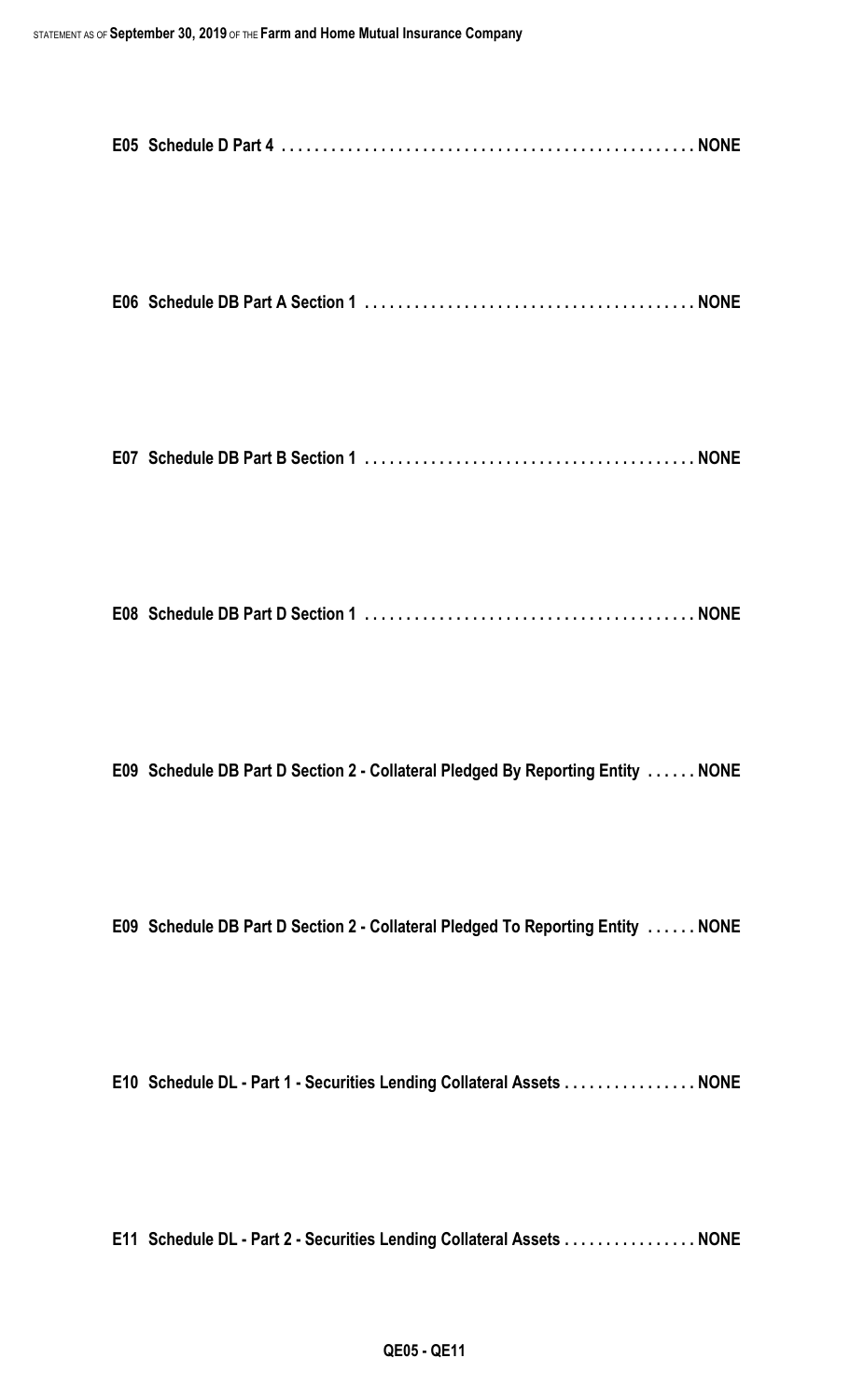## STATEMENT AS OF **September 30, 2019** OF THE **Farm and Home Mutual Insurance Company SCHEDULE E - PART 1 - CASH**

| <b>Month End Depository Balances</b> |                                                                               |            |                     |                |                        |                                   |                                 |                                 |                    |  |
|--------------------------------------|-------------------------------------------------------------------------------|------------|---------------------|----------------|------------------------|-----------------------------------|---------------------------------|---------------------------------|--------------------|--|
|                                      | 2                                                                             |            |                     | 5.             |                        | Book Balance at End of Each Month |                                 | 9                               |                    |  |
|                                      |                                                                               |            | Amount              | Amount of      | During Current Quarter |                                   |                                 |                                 |                    |  |
|                                      |                                                                               |            |                     | of Interest    | Interest               | 6                                 |                                 | 8                               |                    |  |
|                                      |                                                                               |            |                     | Received       | Accrued                |                                   |                                 |                                 |                    |  |
|                                      |                                                                               |            |                     | During         | at Current             |                                   |                                 |                                 |                    |  |
|                                      |                                                                               |            | Rate of             | Current        | Statement              | First                             | Second                          | Third                           |                    |  |
|                                      | Depository                                                                    | Code       | Interest            | Quarter        | Date                   | Month                             | Month                           | Month                           |                    |  |
| open depositories                    |                                                                               |            |                     |                |                        |                                   |                                 |                                 |                    |  |
| Checking Account                     |                                                                               |            | $\ldots$ 1.260      | $\ldots$ 7,042 | .                      | 2,095,166                         | $\ldots$ 2,177,179              | $2,386,196$ $\mid$ X X X $\mid$ |                    |  |
| CD-FNB                               | Paragould, AR                                                                 |            |                     |                | .                      |                                   |                                 |                                 |                    |  |
| CD Focus Bank-3002650                | Paragould, AR<br>12/31/2021                                                   |            |                     | $\ldots$ 271   |                        |                                   | $92,082$ 92,082  92,353   X X X |                                 |                    |  |
| CD Focus Bank-3014848                |                                                                               | . 1        |                     |                | .                      |                                   | $188.011$ $188.011$             | $188,011$ $\mid$ X X X $\mid$   |                    |  |
|                                      |                                                                               |            |                     |                |                        | 135,603                           | $\ldots$ . 168,046              | 72,506   X X X                  |                    |  |
|                                      | 0199998 Deposits in 0 depositories that do not exceed the                     |            |                     |                |                        |                                   |                                 |                                 |                    |  |
|                                      | allowable limit in any one depository (see Instructions) - open depositories. | XXX        |                     |                | .                      |                                   | .                               |                                 | XXXI               |  |
| 0199999 Totals - Open Depositories   |                                                                               | <b>XXX</b> | XXX.                | 7,313          |                        | 2,768,011                         | 2,882,467                       | $2,996,216$ $\mid$ X X X        |                    |  |
|                                      | 0299998 Deposits in 0 depositories that do not exceed the                     |            |                     |                |                        |                                   |                                 |                                 |                    |  |
|                                      | allowable limit in any one depository (see Instructions) - suspended          |            |                     |                |                        |                                   |                                 |                                 |                    |  |
|                                      |                                                                               |            | XXX<br>XXX.         |                |                        |                                   | . 1 1                           |                                 | XXX                |  |
|                                      |                                                                               |            | XXX                 |                |                        |                                   | . 1 1                           |                                 | XXX                |  |
|                                      |                                                                               |            | XXX.                | 7,313          | .                      | 2,768,011                         | 2,882,467                       | $2,996,216$ $\mid$ X X X $\mid$ |                    |  |
|                                      |                                                                               | <b>XXX</b> | XXX.                | XXX.           | XXX.                   | 50                                | 50                              |                                 | $50$ $\vert$ X X X |  |
|                                      |                                                                               | <b>XXX</b> | $.$ $X$ $X$ $X$ $.$ |                | $7,313$                | 2,768,061                         | $\ldots$ 2,882,517 $\ldots$     | $2,996,266$ $\mid$ X X X $\mid$ |                    |  |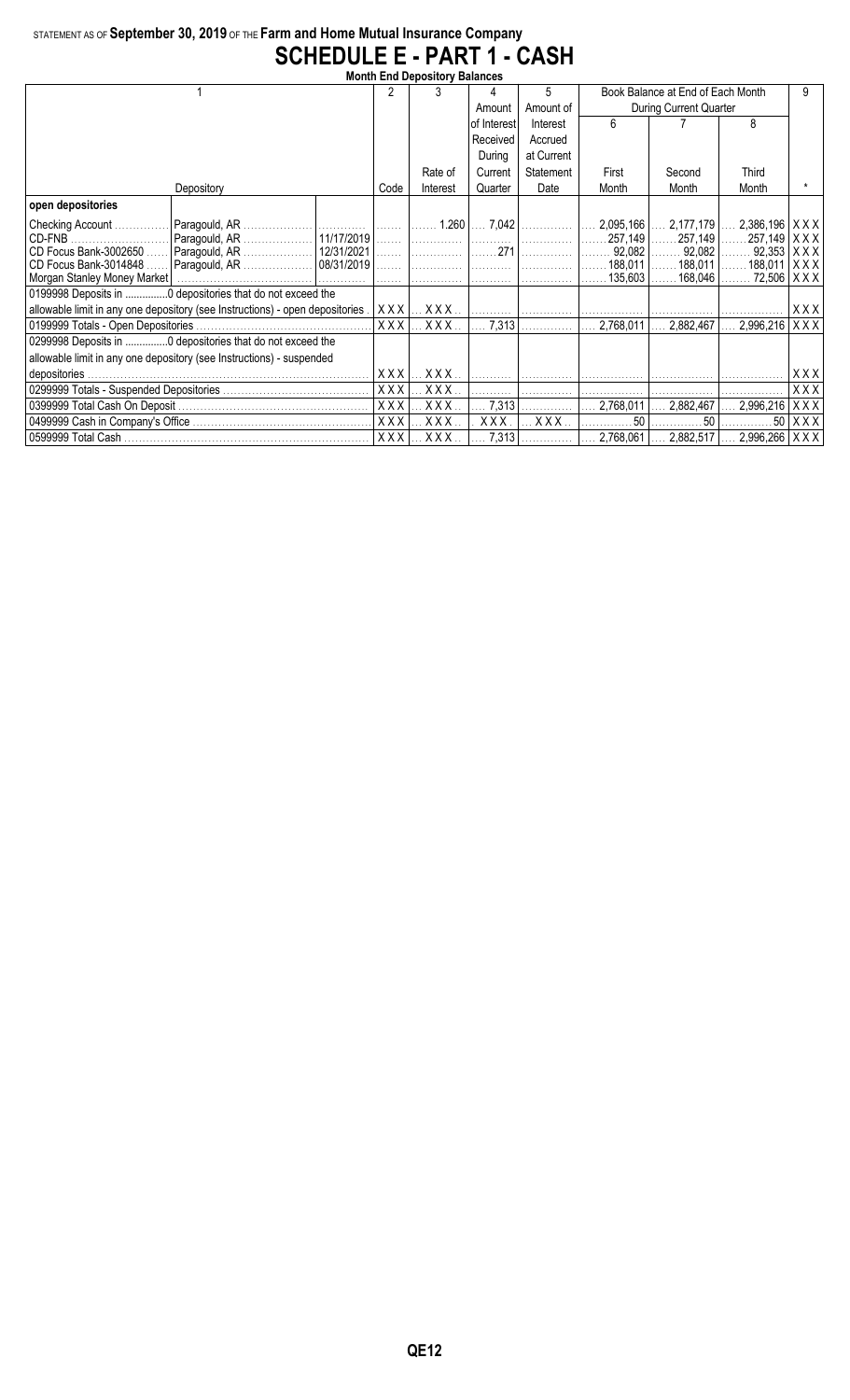## **SCHEDULE E - PART 2 - CASH EQUIVALENTS**

**Show Investments Owned End of Current Quarter**

|       |                                   |      |          |          |          |                | Amount of     |                                |
|-------|-----------------------------------|------|----------|----------|----------|----------------|---------------|--------------------------------|
|       |                                   |      | Date     | Rate of  | Maturity | Book/Adjusted  | Interest      | Amount Received<br>During Year |
| Cusip | Description                       | Code | Acquired | Interest | Date     | Carrying Value | Due & Accrued |                                |
|       |                                   |      |          |          |          |                |               |                                |
|       | 8899999 Total - Cash Equivalents. |      |          |          |          |                |               |                                |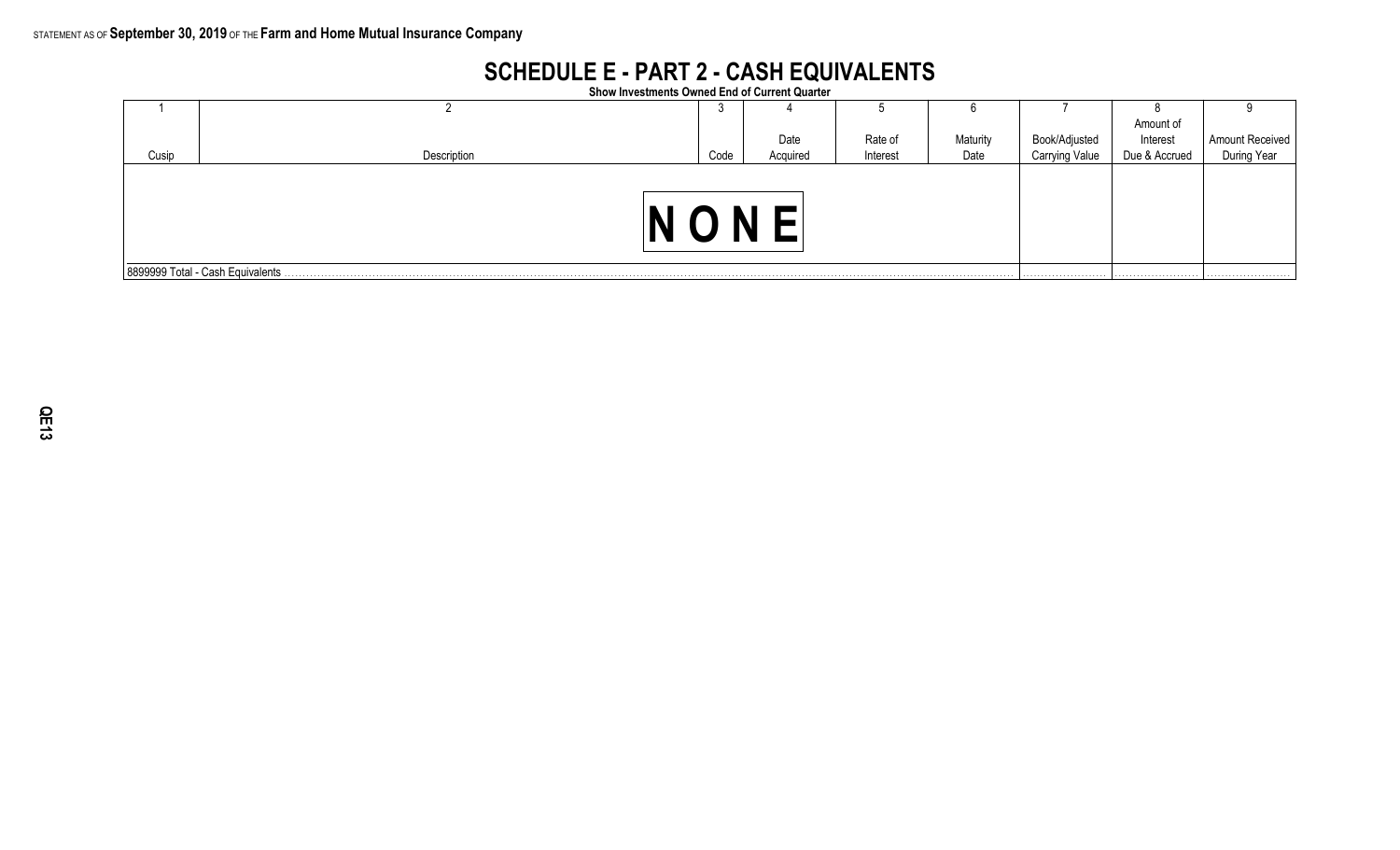## **Amended Statement Cover**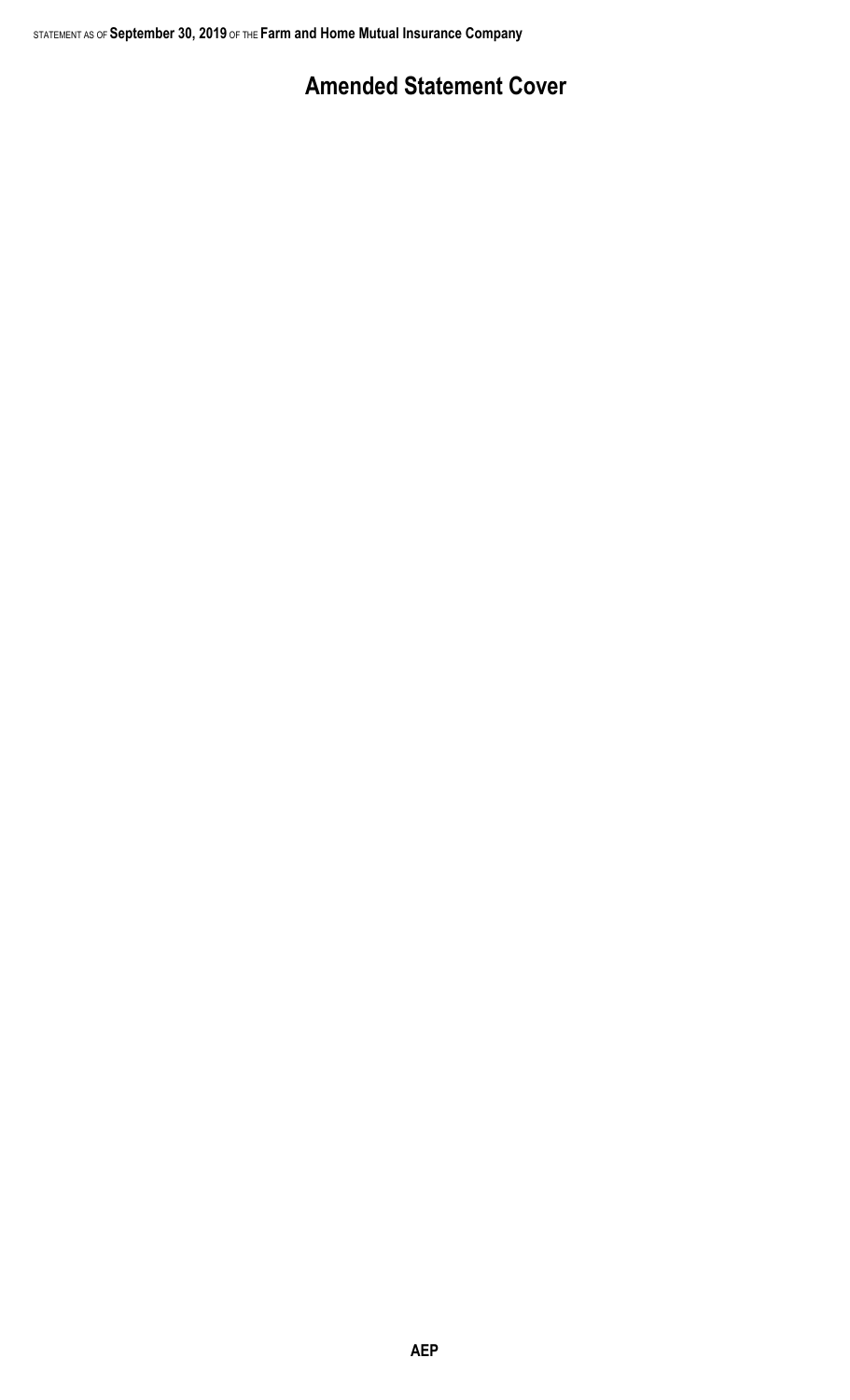## **INDEX TO PROPERTY & CASUALTY QUARTERLY STATEMENT**

Accident and Health Insurance; Q3; Q13 Accounting Changes and Corrections of Errors; Q6, Note 2 Accounting Practices and Policies; Q6, Note 1 Admitted Assets; Q2; QSI01 Affiliated Transactions; Q2; Q3; Q7; Q7.1 Asbestos Losses and Loss Adjustment Expenses; Q6, Note 33 Bonds; Q2; Q5; Q7.1; Q7.2; QSI01; QSI02; QE04; QE05; QSupp2 Business Combinations and Goodwill; Q6, Note 3 Capital Gains (Losses); Q3; Q4; Q5 Capital Stock; Q3; Q4; Q6, Note 13 Capital Notes; Q3; Q5; Q6, Note 11 Caps; QE06; QSI04 Cash; Q2; Q5; QE12; QSupp2 Cash Equivalents; Q2; Q5; QE13 Collars; QE06; QSI04 Commissions; Q3; Q5 Common Stock; Q2; Q7.1; Q7.2; QSI01; QE04; QE05; QSupp2 Counterparty Exposure; Q6, Note 8; QE06; QE08 Contingencies; Q6, Note 14 Debt; Q6, Note 11 Deferred Compensation; Q6, Note 12 Derivative Instruments; Q6, Note 8; QSI04; QSI05; QSI06; QSI07; QE06; QE07; QE08 Director and Officer; QSupp7 Discontinued Operations; Q6, Note 4 Discounting of Liabilities; Q6, Note 32; Q8 Electronic Data Processing Equipment; Q2 Environmental Losses and Loss Adjustment Expenses; Q6, Note 33 Exchange or Counterparty; QE06; QE08 Expenses; Q3; Q4; Q5; Q8; QE01; QSupp3 Extinguishment of Liabilities; Q6, Note 17 Extraordinary Items; Q6, Note 21 Fair Value; Q7, Note 20 Federal ID Number; Q9 Federal Reserve Board; Q7 Finance and Service Charge; Q4 Floors; QE06; QSI04 Foreign Exchange; Q2; Q3; Q4; QSI01; QSI02; QSI03; QE04; QE05 Forwards; QE06; QSI04 Futures Contracts; QE07; QSI04 Guaranty Fund; Q2 Health Care Receivables; Q6, Note 28 Hedging Transactions; Q7.1; QE06; QE07 High Deductible Policies; Q6, Note 31 Holding Company; Q7; Q11; Q12 Income Generation Transactions; QE06;QE07 Income Taxes; Q2; Q3; Q4; Q5; Q6, Note 9 Intercompany Pooling; Q6, Note 26 Investment Income; Q2; Q4; Q5; Q6, Note 7; QSupp2 Investments; Q2; Q4; Q6, Note 5; Q7.1; Q7.2; QSI01; QSI03; QE03; QE04; QE05; QE08; QE13; QSupp2 Joint Venture; Q6, Note 6 Leases; Q6, Note 15 Licensing; Q3; Q7; Q10 Limited Liability Company (LLC); Q6, Note 6 Limited Partnership; Q6, Note 6 Lines of Business; Q8; Q13 Long-Term Invested Assets; QSI01; QE03 Loss Development; Q6 Losses; Q3; Q4; Q5; Q6, Note 25; Q8; Q10; Q13; Q14; QSupp1; QSupp3 Loss Adjustment Expenses; Q3; Q6, Note 26; Q8; Q14; QSupp3 Managing General Agents; Q6, Note 19; Q7 Medical Malpractice Insurance; Q13; Q15; QSupp5 Medicare Part D Coverage; QSupp6 Mortgage Loans; Q2; Q5; Q7.1; QSI01; QE02; QSupp2 Multiple Peril Crop Insurance; Q6, Note 35 Nonadmitted Assets; Q2; Q4; QSI01; QSI03 Non-Tabular Discount; Q6, Note 32 Off-Balance Sheet Risk; Q6, Note 16